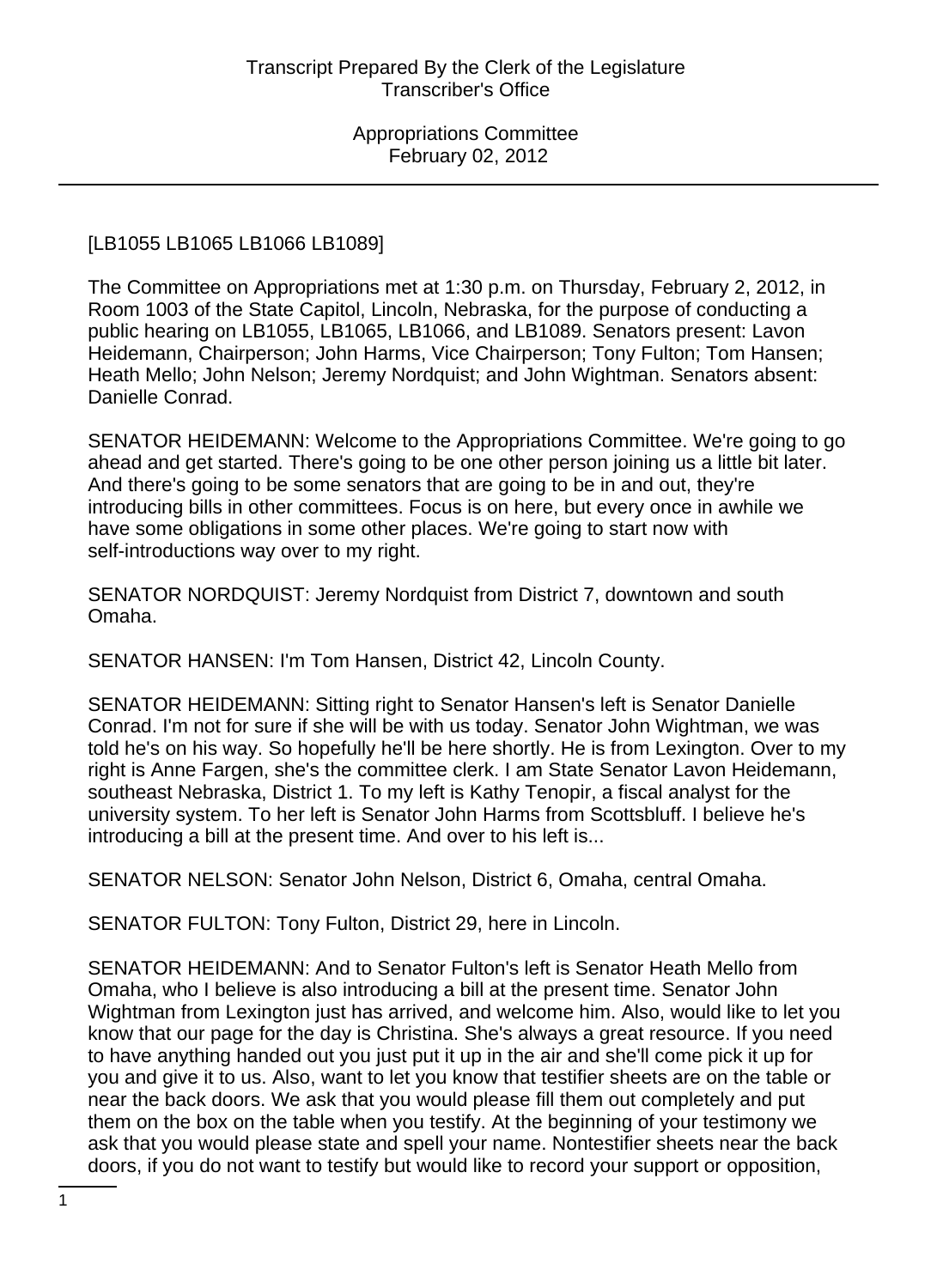Appropriations Committee February 02, 2012

you only need to fill this out if you will not be publicly testifying. If you have printed materials to distribute, please give them to the page at the beginning of your testimony. We need 12 copies. If you don't have 12 copies we can make it work. We would appreciate 12 copies though. In the matter of time, this is going to be a longer day. We have four bills that we're going to hear today. There's a lot of people that want to get their opinion in support or opposition, neutral position, whatever we're going to hear today. There's a lot of people that want to get in. So to accommodate everybody we ask that you please keep your testimony concise and on topic. Because we do have a long afternoon in front of us we are going to use the light system. We don't normally do that in Appropriations except on very heavy days. And this is one of those days that looks like it could be a little bit more lengthy, because of that we will be using the light system. The principal introducers, which there will be four on the bills, will not have a time limit. We do urge even those to keep their testimony concise and on topic. All testifiers following will be given 3 minutes. On the light system sitting on the testifier table, which you will see right there, you will notice a green light when you start your testimony. When you have 1 minute left the light will turn yellow. When the red light turns on we ask that...you don't have to stop abruptly, but you can just please just kind of conclude your testimony at that time. Today we begin with the openings on all four bills. We do this every once in Appropriations, awhile in Appropriations, not very often. But today we're going to open on LB1055, LB1065, LB1066, and LB1089 all at the same time. After Senators Hadley, Fulton, Hansen, and Nelson open on their bills, we will take testimony first from proponents, then opponents, and then testimony in the neutral position. Testifiers may address all four bills or speak to just one. Please state your intentions at the beginning of your testimony. We are in what...this is Appropriations' small room. We try to always hold our days that we know there's going to be a lot of people in a big room, but that didn't happen today. So because of that we have an overflow room, it's in 1023. Please be cognizant of the fact that those seated in Room 1023 who may want to testify on their bills today will need to file into this room to present their testimony. We would appreciate it if you are done testifying and you see there are no empty seats in this room if you'd make your way to 1023 to accommodate those who are still wanting to testify. Additionally, we're going to try to keep that door open. Please keep your conversations in the hall to a minimum as we will leave the door open to accommodate the movement in between this room and 1023. With that, that should be everything I think that I need to announce. We are going to open at this time on LB1055, Galen Hadley; LB1065, Senator Fulton; LB1066, Senator Hansen; and LB1089, Senator Nelson. We will be starting with LB1055, Senator Galen Hadley from Kearney.

SENATOR HADLEY: (Exhibits 1-4) Chair Heidemann, members of the committee, I appreciate very much the opportunity to be here. And I will try to keep my testimony as concise and on target as I can. Good afternoon, Mr. Chairman and members of the Appropriations Committee. I am Senator Galen Hadley, that's G-a-l-e-n H-a-d-l-e-y, representing District 37. I'm here today to encourage you to join me in supporting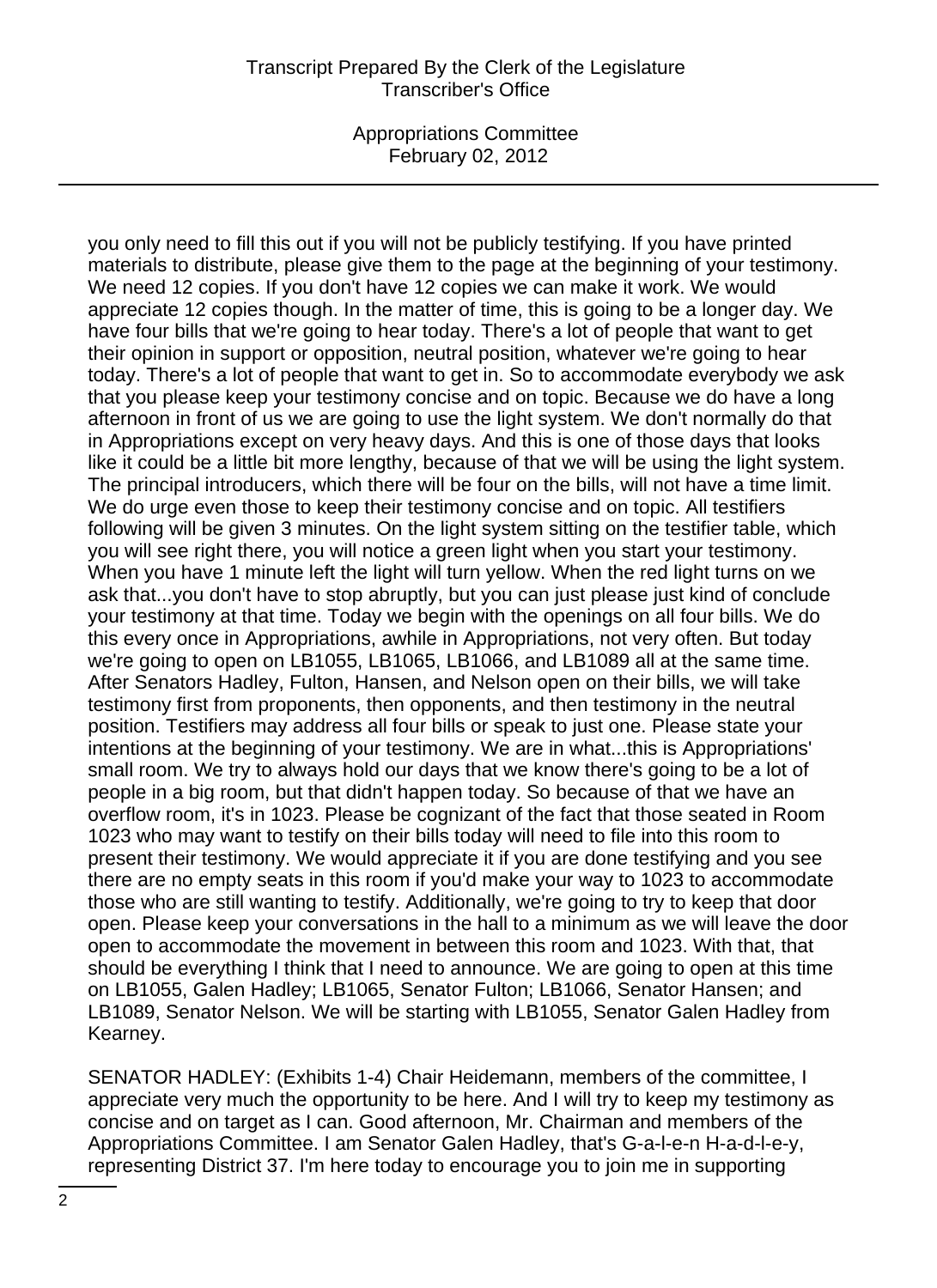Appropriations Committee February 02, 2012

legislation that advances two of the most important priorities we have in our state--jobs and education. The University of Nebraska's Build a Healthier Nebraska initiative includes four bills: LB1055, LB1065, LB1066, LB1089 that would provide increased capacity for nursing and allied health education, cancer research and care, and veterinary diagnostics. I am proud to partner with the university on this initiative and to sponsor one of the bills, LB1055. This bill would appropriate \$19 million to build an addition to the Bruner Hall of Science at the University of Nebraska at Kearney, a place close to my heart, a course for an expanded UNMC nursing division and a new UNK-based allied health professional program. You will hear more specifics of the building plan at UNK a bit later on. But let me speak to why I support this legislative package as a whole and the Kearney component in particular. I believe that collectively the Building a Healthier Nebraska projects will create good-paying jobs for our state, expand our healthcare work force, and provide more educational opportunities for our young people, especially in the rural area. We know that a strong healthcare work force is very important to the economic viability of small communities, but right now Nebraska isn't meeting all of the rural health needs. Twenty-four Nebraska counties have no physicians assistants, 25 counties have no physical therapists, and 74 of our 93 counties have fewer nurses than the national standards. These gaps will be increasingly problematic as our state's population ages. We need to train many more nurses and allied health workers if we are going to meet the demands of the future. Furthermore, we know that students who are educated in rural Nebraska are much more likely to stay in rural Nebraska after graduation. This is why expanded capacity at Kearney is so critical to the future health of rural Nebraska. I am very excited that UNMC and UNK are collaborating on this. The Medical Center prides itself on having a 500-mile campus and their outreach to the entire state has been extremely beneficial. This additional collaboration with UNK is a great way to get more of our best and brightest people back into the small communities to provide healthcare. I want to right now just take a second. We have a state to the south of us, Kansas, that's very similar to Nebraska. We have a state to the north of us, South Dakota, that is very similar to us. And when I say similar, they're states with small populations and large geographic areas. I would like to just say a couple quick things about both of those states as to what they're doing with this problem, because they're facing the same problem we are. Kansas has...this is a New York Times article, July 22, it's entitled "Small Town Doctors Made in a Small Kansas Town." And they say, on Friday, a new medical school campus opened here, Salina, Kansas, to provide a novel solution to a persistent problem. An inaugural class of eight aspiring doctors who will receive all their training in exactly the same kind of small community where officials hope they will remain and practice medicine. The new school, operated by the University of Kansas, is billed as the smallest in the nation to offer a full four-year medical education. More important, supporters say, that students will remain personally and professionally rooted in the agricultural center of the state, a three-hour drive from the university's state-of-the-art medical research facilities in Kansas City. Kearney is a three-hour drive from the University of Nebraska Medical Center. I think this is just an example of the kind of collaboration that we might look for in the future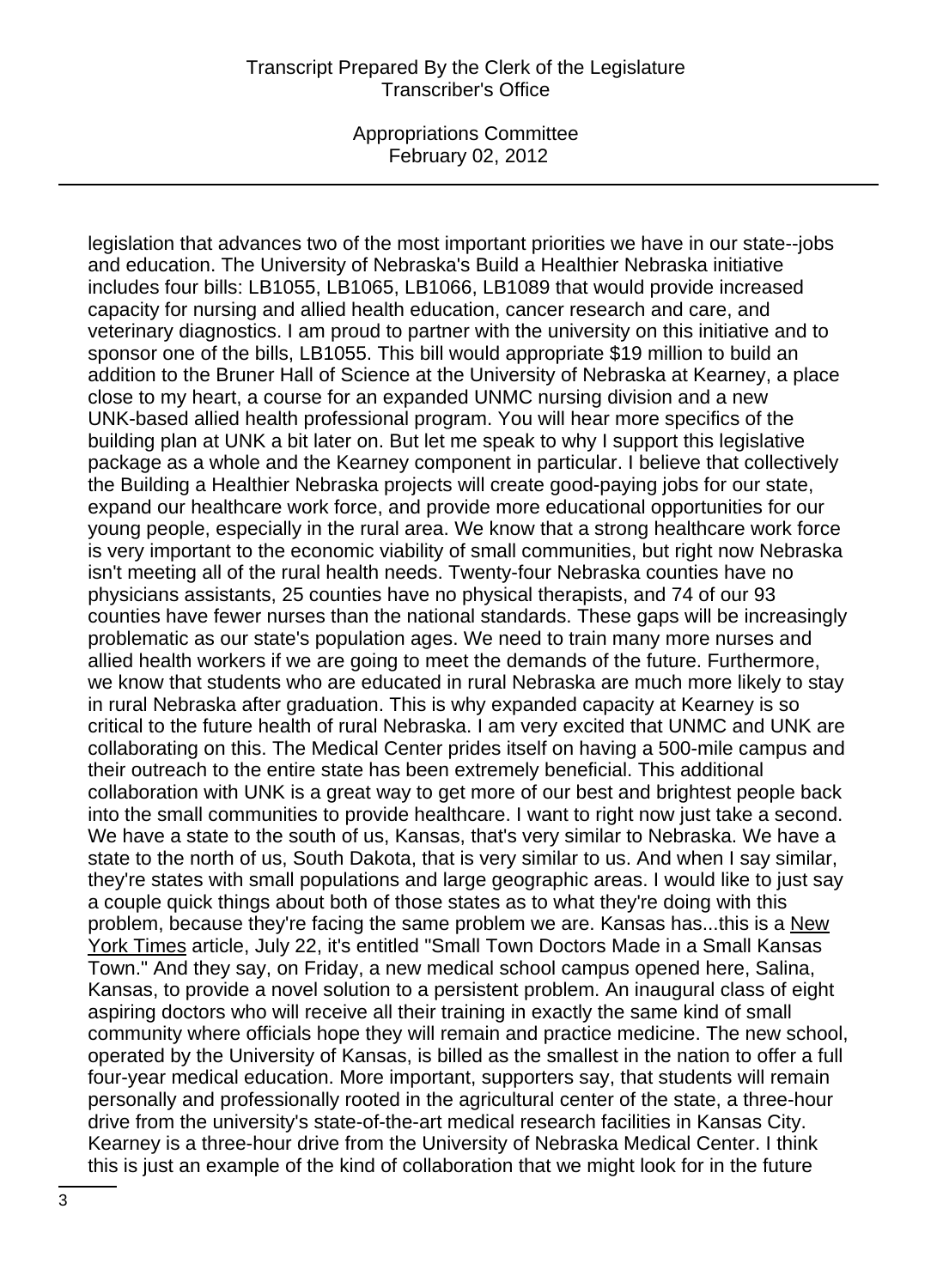Appropriations Committee February 02, 2012

when we're looking with UNMC and the University of Nebraska at Kearney and outstate Nebraska. It's interesting, they said one of the reasons they did this is because they have five counties in Kansas that do not have a doctor, 4.7 percent of their counties do not have a doctor. Nebraska, we have 18 of 93, or 19.4 percent of the counties in Nebraska do not have a doctor in Nebraska. The other one, and it will just take a moment to mention that, is South Dakota. Governor Daugaard increased their state appropriation to their medical school in his budget message 12.1 percent this year, 12.1 percent. And he did it for two reasons: to increase their incoming class from 52 to 56 physicians and, secondly, to set up a track that the third-year medical students can take a track in rural medicine in South Dakota, where they go out and spend their third year in small towns in South Dakota, not Yankton, not Sioux Falls, not Rapid City but small towns. So they see the problems in the states south of us and north of us and they're acting to do something about it. Now I want to address an issue that has received a fair amount of attention, and I'm sure with this committee. And that is the use of our Cash Reserve Fund. We, as senators, must weigh any decision to use these reserves very carefully. But I believe this is the very type of initiative that is worthy of our support. The timing is very good. We have the funds available to make strategic investments on a one-time basis rather than adding ongoing obligations to our budget. The proposal is significant, yes, but the potential return on our investment in terms of job creation, healthcare and educational opportunities, not to mention millions of dollars added to our state's payroll is huge. This is the type of project in which the state of Nebraska should be a partner. Just as a note, we ask businesses all the time to come to Nebraska and invest in Nebraska. Maybe it's time the state of Nebraska invests in the state of Nebraska. I want to close by pointing out some facts. If you look at the history of the Cash Reserve Fund since 1984, on average it has represented about 5.6 percent of state revenues. At the end of this biennium the Cash Reserve is projected to be \$414 million, which is about 11 percent of current state revenues, nearly double the historic average. And even if we draw down \$91 million from the Cash Reserve to support the university's capital projects, the Reserve Fund would still be at a very healthy \$323 million, which represents 8.5 percent of state revenues, well above the historic averages. These are the facts. So I think it's clear that we're in a strong position to make this investment now to address critical needs in Nebraska, needs for a strong healthcare work force for outstanding cancer research and care for adequate capacity that allows our young people to pursue the career of their choice and for an accredited veterinary diagnostic center that effectively serves our state's livestock industry. These needs are not going away. Now is the time for us to act. I also have numerous letters of support that I would give the page to hand out. And I have also been instructed that the Nebraska Bankers did vote this morning to fully support all four of these proposals. With that, I would be happy to answer any questions you might have. [LB1055 LB1065 LB1066 LB1089]

SENATOR HEIDEMANN: Are there any questions for Senator Hadley? I have one. You talk very enthusiastic about every project that's going to be before us today. Are you on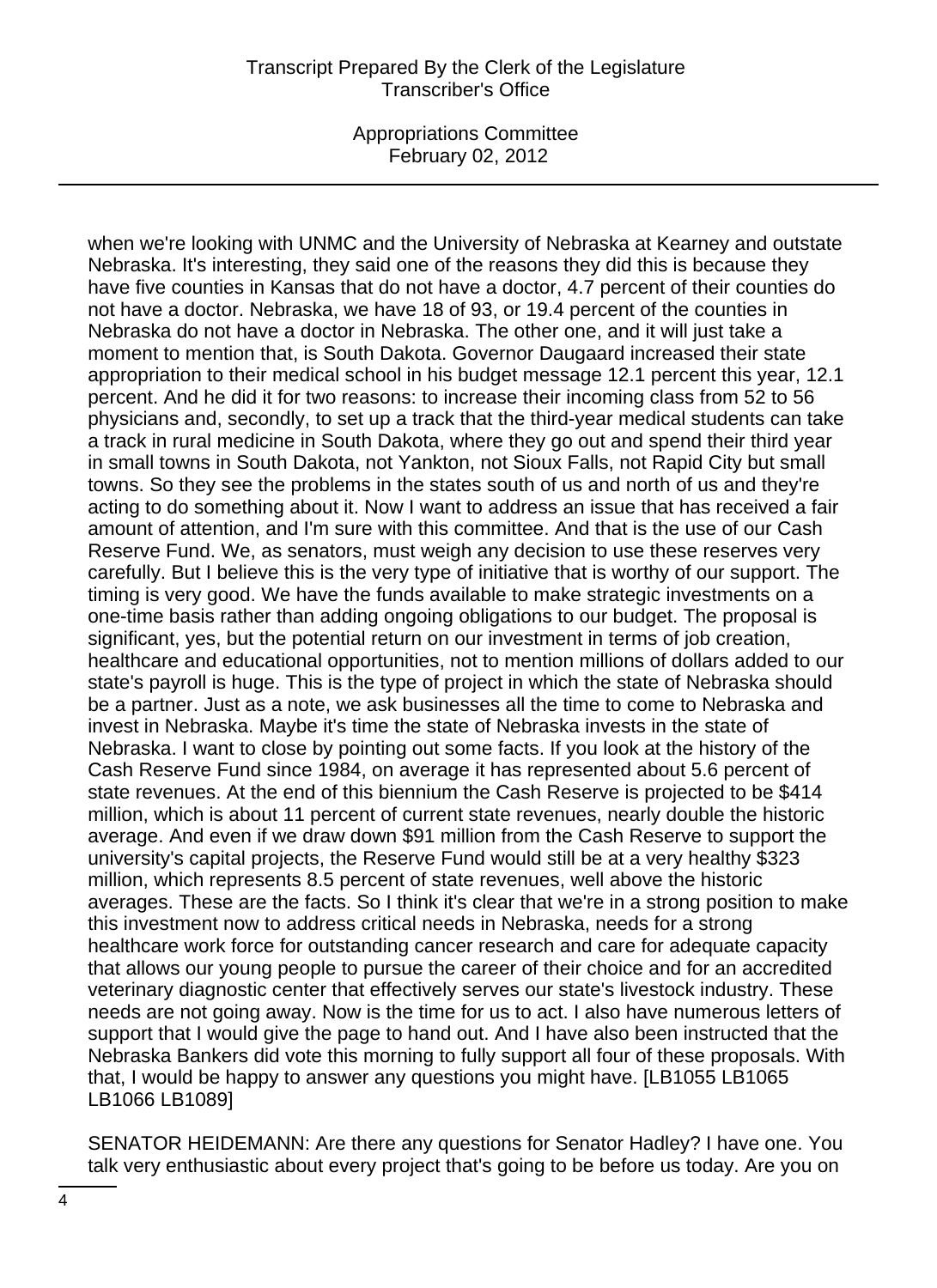board with the other three? [LB1055 LB1065 LB1066 LB1089]

SENATOR HADLEY: Yes, I am. I'm on board... [LB1055 LB1065 LB1066 LB1089]

SENATOR HEIDEMANN: Wholeheartedly. [LB1055 LB1065 LB1066 LB1089]

SENATOR HADLEY: ...wholeheartedly all four of them. I would like to see the 49 green lights up on the board for all four projects. I think they're all important. [LB1055 LB1065 LB1066 LB1089]

SENATOR HEIDEMANN: Any other questions? Seeing none, thank you. [LB1055 LB1065 LB1066 LB1089]

SENATOR HADLEY: Thank you, Senator Heidemann. And I will waive closing because I've stayed until 6:30 the last three nights, so. [LB1055 LB1065 LB1066 LB1089]

SENATOR HEIDEMANN: Senator Fulton will now open on LB1065. Welcome. [LB1055 LB1065 LB1066 LB1089]

SENATOR FULTON: Good afternoon, Mr. Chairman, members of this august committee. My name is Tony Fulton, T-o-n-y F-u-l-t-o-n, and I represent District 29 here in the Legislature. I bring to you LB1065, which appropriates \$17 million from the General Fund of the state of Nebraska to the university system to conduct the construction of the Lincoln division of the University of Nebraska Medical Center, College of Nursing. Presently, as we project into the future, which is something that we as senators are supposed to do, there will be a shortage of 3,800 nurses by the year 2020. And in a state with a rapidly aging population, that presents a bit of a problem. And so that is one thing I'd like you to bear in mind as you contemplate this as a proposal before you. In addition to that, we should recognize that presently the population in southeast Nebraska about 60 percent of potential nursing students are turned away at present by our College of Nursing. So these facts being as they are, this proposal comes to you. This is something that the university has had as its priority, one of its priorities, for a number of years. It is something that, as you my colleagues know, I have worked on for a number of years also. And I think the time to act is now when we can act. And so I ask for your favorable consideration of this proposal. And would entertain any questions, if indeed you have any. [LB1055 LB1065 LB1066 LB1089]

SENATOR HEIDEMANN: Any questions for Senator Fulton? You think I'm going to let you get away that easy? [LB1055 LB1065 LB1066 LB1089]

SENATOR FULTON: I thought nothing like that, Senator. [LB1055 LB1065 LB1066 LB1089]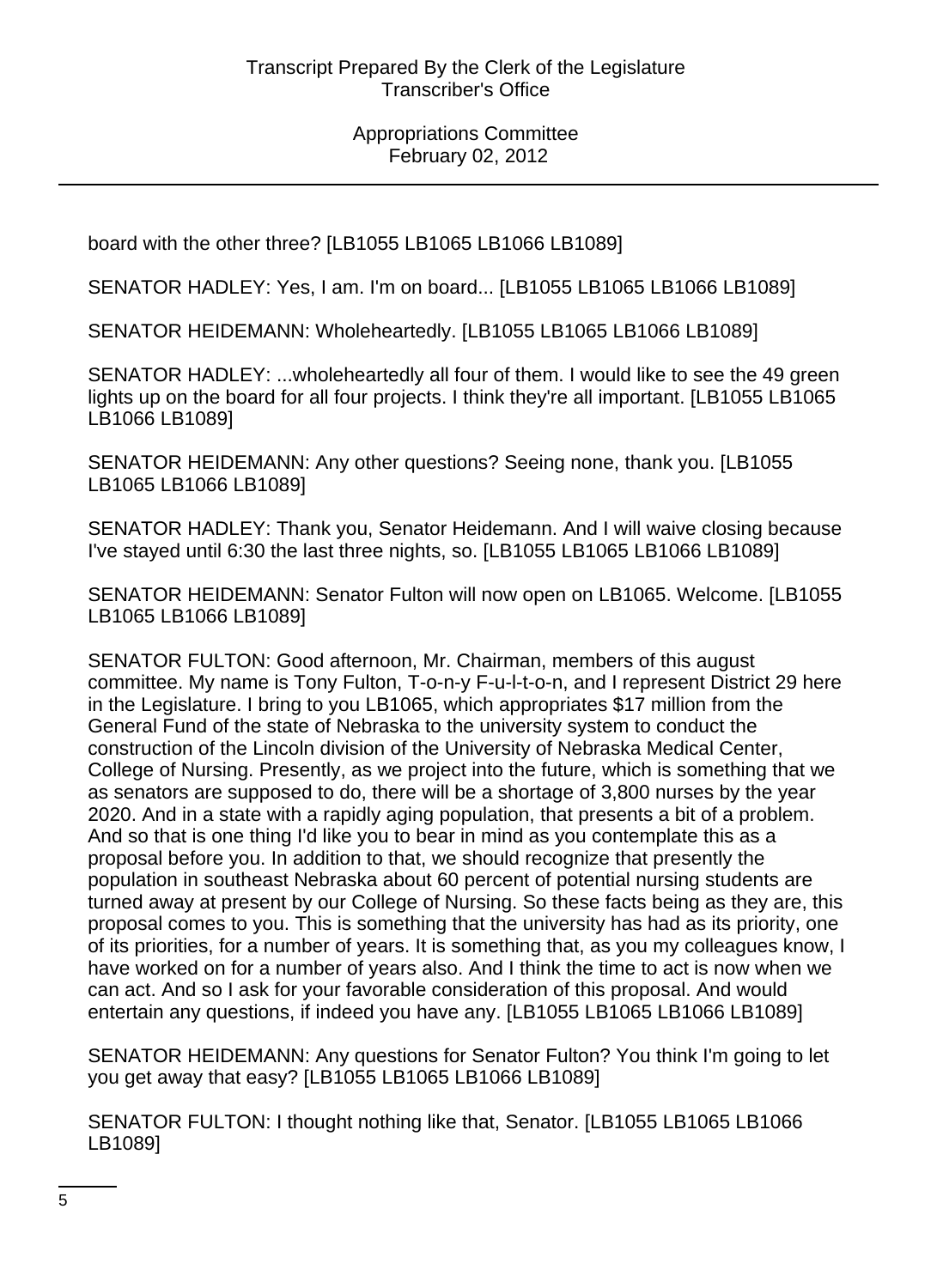SENATOR HEIDEMANN: There are all kinds of ideas out there this year in the Legislature, Senator Fulton, to move the state forward. Do you think that this is a good way to move the state forward, these four bills? And is it a good investment in the state of Nebraska? [LB1055 LB1065 LB1066 LB1089]

SENATOR FULTON: Here is the way that I'm...I have come to look at this and here is how I will counsel my colleagues to look at these proposals. Each of these proposals have merit within themselves. But we senators need to prioritize that which is important. And if, indeed, one of these proposals or any of these proposals, not just the ones here before us but all proposals before the Appropriations Committee, if we neglect to fund that which is asked then we need to have good reason for not doing so. And it is pretty difficult I can...I'm only going to speak on my bill. It is pretty difficult to continue to neglect this problem. And I expect that can be said for a number of these bills. And that's what makes our job difficult. But they're all worthy of our consideration. And if there's a way that we can accomplish all of them we ought to. I am here asking you to accomplish LB1065 and have been for a number of years. So I'm not going to say that we can...I'm a member of the committee. I'm not going to say that we should sit here and fund all of them, but I am saying that if we choose not to, there better be good reason for choosing not to, because they are worthy...they are all worthy of our consideration. [LB1055 LB1065 LB1066 LB1089]

SENATOR HEIDEMANN: Is there a concern for you seeing what we've gone through in our times, and you've spent a lot of time with me on Appropriations over the last four or six years, what we've gone through and one of the things, we did LB605, which was a good thing for infrastructure. But we've probably not done the amount of infrastructure that we probably should have because we didn't have the money. But it's my thought that we wouldn't want to get too far behind. And this is an effort not to do that, because once you get too far behind with infrastructure you can't...it's hard to catch up. [LB1055 LB1065 LB1066 LB1089]

SENATOR FULTON: Indeed. The way I...another way to look at this is within the broader context of what's going on in our country. We in Nebraska have prudently budgeted and you, my colleagues, our committee, I think we're behind that. We've budgeted for our responsibilities in a prudent fashion. And in so doing we have been able to gratefully, mercifully put forward a Cash Reserve. Other states in the country aren't able to say that. And so while we have the ability and I guess the obligation due to our own prescience to look forward into the future and plan for our future, other states are simply treading water. And so, yes, to echo what you're saying, these are infrastructure considerations which were put off in past years. This is the third or fourth year now that I've been on this College of Nursing. And in years past I've understood that we don't have the money to do this. We need to be prudent because we don't know about what's coming. We need to budget to our priorities. And I was with the committee on that. And because we did this, we've put ourselves in a position to say yes when all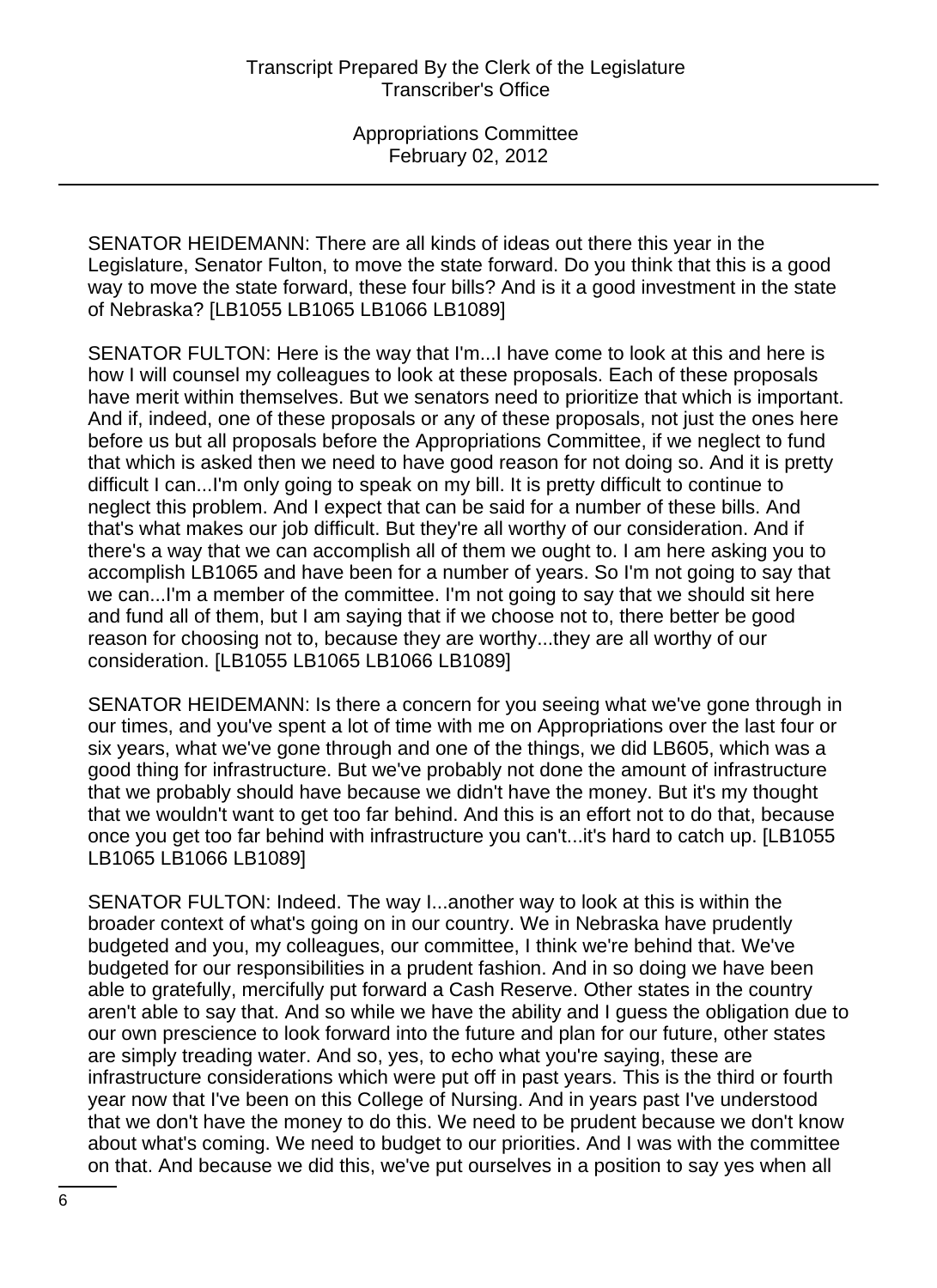these other states are not in a position to do so. [LB1055 LB1065 LB1066 LB1089]

SENATOR HEIDEMANN: So you see it as a way to move the state forward? [LB1055 LB1065 LB1066 LB1089]

SENATOR FULTON: Without question. In fact, I'll take it a step further and move this is not just...this is a policy decision we could make, but it's also something I think we have an obligation to do. If not the state of Nebraska then what? Do we not have an obligation to fund our university system? And is not the infrastructure of our university funded primarily through the state? [LB1055 LB1065 LB1066 LB1089]

SENATOR HEIDEMANN: Any other questions? Seeing none, thank you. [LB1055 LB1065 LB1066 LB1089]

SENATOR FULTON: I will close also, Mr. Chairman, or I will waive closing. Sorry. [LB1055 LB1065 LB1066 LB1089]

SENATOR HEIDEMANN: Okay. With that, we are going to open on LB1066, Senator Hansen from North Platte. [LB1055 LB1065 LB1066 LB1089]

SENATOR HANSEN: Thank you. This is rapid fire today. Good afternoon, Chairman Heidemann and members of the Appropriations Committee and Senator Hadley. My name is Tom Hansen, T-o-m H-a-n-s-e-n. I represent District 42. Today, I am here to open a discussion on LB1066 as an integral part of the University of Nebraska's capital construction project. LB1066 would appropriate General Funds of \$5 million for planning and architectural design of a new veterinary diagnostic lab facility and related veterinary diagnostic center at the University of Nebraska. It would be located on the campus of the Institute of Agriculture and Natural Resources. Those who follow me will explain the problem with the impending loss of accreditation for the diagnostic lab and some of the 37-year-old...history of the 37-year-old facility. Since I am part of the industry that personally utilizes this facility, I want to let you know how important this diagnostic lab is to me. As a cattleman and part of a 134-year-old ranch operation, I can tell you that we have relied on this diagnostic facility several times for serious challenges to our herd health. In the 1970s we were a test herd in cooperation with the University of Nebraska and Norden Pharmaceuticals that developed a vaccine to prevent rota and coronavirus which cause calf scours in young calves. Dr. Gene White, an extension veterinarian in cooperation with the University of Nebraska Diagnostic Lab, was successful in the early 1970s to produce a modified live virus that we still use annually prior to the calving season. Just a side note, if the weather turns bad we're probably calving and we are. (Laughter) (Inaudible) ran for research on calf scours led to the construction of two satellite diagnostic labs in the university system, one in Scottsbluff in the Mitchell area, and one in North Platte. Both were closed in 2002. The Scottsbluff or Mitchell lab was cut during the budget cuts taken in 2002 in the regular session; and the North Platte lab,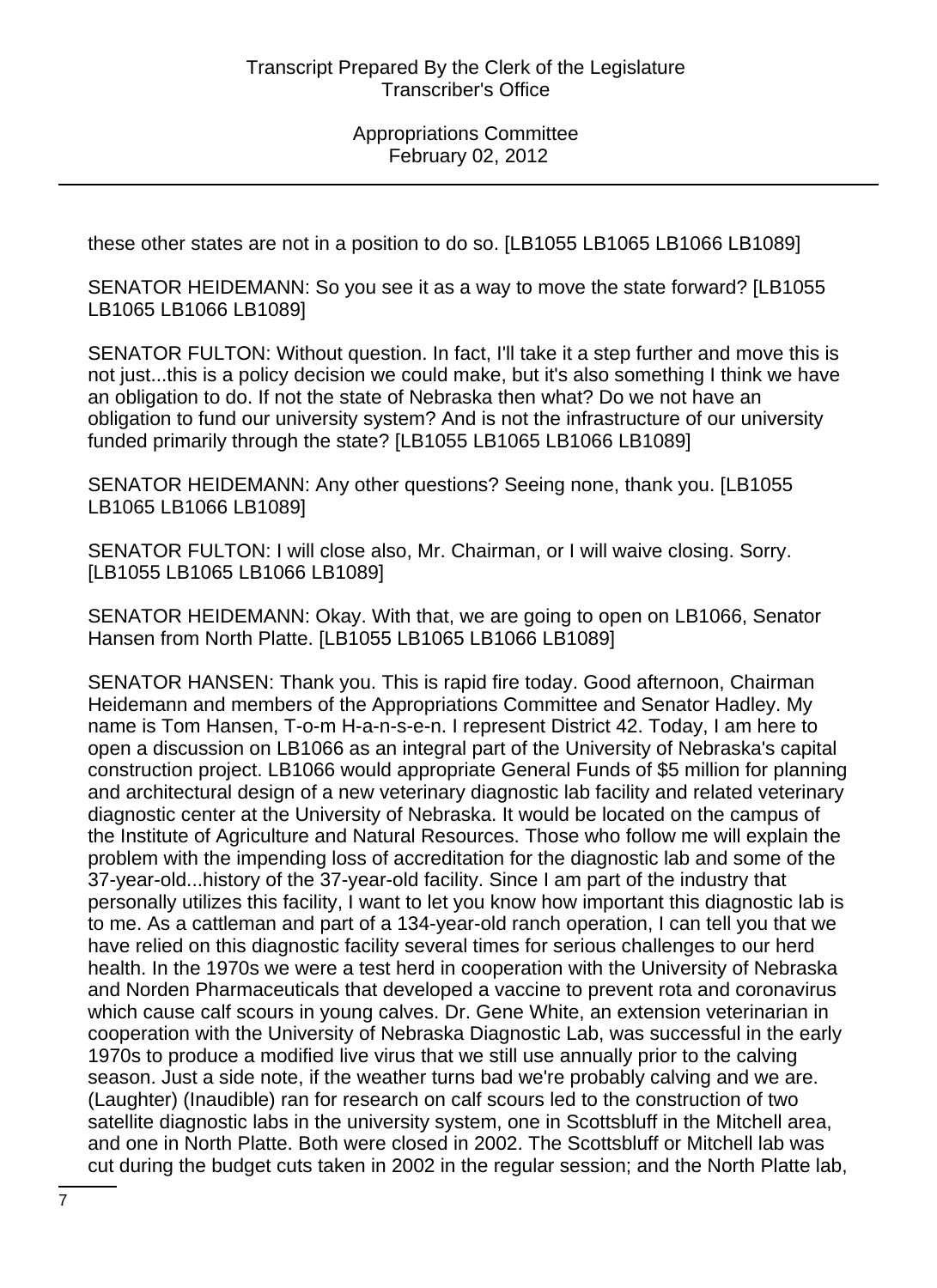due to budget cuts taken by the Legislature during the July and August special session. Both of these closures carried a promise to have one, state-of-the-art, topnotch diagnostic lab housed in Lincoln. Now ten years later we're facing the loss of accreditation of our one and only veterinary diagnostic lab. IANR has stated a two-plus-two program for homegrown veterinarians with the hope and promise to replace our aging food animal practitioners. The loss of this diagnostic lab will be critical for the future of this two-plus-two program. We have found the most compelling argument for the lab are those emphasizing that the lab is a basic function of state government. The testifiers that will follow me can answer any questions about the far-reaching use and utmost importance of this facility for the future of healthy and safety of Nebraskans. My motto here in this is not exactly the same as the university's, but it's healthy people, safe food. Thank you. Any questions? [LB1055 LB1065 LB1066 LB1089]

SENATOR HEIDEMANN: Are there any questions for Senator Hansen? Is this a state issue or a university issue? [LB1055 LB1065 LB1066 LB1089]

SENATOR HANSEN: Probably as much a state issue as it is a university. It's housed on the university, part of the university facilities. But it certainly is a state lab, so it's...I don't know what the percentage would be, how you would do that. But we pay fees when we use this lab as producers, whether you have poultry, swine, equine, companion animals or cows and calves, you do pay to use this lab. So it's a state-funded lab. And, hopefully, you don't use it for years and years and years or never use it. But when you need help this is the place we turn to, first your veterinarian and then to the diagnostic lab. [LB1055 LB1065 LB1066 LB1089]

SENATOR HEIDEMANN: Are there any other questions? Seeing none, thank you. Senator John Nelson from Omaha will now open on LB1089. [LB1055 LB1065 LB1066 LB1089]

SENATOR NELSON: Good afternoon. Thank you, Chairman Heidemann and members of the Appropriations Committee. For the record, my name is John E. Nelson, spelled N-e-l-s-o-n, and I represent Legislative District 6 in Omaha. We read in Matthew 19:30, many who are first will be last, and many who are last will be first. I'm last today in my introduction of LB1089, but hopefully can become first in your minds regarding the importance of this bill to our citizens affected with cancer and the value to our economy. LB1089 provides for an appropriation of \$50 million in General Fund dollars to provide support for a new cancer research tower at the University of Nebraska Medical Center. This project will significantly enhance cancer research and care in Nebraska. This will result in at least 1,200 new jobs and an additional \$100 million per year in salary and benefits to Nebraska's economy. The tower project alone will add 50 researchers and 400 research staff working in 98 new labs. To this would be added 100 physicians and 650 nurses and patient-care technicians on the clinical side in the adjoining hospital and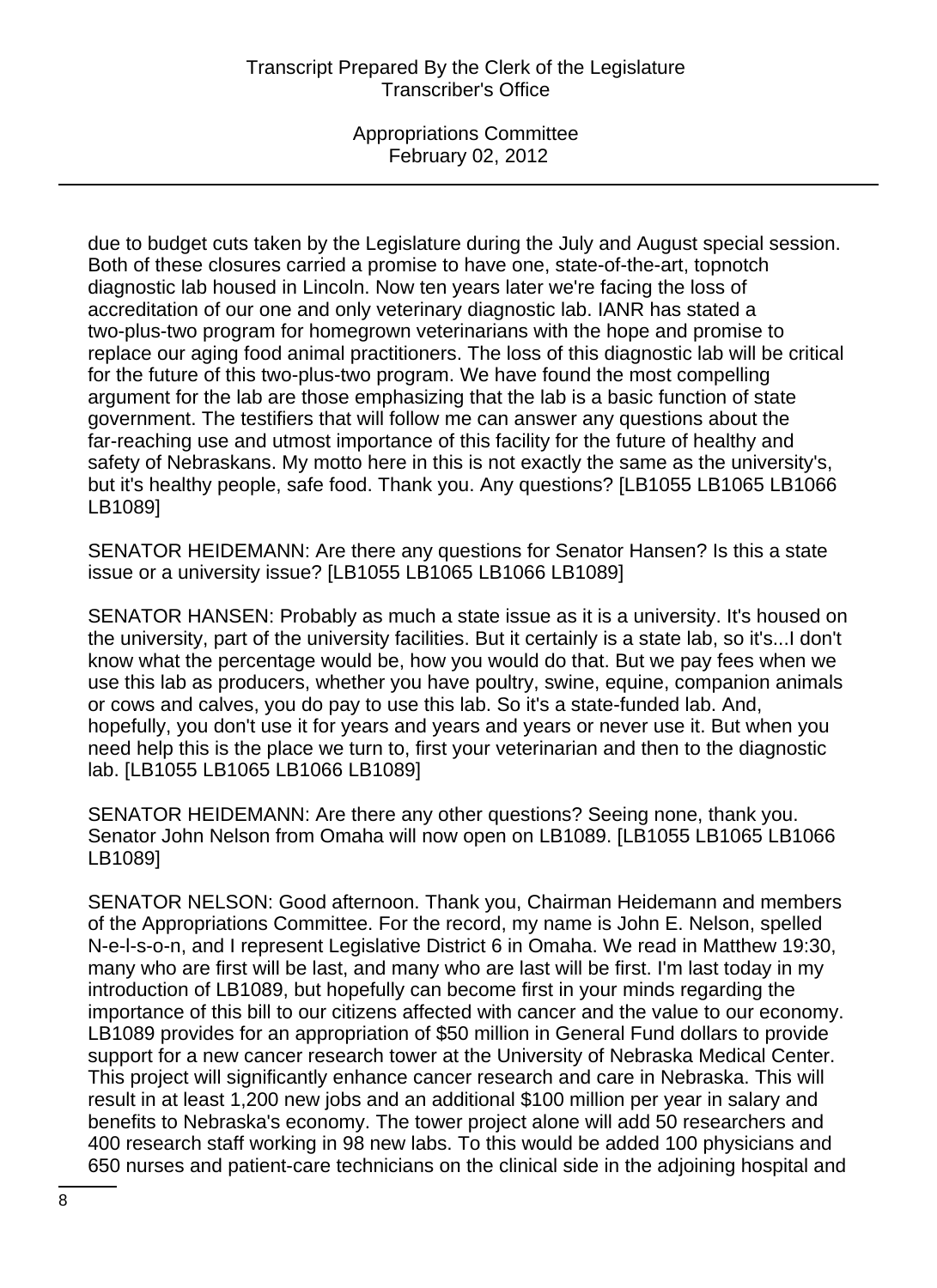Appropriations Committee February 02, 2012

outpatient clinic. It is estimated that the average salary will be \$85,000 per year. And I'm told by Chancellor Maurer that this will increase grants from \$67 million to over \$110 million, and that the return from these is eightfold. The new research tower will position UNMC to build upon its strengths and expand into new areas like lymphoma, pancreatic cancer, breast and ovarian cancer, and lung cancer. All of UNMC's cancer researchers would be able to locate together in one facility, which creates important opportunities for collaboration, which will greatly benefit cancer patients who are in need of new and innovative treatments. Furthermore, the cancer center projects puts UNMC in a position to earn a prestigious Comprehensive Cancer Center designation from the National Cancer Institute. This designation would result in a stronger reputation, increased research funding and UNMC becoming more competitive for top talent. Currently, there are only 40 Comprehensive Cancer Centers in the country. I want to point out that most of the funding for this project will come from private donors, patient revenues and other sources. The university anticipates that a state investment of \$50 million would be leveraged with more than \$300 million from these other resources. This is exactly the type of public-private partnership that we need in order to best serve the people of Nebraska. The time is right to make a one-time investment in a promising project like this. This is a dynamic opportunity and I urge your full support of LB1089. I will answer any questions if you have any. [LB1055 LB1065 LB1066 LB1089]

SENATOR HEIDEMANN: Are there any questions for Senator Nelson? I have one. Do you consider this to be economic development to help the healthcare industry in this state or for research? [LB1055 LB1065 LB1066 LB1089]

SENATOR NELSON: Well, I think it's both. It certainly will be economic development in the amount of people that we will attract, and the salaries that I mentioned, to our economy. But it's also very important from enhancing the research that we already do. A neat thing about this is it's not just the tower itself but the hospital that will be built next door and then the clinic. And I think at the present time the Med Center probably 50 percent of their patients in the existing hospital deal with cancer and advanced types of cancer. And to have the research tower with cutting-edge research right there, right next door to where a lot of these patients with severe cases are, and then with the outpatient clinic really moves things forward. So it's both, research and helps our economy, Senator. [LB1055 LB1065 LB1066 LB1089]

SENATOR HEIDEMANN: Thank you. Are there any further questions? Seeing none, thank you. We will start with proponent support for LB1055, LB1065, LB1066, and LB1089. Proponents first. We are going to the light system. You can testify on all four bills or specify bill...which bill you are wanting to support or oppose or be in a neutral position eventually. We ask that you please state your intentions at the beginning of your testimony to help us out later on. Welcome. [LB1055 LB1065 LB1066 LB1089]

J.B. MILLIKEN: (Exhibit 5) Thank you, Chairman Heidemann, members of the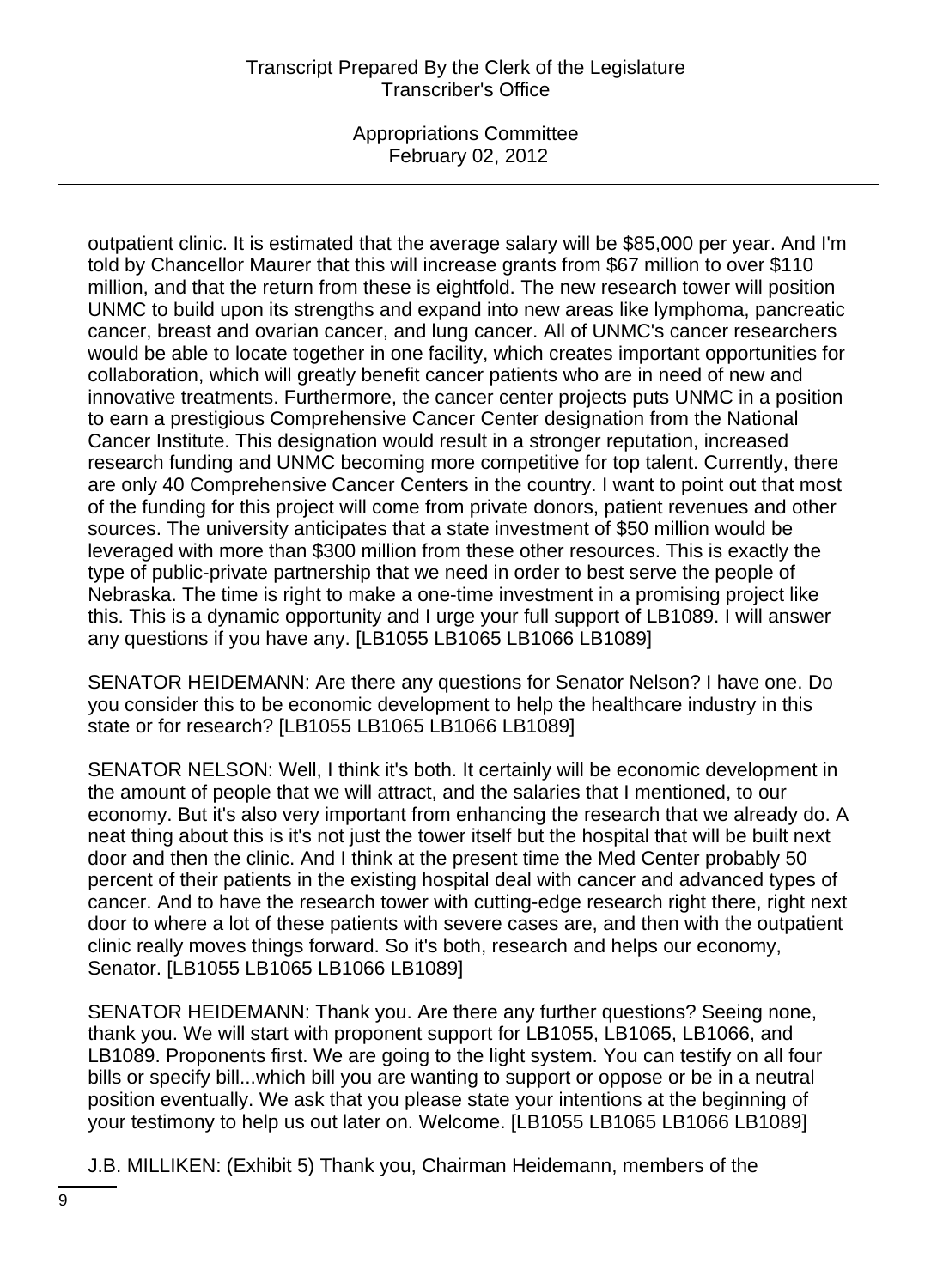Appropriations Committee February 02, 2012

Appropriations Committee. Good afternoon. My name is J.B., spelled just how it sounds, Milliken, M-i-l-l-i-k-e-n. I'm the president of the University of Nebraska. I'm here today to speak in support of all four bills, LB1055, LB1065, LB1066, and LB1089, that we refer to collectively as the Building a Healthier Nebraska. But if you support them all, I'll be happy to use Senator Hansen's name from now on. (Laughter) It's an exciting initiative, perhaps one of the most exciting that I have had the opportunity to be a part of in seven and a half years with the University of Nebraska. This addresses critical healthcare education and work force needs in Nebraska. It addresses a disease that one out of every two Nebraskans will be faced with, and it builds on an exciting record at the University Medical Center in cancer research and treatment. And it addresses one of the most important industries in the state or Nebraska where the state of Nebraska is number one in the nation in beef cattle and a number of elements, and number two and three in some of those others, as Senator Hansen reminds me of from time to time. So I want to thank Senators Hadley, Fulton, Hansen, and Nelson for their leadership and support in this initiative. I'm going to talk about all four of them. But I am going to say a word at the beginning about the timing of this in the short session of the Legislature. You know, we became aware of, acutely aware of nursing shortage over recent years. As Senator Fulton reminded the committee, in 2008 the Legislature supported planning for nursing in Lincoln. We haven't, because of the state's fiscal condition, been able to address that in past years. But in an interim study on nursing just this last fall, we learned that in 2020, if we do nothing, we're facing a shortage of almost 4,000 nurses in the state of Nebraska, and predominantly in rural areas, 74 out of 93 counties will be short of nurses. This is a situation that I believe the state's only public university has an obligation to address. And if I were you, if I were the policymakers, the leaders in the state of Nebraska and the university did not come forward with a proposed solution, I would wonder why not. I would wonder why the university is not an active participant, regardless of whether it's the long session or the short session, regardless of the timing. Obviously, this is something that you need to wrestle with and the capacity in the Cash Reserve, which Senator Hadley pointed out earlier. But I think it's our obligation to engage with you in a discussion about how to address critical issues in healthcare work force preparation, in cancer treatment and prevention and research in Nebraska, which is a leading element of our Medical Center and is one of the highest priorities of the University of Nebraska, and in the livestock industry in the state of Nebraska, which is so important to our future. So that's why we're here today. You know, I had a lot more than three minutes to say, so I didn't know how I was going to deal with this. And I decided not to start at the beginning and just go line by line, because I knew that I'd end up leaving off one of the four bills, which I didn't want to do. You know this is a, I'll go back where I started. It's a tremendous opportunity to meet some critically important needs in the state. This opportunity in Kearney, for instance, which you'll hear more about, to address the nursing shortage, but also allied health, physicians assistants and physical therapists, which more and more as healthcare evolves are going to be the important first contacts for patients in our state, and particularly the opportunity to expand the education in rural Nebraska. You know, last year we had over 400 nursing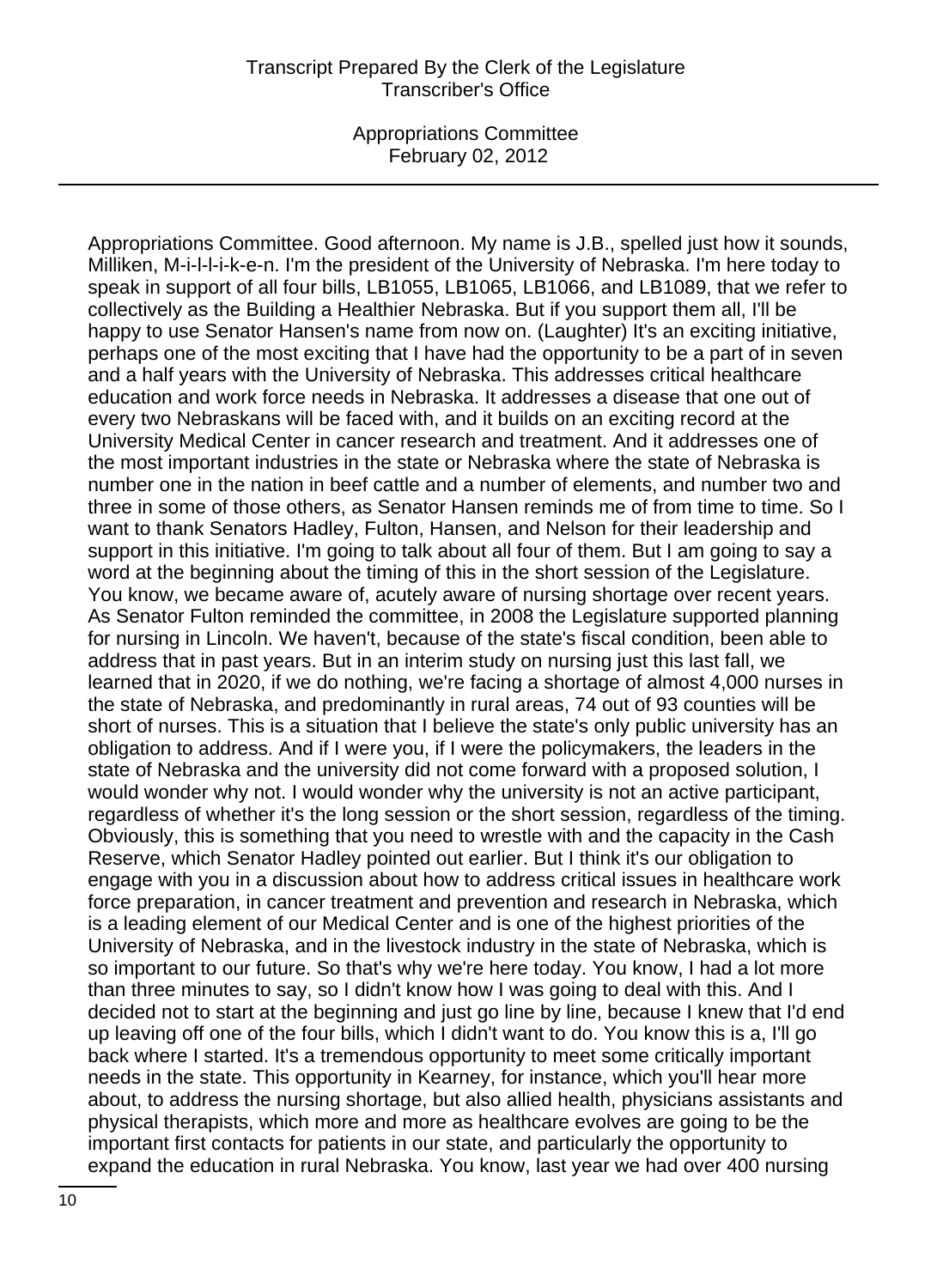Appropriations Committee February 02, 2012

candidates we turned away in Nebraska, qualified applicants. So it's not that we don't have the interest in our young people to serve this profession, it's that we lack capacity. We're in what used to be a nice department store in downtown Lincoln, probably not, however, the place where you want to train the next generation of healthcare professionals. We're locked in, as Senator Hadley said, in the business school building in Kearney, in 8,000 square feet. So we lack capacity at the university, where we turn away about 50 percent of the qualified applicants in Kearney and Lincoln. And we lack the capacity to help produce the next generation of teachers. University of Nebraska is not the only place that offers nursing education, but we have five campuses. We are the only one that offers the Ph.D. And so to help with the other institutions in this state, to provide the faculty for them so we leverage our ability to graduate more nurses this is a very important element. Cancer research, I can't...it's hard to overestimate the importance of it. Over 50 percent of the research funds at the Medical Center come from cancer research. About 50 percent of the patient revenues come from cancer treatment. And that's about only 15 percent or so of the patients. So in economic terms it's critically important. I also mentioned that one out of every two Nebraskans is faced with cancer during their lifetime. We've had a clinical cancer center for three decades at the University of Nebraska Medical Center. This opportunity, because it's the number one element on the Med Center's private capital campaign, because our hospital partner supports it so strongly, the opportunity to become a Comprehensive Cancer Center, which there are only 40 in the United States, and you know these institutions, Sloan-Kettering, Mayo, M.D. Anderson, Johns Hopkins. These are places where they have a distinct competitive advantage, but also they offer a treatment advantage. They offer research with inpatient and outpatient activities from bench to bedside, which you'll hear more about, that is critically important in treating cancer in the future and provides us with a unique opportunity in Nebraska. Finally, I'd only echo what Senator Hansen said about the critical importance to the livestock industry, but also to Game and Parks and to our two-plus-two program with Iowa State where it will have a significant impact, even apart from serving important industry. In terms of the educational importance of it on the campus it continues to allow us to attract faculty who will attract great students in veterinary medicine who will then go on to Iowa State and finish and, hopefully, come back to Nebraska. So it addresses, yes, university priorities, but mainly state needs for Nebraska. And I encourage your support of this proposal. [LB1055 LB1065 LB1066 LB1089]

SENATOR HEIDEMANN: Senator Wightman. [LB1055 LB1065 LB1066 LB1089]

SENATOR WIGHTMAN: Thank you, President Milliken, for being here. Thank you, Mr. Chairman. Obviously, we had these up, and I thought as I walked in the door someone said \$91 million, but my lower math only came to \$89, but I may be wrong. Whichever it is, it's a substantial amount. At any rate, is there any possibility of raising any of these funds, and maybe there are already funds being paid for by the University Foundation, probably are. Can you tell me a little bit about alternative sources of funds. [LB1055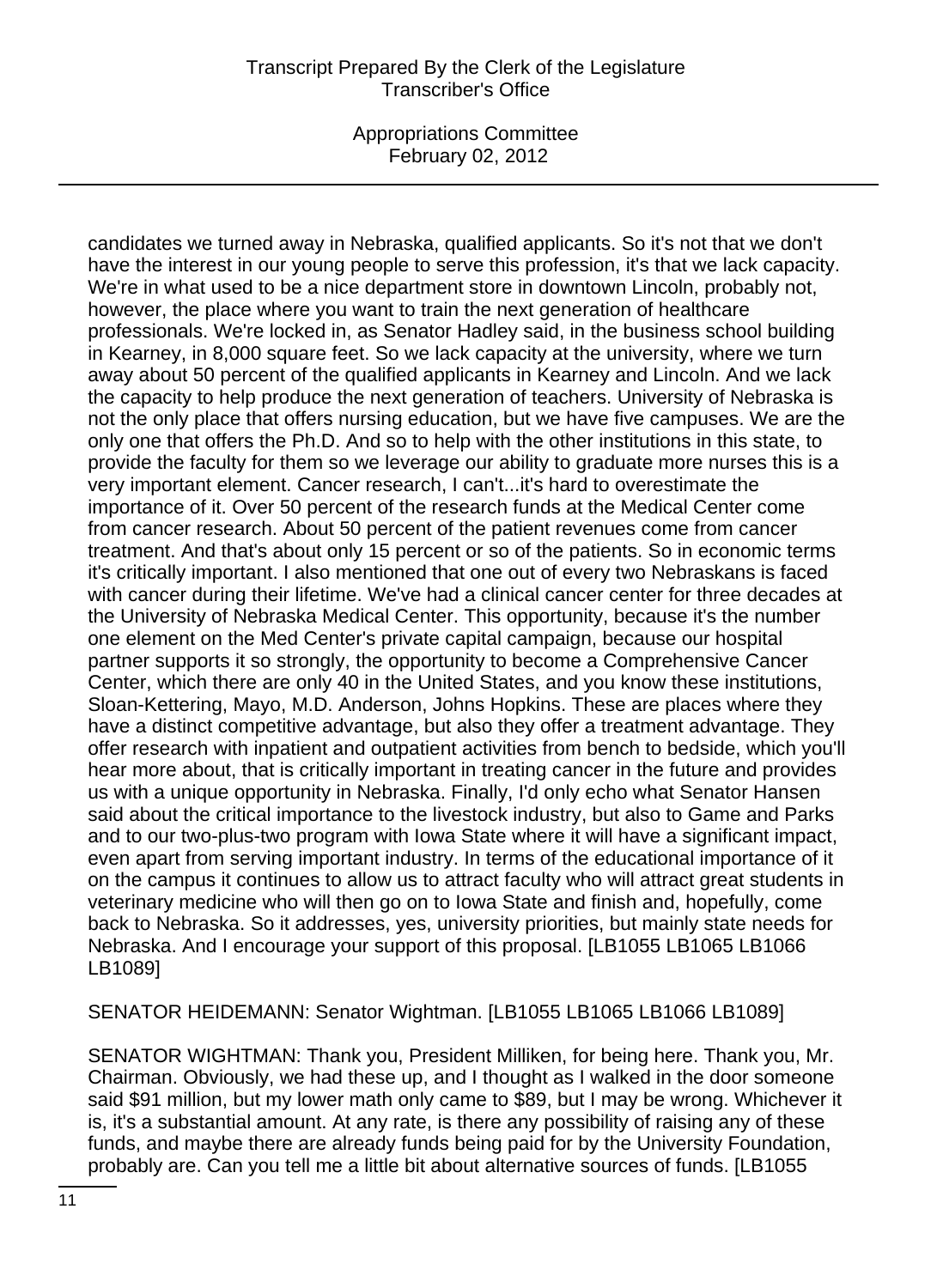## LB1065 LB1066 LB1089]

J.B. MILLIKEN: Sure. First of all, I would say that, you know, our proposal is for, for instance, in cancer for a \$50 million investment, which would be leveraged over seven times. We're talking about a \$370 million project, which would include \$120 million of debt issued by our hospital partner, and then \$200 million in private fund-raising. This is by far and away the most leverage we've ever proposed in a project where state money would leverage an additional investment, in this case \$320 million. So we believe we will have, you know, a significant challenge but one that we're confident we can meet in raising that \$200 million in private money. That's pretty significant. In nursing, you know, we have tried to raise private money with regard to Lincoln nursing. It is difficult I would say. We were fortunate in Omaha with a graduate of our program who was very generous. But nursing education, and Dean Sebastian can probably speak more directly to this, is probably not the...in terms of donor ability, may not be at the same place that the College of Medicine facility is, or the College of Law, Senator Wightman. But... [LB1055 LB1065 LB1066 LB1089]

SENATOR WIGHTMAN: And I might argue that. But go ahead. [LB1055 LB1065 LB1066 LB1089]

J.B. MILLIKEN: But there are...it is going to be significantly leveraged. [LB1055 LB1065 LB1066 LB1089]

SENATOR WIGHTMAN: And I think every one of these are important. [LB1055 LB1065 LB1066 LB1089]

J.B. MILLIKEN: And as you know, just to speak to the foundation point just for a second, you know that the foundation has a significant level of assets. But I don't know whether the number is 97 or 98 percent, somewhere around there, that percentage of gifts are given for a particular purpose. So just like we're raising money for cancer and hope to attract it, that money will be given for this purpose, just like money was given for the ag entrepreneurship program or the Peter Kiewit Institute. And so we hope that we're successful in that, but it will be new money that we raise for that purpose. [LB1055 LB1065 LB1066 LB1089]

SENATOR WIGHTMAN: And I understand that much of that would be for designated purposes. I didn't know the percentage. The sources at both the Kearney and Lincoln nursing facilities probably are very small as far as acquiring grants and gifts. I gather that's your opinion from what you've said. [LB1055 LB1065 LB1066 LB1089]

J.B. MILLIKEN: It is. You know, if you look at the whole package and the \$90 million, we'll split the difference, to leverage an additional \$320 million of investment, if we look at it that way it's still the most significant leveraging of proposals that we've brought to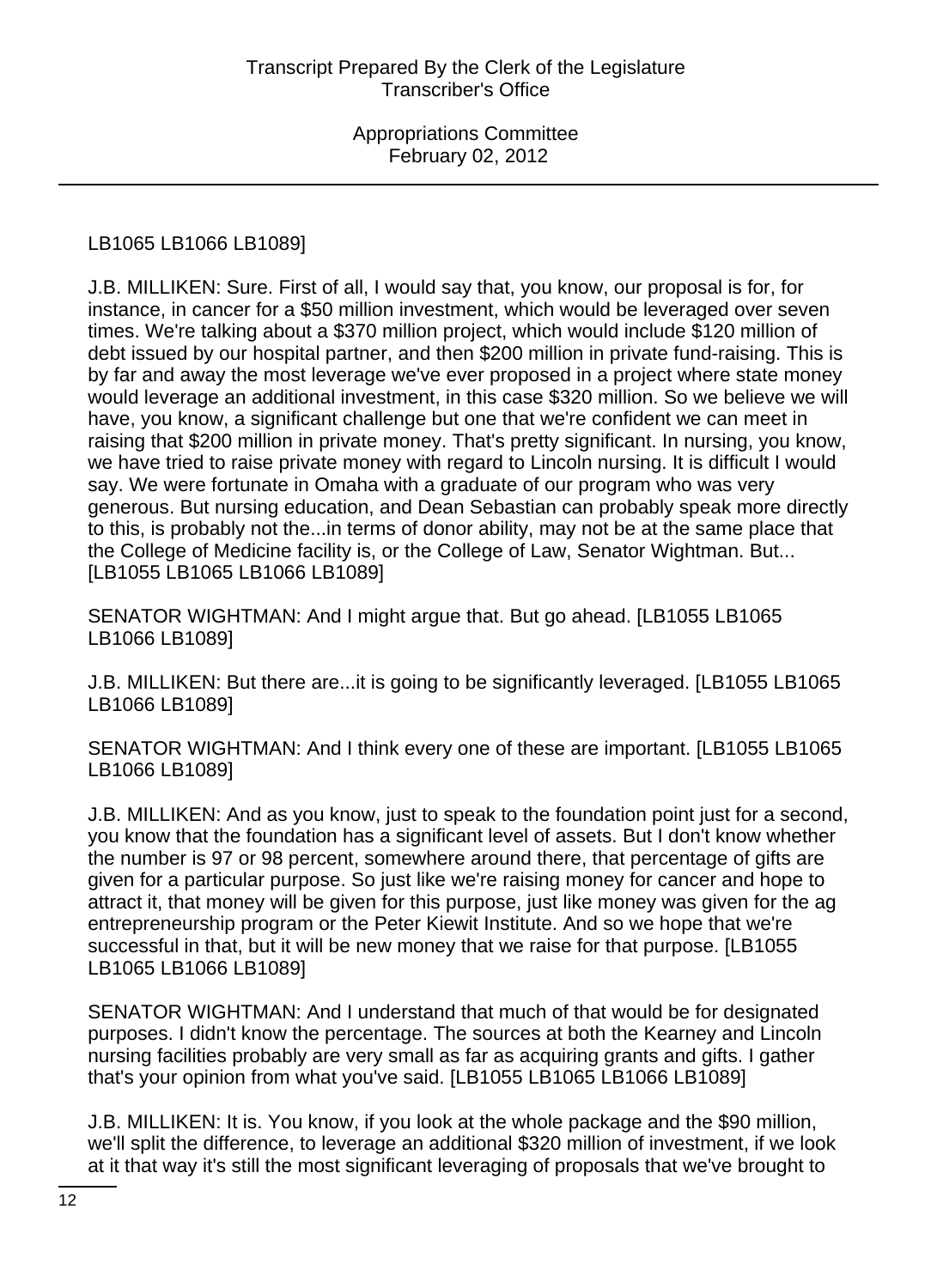the Legislature since I've been here. Six-oh-five and 1,100, we're dollar for dollar matches by the university. But I think this is a pretty extensive amount of leveraging in this. And we'll have, you know, we'll have a challenge to raise that money. But I do believe we'll be successful. [LB1055 LB1065 LB1066 LB1089]

SENATOR WIGHTMAN: Now as far as the payout, obviously, we'd need to appropriate the money, if we're going to appropriate all of it at one time. As far as the payout how would you see it? Would it be over a period of two years or (inaudible). [LB1055 LB1065 LB1066 LB1089]

J.B. MILLIKEN: It's different for each of the projects. And I think we may have submitted to the fiscal analyst a cash flow for the projects. It is different for each. Obviously, the Medical Center's is larger, more complex and would...first year would be only planning. Lincoln nursing has had some investment already in that activity. But it is a multiyear commitment in terms of the cash flow. The thing that I think is important on that regard is the commitment, because while the cash flow is over a period of years, and as a practical matter the needs could be satisfied over a period of time. And the cancer project, we're going to our partner hospital and asking them to issue a significant amount of debt to build new inpatient and outpatient facilities. And then we're going to a donor community and asking them to make a very significant commitment to the future of this cancer institute. Without the state's commitment up front, I think that will be a more difficult...considerably more difficult case to make. [LB1055 LB1065 LB1066 LB1089]

SENATOR WIGHTMAN: Thank you, Dr. Milliken. [LB1055 LB1065 LB1066 LB1089]

SENATOR HEIDEMANN: Put you on the spot just a little bit maybe. [LB1055 LB1065 LB1066 LB1089]

J.B. MILLIKEN: What a surprise. [LB1055 LB1065 LB1066 LB1089]

SENATOR HEIDEMANN: I can tell your enthusiasm for this. Last year we talked about Innovation Campus. Where does this rank with Innovation Campus? [LB1055 LB1065 LB1066 LB1089]

J.B. MILLIKEN: Well, Innovation Campus was exactly the right thing to do last year. And I could not be more pleased about that investment of \$25 million, which has now leveraged an \$80 million initial phase one. I think that we will see that investment repay itself many, many times over. So I think it was a terrific investment by the state of Nebraska. I'm very appreciative of the Governor's leadership on that and the Legislature's leadership on it. I think it was a tough thing to do. I think it was the right thing to do. And I think we will see...we already saw very early on the commitment from a private partner to invest significantly in it because of that investment. And I think over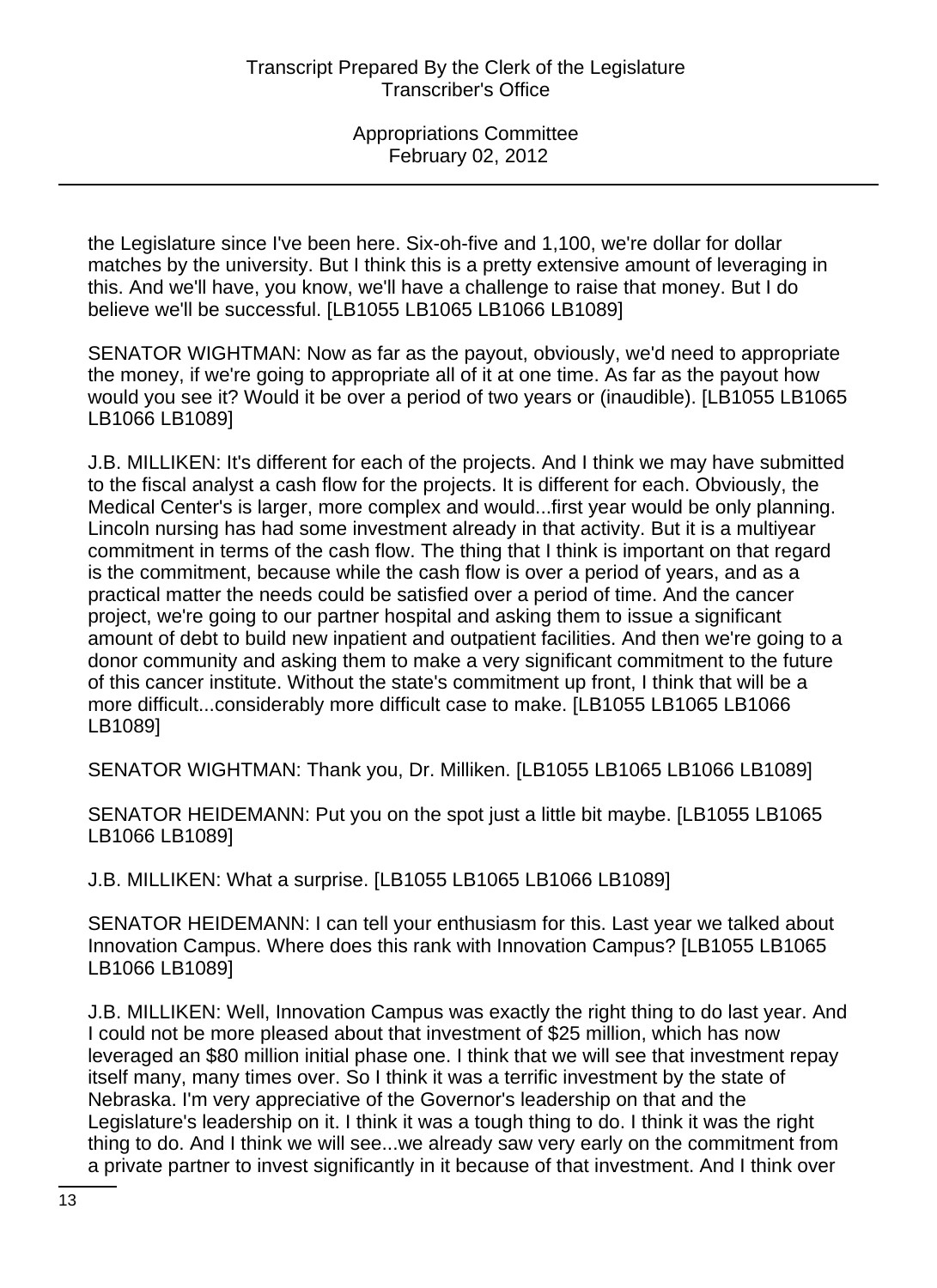the course of these next months we will see other partners come in because of that commitment. So rather than an either/or, I think that's a great example of where the state has made an investment that is then leveraged private investment. It's a public-private partnership that I think is going to pay great dividends. I think this will too. [LB1055 LB1065 LB1066 LB1089]

SENATOR HEIDEMANN: Are there any other questions? Senator Nordquist. [LB1055 LB1065 LB1066 LB1089]

SENATOR NORDQUIST: Thank you, Mr. Chairman. Thank you, President Milliken. What kind of ongoing operation costs will these incur to the system and potentially to the state? [LB1055 LB1065 LB1066 LB1089]

J.B. MILLIKEN: Well, for the biggest piece of this, the \$370 million investment, well, we're asking \$50 million, we're not asking for an O&M investment for that project. It does have the ability to generate indirect costs from federal research that can support the research functions in the tower. It has the ability to generate patient revenue that will support the high level of care there. In the nursing and allied health component there will be additional requirements in terms of faculty to expand the programs. That's a discussion for another day. I can't say exactly what that will be. With regard to kind of the O&M burden that comes with any new facility or expanded facility, I can't remember the last time the Legislature appropriated funds for that purpose. So like much of how we've been operating over the last few years, it's a reallocation of existing budget for that. And that's how we'd be prepared to address the O&M needs here. We've identified it as a priority. Obviously, we want to take on the obligation of maintaining it and operating it in a positive way. [LB1055 LB1065 LB1066 LB1089]

SENATOR NORDQUIST: In approving these projects I assume the Board of Regents...did they do any kind of prioritization of these projects individually or was it just as a package? [LB1055 LB1065 LB1066 LB1089]

J.B. MILLIKEN: No, they viewed this as I presented it, as a package to address a set of critical priorities in the state. You know, nursing in Lincoln has been our number one capital priority since 2008. And we're not backing away, of course, from that longstanding need. [LB1055 LB1065 LB1066 LB1089]

SENATOR NORDQUIST: Sure. A colleague asked me when the last time we did a specific appropriation for UNO was. And I checked with the Fiscal Office and it was the CPACS building which was maybe a little over a decade ago or so, about 2002 or 2003 was the appropriation. Just kind of anything on the, just so I can relay this to colleague, anything on the radar for UNO right now on the drawing board? [LB1055 LB1065 LB1066 LB1089]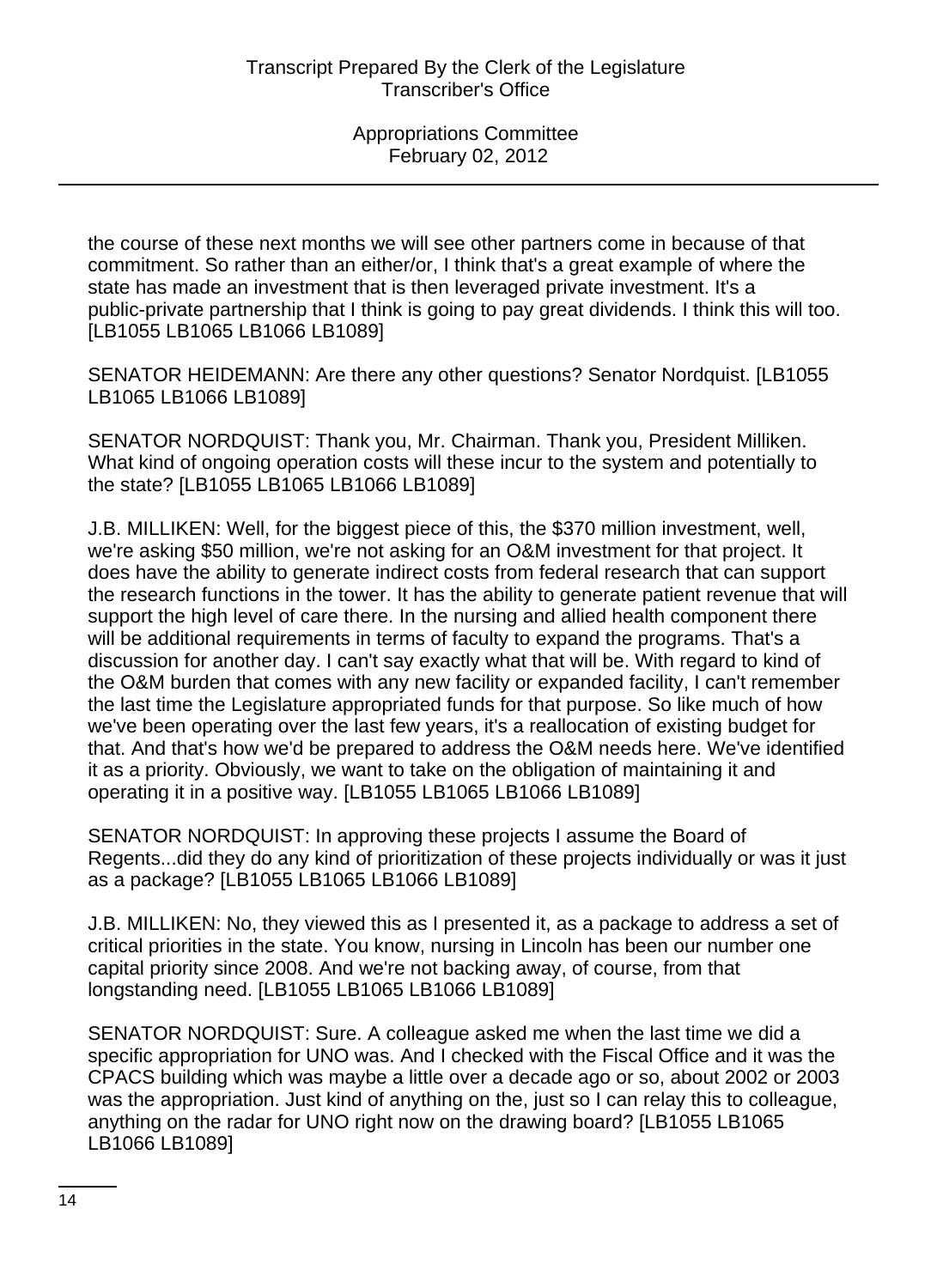J.B. MILLIKEN: Well, sure. I've been very, very involved with UNO development. It has experienced a tremendous physical growth. I led the purchase of 70 acres of property south of Center for expansion. And we're, as you read in the paper from time to time, we are meeting and planning for that. We have done a number of things recently with new residence halls. We are looking at plans for athletics. I would say that while CPACS was the last state funded, entirely state funded project to be done anywhere at the University of Nebraska, so it may have been a decade ago. But there...no other campuses had one. We have done 1,100 and 605. And I could never keep the chronology straight on this, 605 is the more recent one that we did in 2005 or '06, '06, and that included UNO projects along with the other campus projects. So while in this piece, and I talked to the Chancellor about this before we went forward. And this piece, these health issues and then the one that we became aware was vet diagnostics, they are not included in this. But we have great plans for UNO and particularly great plans to help them meet their enrollment goals over this decade and to integrate their new athletic plans and their new residence halls and continue to build there. [LB1055 LB1065 LB1066 LB1089]

SENATOR NORDQUIST: Last question. And Senator Heidemann kind of asked Senator Fulton. I'm not going to put you on the spot on any specific proposal. But we do have a number of different competing visions for going forward this session, including a couple measures to...the Governor's package to reduce revenue. Senator Mello, myself, others have introduced revenue reduction bills, there are many competing priorities in here. Just...can you say, dollar for dollar, that this investment is the best that we can make right now for economic development purposes and for meeting the needs of Nebraskans? [LB1055 LB1065 LB1066 LB1089]

J.B. MILLIKEN: You know, I would not only say that, but a number of other people have said that to me, businesspeople and others have stopped me to say what a tremendous proposal this is for the state of Nebraska, not only health but also economic. I think that's the reason that the Nebraska State Chamber, the Omaha Chamber, the Lincoln Chamber of Commerce, the Kearney Chamber of Commerce, the Nebraska Bankers have all endorsed this package, not just the proposals in their town or their location but the entire package. I think everybody is cognizant of the challenge that you all have and the fact that everyone is mindful of the legislative forecast that will come later in the month and that you will have to make some choices and sort some things, you and your other colleagues. You know, one of the advantages that we believe we have here is that it is a one-time investment, that it is leveraging the investment quite a bit, that it will not be a recurring obligation in the budget because of this investment. And we believe, as Senator Hadley laid out, that it can...we do have the opportunity to do it because of the good stewardship that you've provided and the Governor has provided. [LB1055 LB1065 LB1066 LB1089]

SENATOR NORDQUIST: Thank you. [LB1055 LB1065 LB1066 LB1089]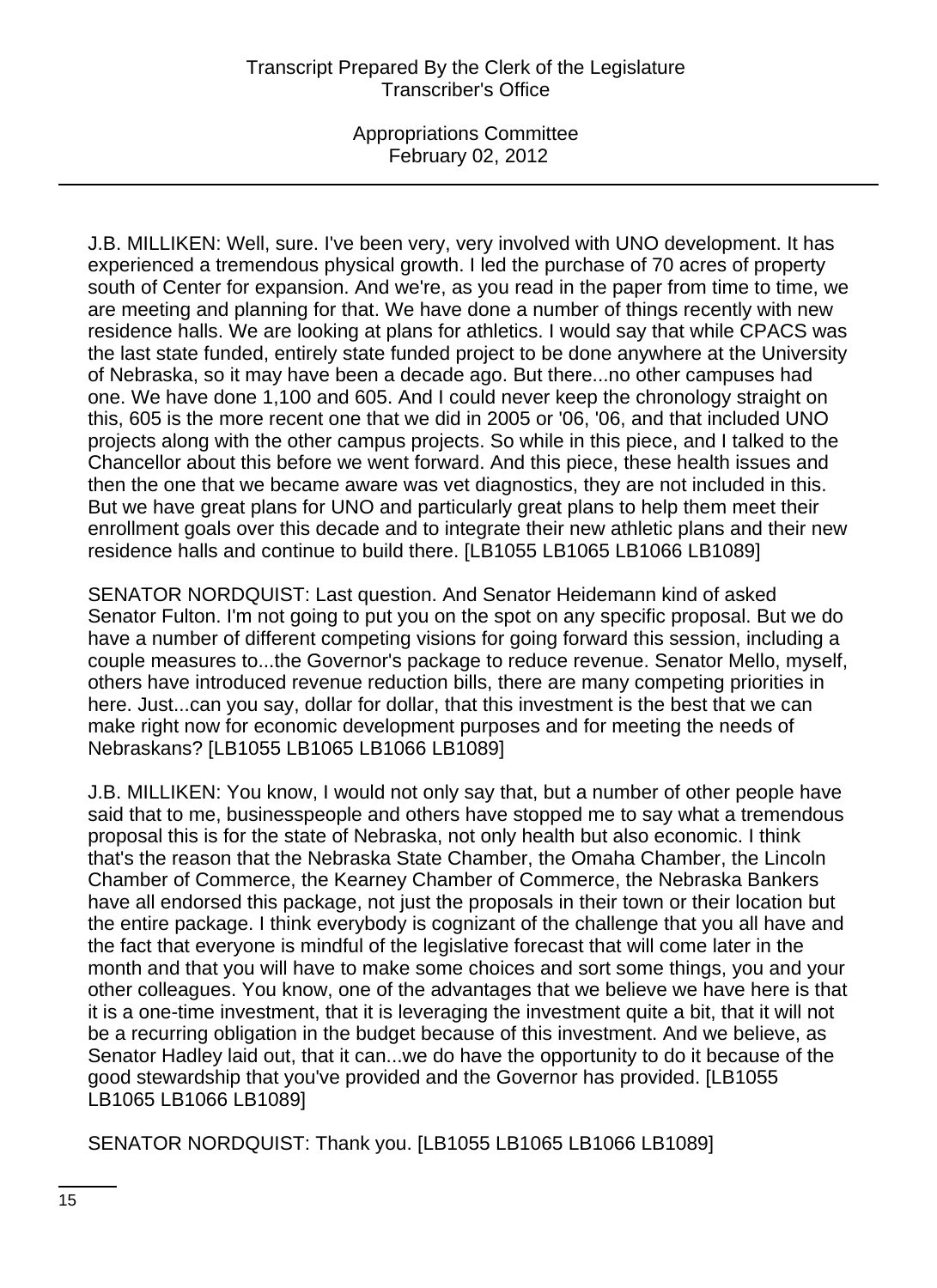SENATOR HEIDEMANN: Just a side note, I was in the Legislature when we did CPACS. And although it seems like a decade since I've been in the Legislature, it hasn't been quite. (Laugh) Senator Wightman. [LB1055 LB1065 LB1066 LB1089]

SENATOR WIGHTMAN: I have one other question, President Milliken. Obviously, we're coming in to a situation in this next year with regard to the national healthcare or Obamacare, I hesitate to call it that. It seems to me it polarizes the country more. But at any rate, do you see that, the implementation of that act, if in fact it is implemented, having any effect upon the medical facilities and revenues that you might expect to see from those facilities? [LB1055 LB1065 LB1066 LB1089]

J.B. MILLIKEN: You know, thanks, Senator. I'm a sort of an amateur observer of this. And there will be probably some people later in the day, including Ken Cowan and Dean Sebastian, who can answer that more specifically. But my sense is that as the healthcare financing model changes and we try to find more cost-effective ways of providing healthcare, that the importance of nurses, or physicians assistants and other non-M.D. healthcare providers only increases. And if we are short of providing those professions, we're going to be impacting healthcare significantly. With cancer, everybody that I listen to or read believes that cancer will be an ongoing problem no matter how well we do with research, but it will be a chronic disease that we treat, even if we're successful and people live with it over years. And so ultimately, I don't see the public's interest in addressing cancer, which is so prevalent, as diminishing. [LB1055 LB1065 LB1066 LB1089]

SENATOR WIGHTMAN: And I agree, generally, with that. I guess I've often sat around and wondered what the long-term effects would be if we came up with a miracle cure for cancer in the next few years. I've been here 70-some years and it hasn't happened yet and it probably won't. [LB1055 LB1065 LB1066 LB1089]

J.B. MILLIKEN: That would be a good problem to have if we came up with a miracle cure. [LB1055 LB1065 LB1066 LB1089]

SENATOR WIGHTMAN: Well, it would be a good problem to have. But the facilities might...exactly what the facilities...the role of the facilities might be different in that case. But there would be a lot of problems with regard to the cure for cancer. While it sounds great, the whole economics of the country would change with regard to Medicare and length of time people live and Social Security and all sorts of issues. But I tend to agree with you that it certainly is important probably and particularly providing maybe more reasonable cost that could be passed onto the patients with the use of other personnel other than medical doctors. [LB1055 LB1065 LB1066 LB1089]

J.B. MILLIKEN: I think, Senator, if we were planning this project a decade or two ago the mix might be different--fewer outpatient, more inpatient space. But that's part of the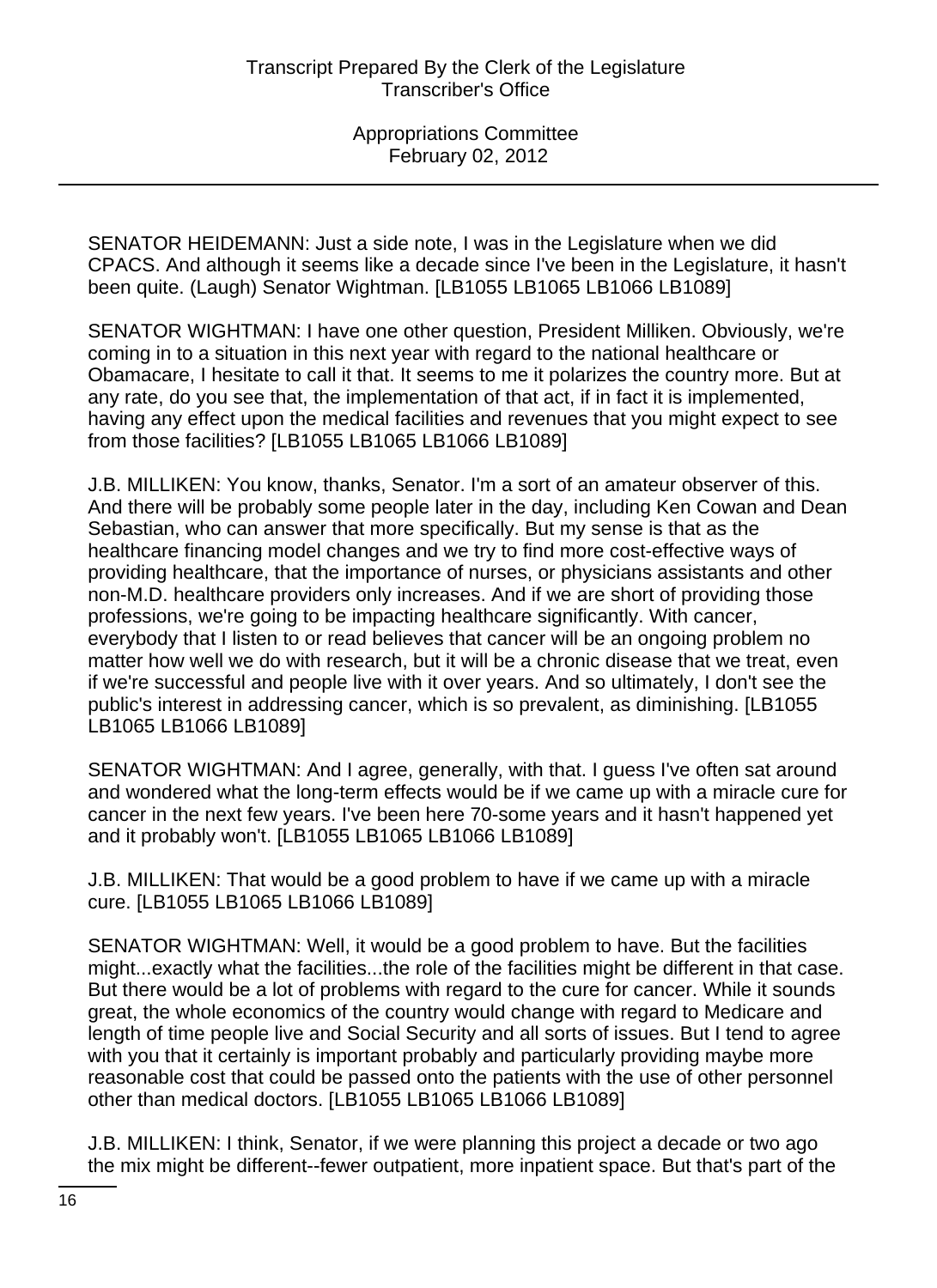change in healthcare delivery. And in fact, the way it's designed we would be able to increase beyond even what's proposed today, the outpatient treatment areas, because of the way healthcare is increasingly delivered. You know, suffice to say that these are inpatient, outpatient and research laboratories, which could be repurposed. I'm afraid I'm not going to put a lot of money on that bet that we get the miracle cure soon. And so I think this is the next best thing, being able to provide the highest level of cancer treatment for our patients. [LB1055 LB1065 LB1066 LB1089]

SENATOR WIGHTMAN: Thank you. [LB1055 LB1065 LB1066 LB1089]

SENATOR HEIDEMANN: Senator Nelson. [LB1055 LB1065 LB1066 LB1089]

SENATOR NELSON: Thank you, Senator Heidemann. I listen to an Omaha oncologist on Sunday mornings who has made the statement, as I recall, that we're never going to find a cure for cancer. The best we can do is to prolong people's life for an additional number of years and maintain a good life for them, but not going to ever find a miracle in his estimation. Would you agree with that? [LB1055 LB1065 LB1066 LB1089]

J.B. MILLIKEN: To the best of my ability, I agree with that. But I also have heard Dr. Cowan, Dr. Maurer and others express that same view. [LB1055 LB1065 LB1066 LB1089]

SENATOR NELSON: Thank you. [LB1055 LB1065 LB1066 LB1089]

SENATOR HEIDEMANN: Any other questions? Seeing none, thank you for testifying today. [LB1055 LB1065 LB1066 LB1089]

J.B. MILLIKEN: Thank you very much. [LB1055 LB1065 LB1066 LB1089]

SENATOR HEIDEMANN: Welcome. [LB1055 LB1065 LB1066 LB1089]

JERRY DEICHERT: (Exhibit 6) Good afternoon, Mr. Chairman and members of the Appropriations Committee. My name is Jerry Deichert, that's J-e-r-r-y D-e-i-c-h-e-r-t. I am director of the Center for Public Affairs Research at the University of Nebraska at Omaha. And I was asked to put together an estimate of the economic impacts of the new construction activities, the operation of the new clinical and research facilities, and the expanded educational activities. And what is being passed out now is an executive summary. And I'll just highlight a few of those items on that executive summary. One thing to remember, this is for...impact is measured for the entire state of Nebraska and not just for an individual area in which the activity is located. And the study uses something called IMPLAN, which is an input/output model, which looks at the structure of the state of Nebraska. And it has inputs that we received from the UNMC as far as the assumptions of what the expenditures would be. And we ran the model and we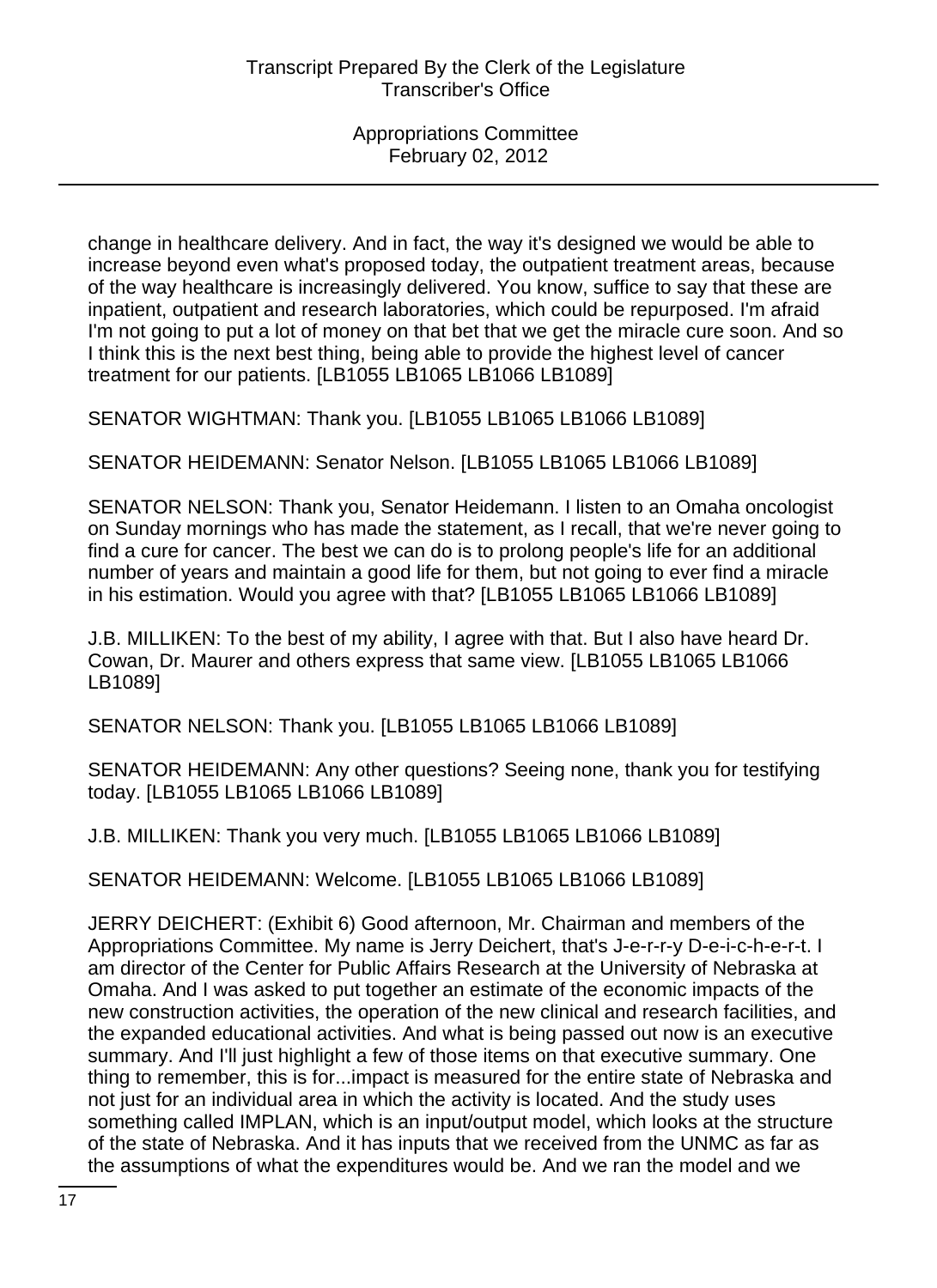Appropriations Committee February 02, 2012

came up with some multipliers. And what we looked at was employment, labor income, value-added, and output. And those are all on the tables 1 through 4. And we measured several different effects. But all I'm going to talk to you right now is about the total effect of these activities. You can read the definitions of direct, indirect and induced as we go along. But the first table or the first impact looks at the value of the new construction on the state. And it combines all four of the projects together. So I'm testifying in support of all four of the bills. If you look at all of the construction activities, it's estimated the total cost would be \$456 million. I have them separate for each activity or each construction project, but I'm going to summarize those in total. Four hundred and fifty-six million dollars, that would generate about 6,000 total jobs, not necessarily in one particular year but over the course of the building periods. It would be labor income of \$253 million, value-added of \$350 million, and total output, that's kind of gross state product, of \$730 million. And if we would apply average sales tax spending and income tax rates to that \$250-some million labor income, that would generate state income taxes and sales taxes of \$9.4 million. The next table looks at the ongoing activities that would be associated with the clinical and research functions. It was estimated that there would be about \$130 million in wages and salaries and operations during that first year of operations, whenever that begins. Plugging that into the model, it would generate about 4,500...over 4,500 jobs, total labor income of \$190 million, with a value-added of \$258 million and total output again of about a half billion dollars. And these would be ongoing every year, barring any increase or decrease in the specific activities. And that would generate annual sales of and income tax revenues of \$7 million. You're going to attract patients, and those patients are going to bring caregivers, and together we think of those as visitors because they're coming to the state or they would be prevented from leaving the state. Those impacts would be 107 jobs, \$2.5 million in labor income, \$4.3 million in value-added, and \$8 million in total output. Again, there will be a sales income tax impact of about \$92,000. Finally, we run the amount of money that's going to be spent on wages and salaries and operations for the education activities, and that's the last table in the executive summary. And that would generate about \$3.3 million in growth. That \$3.3 million in additional expenditures would result in 79 jobs, \$3.6 million in labor income, \$4.6 million in value-added, with total output to the state of \$5.6 million. And again, that has a much smaller sales and state income tax impact of about \$134,000. So if there any questions, you have the executive summary, and I think I tried to have a lot of the definitions in that report so you can understand what those measures are. [LB1055 LB1065 LB1066 LB1089]

SENATOR HEIDEMANN: Senator Wightman and then Senator Fulton. [LB1055 LB1065 LB1066 LB1089]

SENATOR WIGHTMAN: Thank you, Mr. Chairman. Thank you, Mr. Deichert, for being here and testifying. And maybe somebody else can better answer this question. But do you have any idea how much of the patient load, how much of the money generated currently at the cancer center in Omaha would be from out of state residents? [LB1055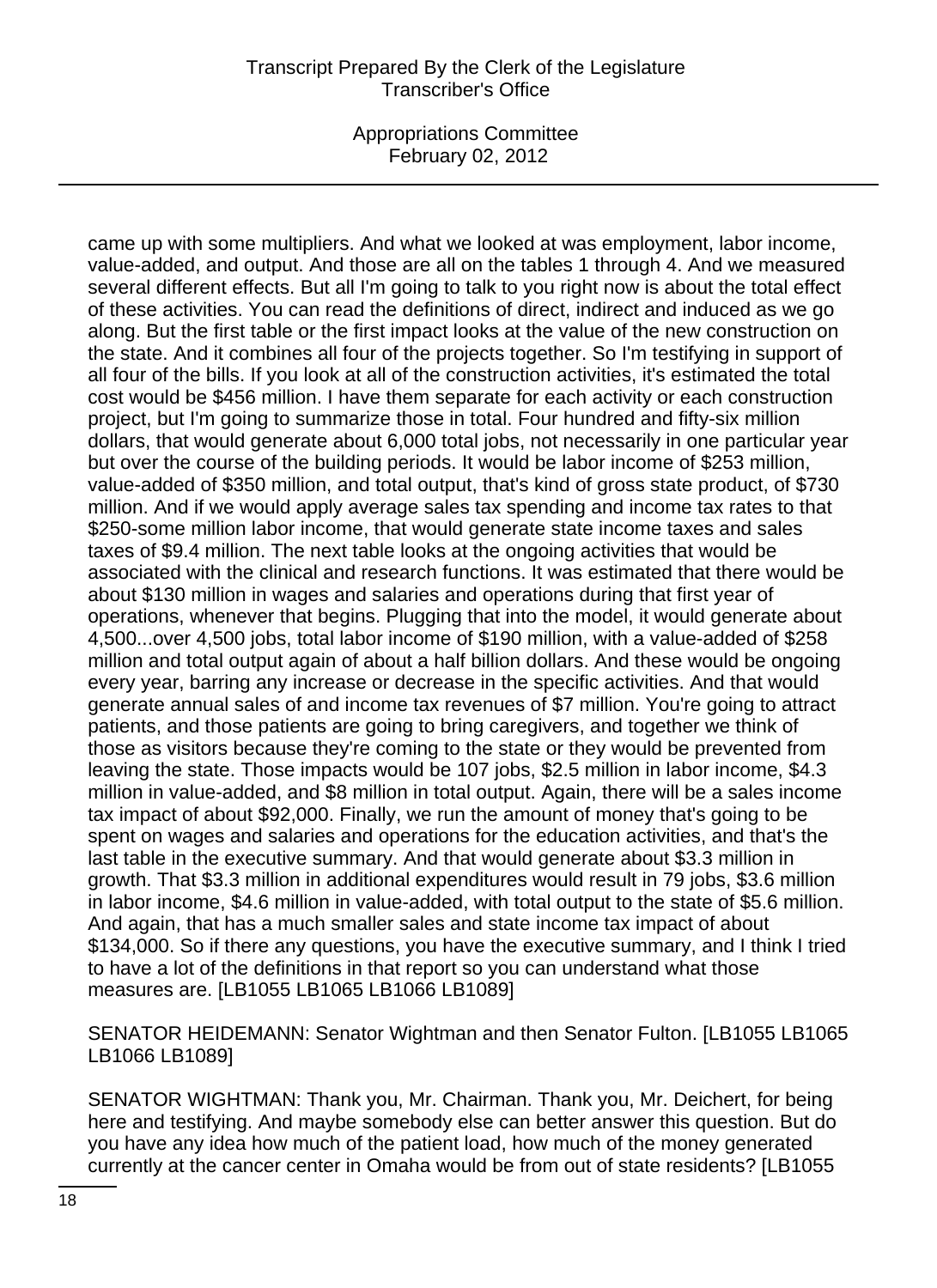### LB1065 LB1066 LB1089]

JERRY DEICHERT: I do not know that, but I do know they know that. But on this one, what we assumed was that this...at this level of treatment there's somebody that comes into the state, people from outside of the area. But it also keeps people in Nebraska from going someplace else. So you might think of it as either attracting money into the state or keeping money from leaving the state. And so that's the way I looked at it in this case. [LB1055 LB1065 LB1066 LB1089]

SENATOR WIGHTMAN: Well, I'm assuming that it's very likely that, if we really build up this research facility even considerably from where it is right now, that we might attract patients from across the nation. [LB1055 LB1065 LB1066 LB1089]

JERRY DEICHERT: Yes, and I don't... [LB1055 LB1065 LB1066 LB1089]

SENATOR WIGHTMAN: ...maybe not the number one or number two, but certainly a high ranking. You would agree with that? [LB1055 LB1065 LB1066 LB1089]

JERRY DEICHERT: I would agree with that. [LB1055 LB1065 LB1066 LB1089]

SENATOR WIGHTMAN: Thank you. [LB1055 LB1065 LB1066 LB1089]

SENATOR HEIDEMANN: Senator Fulton. [LB1055 LB1065 LB1066 LB1089]

SENATOR FULTON: Thank you, Mr. Chairman. Thank you for being here to testify. You touched on that there's an input and output model, which... [LB1055 LB1065 LB1066 LB1089]

JERRY DEICHERT: Correct. [LB1055 LB1065 LB1066 LB1089]

SENATOR FULTON: ...the upshot of which we see here. [LB1055 LB1065 LB1066 LB1089]

JERRY DEICHERT: Right. [LB1055 LB1065 LB1066 LB1089]

SENATOR FULTON: Is there any more depth, I'm divulging my own interests here, was there any depth that you can provide to the committee that...some of the assumptions that were made? [LB1055 LB1065 LB1066 LB1089]

JERRY DEICHERT: Well, the input/output model basically was developed by a group in Minnesota. And it takes the economic structure, it looks at how employment, one sector is related to employment. Another sector, products come from one sector to another sector. And it's a very comprehensive model of the state. And as far as the specific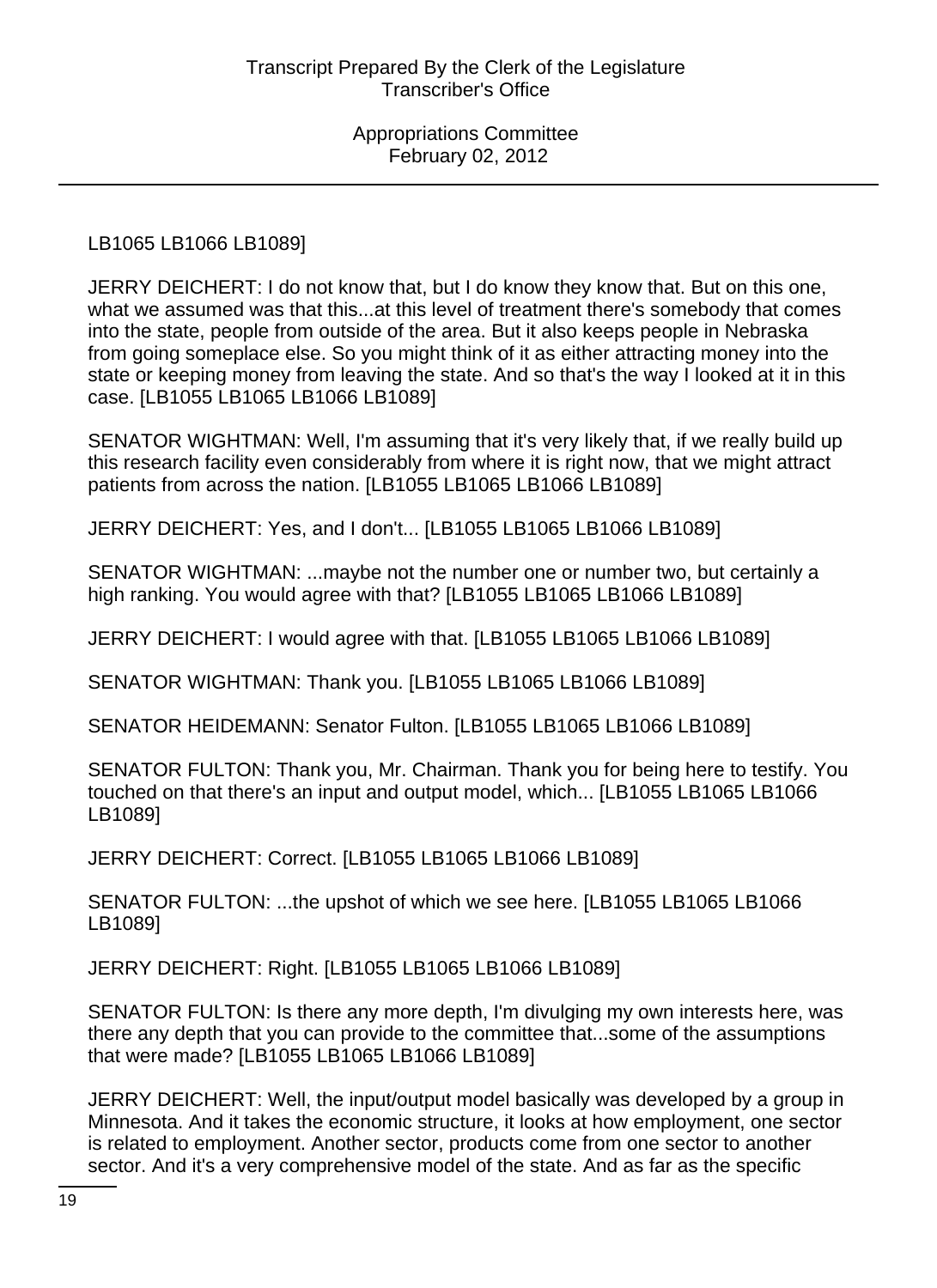inner workings of the model, we don't see all of those activities. But basically, it looks at, for example, if in the construction project if you put in how much money you're going to be spending on a construction project, the model will generate how much goes in each specific sector, so how much is going to come from architecture firms, how much is going to come from another place, etcetera. I don't have that in here. This is kind of a summary of that. [LB1055 LB1065 LB1066 LB1089]

SENATOR FULTON: Okay. Any further information that would buttress the outcomes would be appreciated and probably would help immensely. [LB1055 LB1065 LB1066 LB1089]

JERRY DEICHERT: Okay. I'll get a full report to you then Senator... [LB1055 LB1065 LB1066 LB1089]

SENATOR FULTON: Thank you. [LB1055 LB1065 LB1066 LB1089]

SENATOR HEIDEMANN: Are there any other questions? Seeing none, thank you. Welcome. [LB1055 LB1065 LB1066 LB1089]

JULIANN SEBASTIAN: (Exhibits 7 and 8) Thank you. Chairman Heidemann and members of the Appropriations Committee, thank you for the opportunity to provide testimony on LB1055 and LB1065. I am Juliann Sebastian, J-u-l-i-a-n-n S-e-b-a-s-t-i-a-n, Dean of the University of Nebraska Medical Center College of Nursing. The four bills in this legislative package are part of a forward-thinking initiative that will yield health and economic benefits for the state. I speak to the two bills that pertain directly to the College of Nursing. The health of Nebraskans is affected by a shortage of registered nurses and nurse practitioners. Research has shown us that both the ratio of registered nurses per patients, per number of patients and the proportionate mix of those nurses who are baccalaureate and higher degree prepared is related to real health outcomes such as mortality, hospital infections and falls. You have heard that the Nebraska Center for Nursing estimates nearly a 4,000 registered nurse shortage by the year 2020. We also need more nurse practitioners to provide primary care, particularly as demand increases with healthcare reform. This is an access to care issue, especially in light of the shortage of primary care physicians in our state. Close to half of Nebraska's counties are federally designated primary care shortage issues or areas. The shortage of nursing faculty members in Nebraska is acute. We will not be able to sustain the pipeline of education for future nurses without more faculty to teach them. And what about our rural areas? You can see from the map on page 2 of my testimony that the nursing shortage has a disproportionate impact on our rural areas. Roughly 80 percent of our counties have fewer registered nurses than the national average. In health planning areas 2 and 3, served both by our Kearney and our Lincoln campuses, less than 20 percent of registered nurses hold baccalaureate degrees. The Institute of Medicine recommends that 80 percent of registered nurses hold baccalaureate and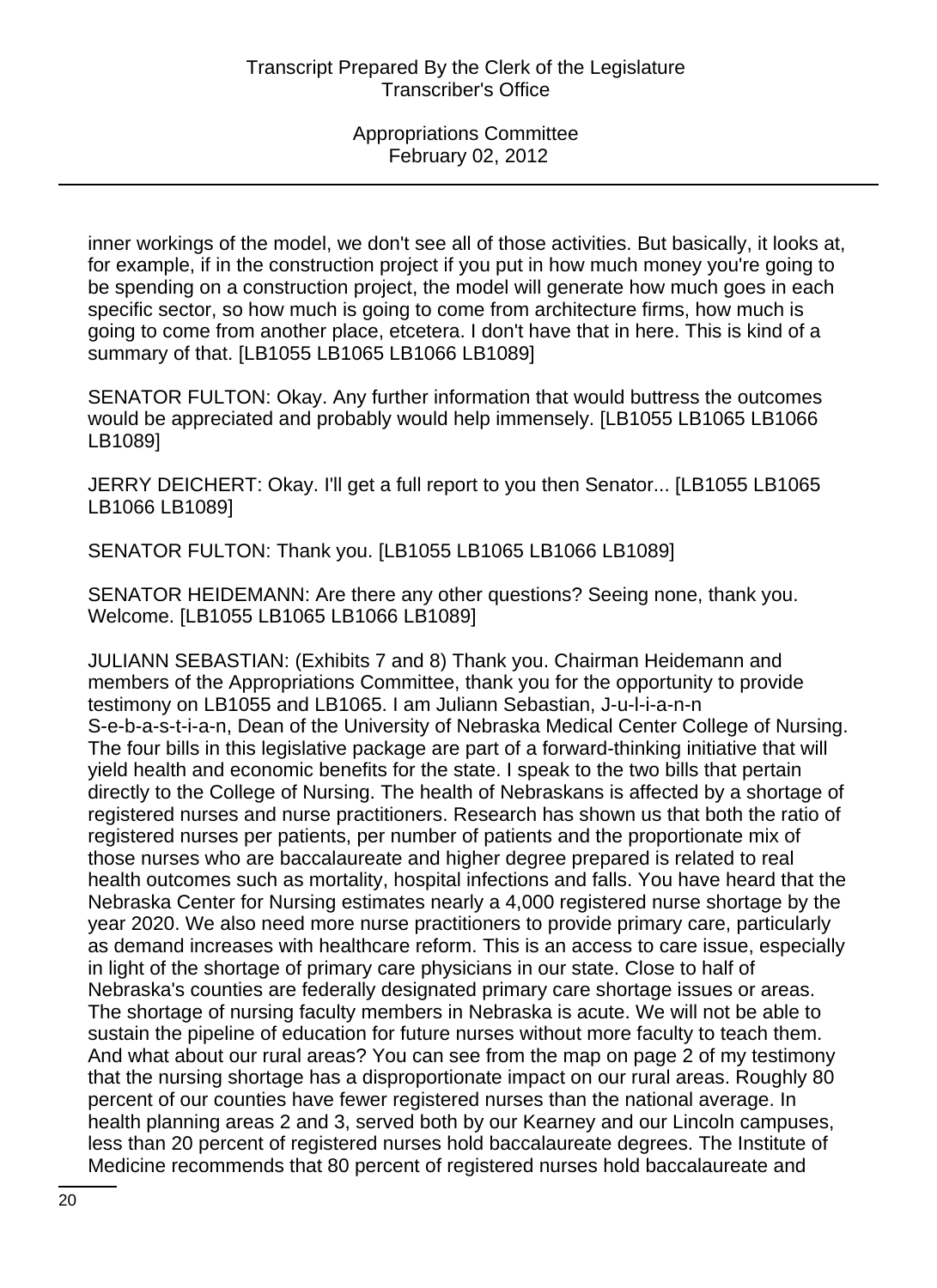Appropriations Committee February 02, 2012

higher degrees. This means that these rural areas not only need more registered nurses, but they also need more nurses with baccalaureate and higher degrees. LB1065 would appropriate funds for a new building for the Lincoln division of the UNMC College of Nursing. This would allow...give the program space to expand by 64 students with an emphasis on graduate programs, thereby allowing us to prepare more faculty for the future. I've included photos of our current Lincoln facility and what it could look like with the new building. And we have a student who will address that more fully. LB1055 would appropriate funds for a health sciences education addition to Bruner Hall on the Kearney campus for the Kearney division of the UNMC College of Nursing as well as the School of Allied Health Professions. We are also experiencing greater demand in that division in nursing than we can meet. And we've turned away, as an example, 48 percent of qualified applications to that division just this year. And again, we have a student who will talk about the real experience of studying in that current facility. These two expansions would allow the College of Nursing at UNMC to contribute substantially toward reducing the shortage in a significant manner both now and into the future. We are particularly able to provide leadership in this regard as the only school of nursing in the state preparing Ph.D. prepared nurses who can then serve as faculty for other schools throughout the state. In closing, I wish to thank Senators Hadley and Fulton for sponsoring these bills and your committee for allowing me to provide testimony about their importance. On behalf of our students, faculty and alumni and the patients they serve in Nebraska, I thank you for your concern about these issues and your support of the contributions we aim to make to the health of Nebraskans. I'd be pleased to take questions. [LB1055 LB1065 LB1066 LB1089]

SENATOR HEIDEMANN: Thank you. Are there any questions? You don't know what you're paying for the lease now on the Lincoln building, because you don't own the building that you're in right now, do you? [LB1055 LB1065 LB1066 LB1089]

JULIANN SEBASTIAN: We don't own that building. And I don't have the lease figures with me. I could certainly provide that. [LB1055 LB1065 LB1066 LB1089]

SENATOR HEIDEMANN: All right. Thank you. Are there any other questions? Seeing none, thank you. [LB1055 LB1065 LB1066 LB1089]

JULIANN SEBASTIAN: Thank you. [LB1055 LB1065 LB1066 LB1089]

SENATOR HEIDEMANN: Welcome. [LB1055 LB1065 LB1066 LB1089]

CHUCK WILSON: (Exhibit 9) Mr. Chairman, Senators of the committee, my name is Chuck Wilson, C-h-u-c-k W-i-l-s-o-n. I'm a resident of Lincoln, Nebraska. I'm a cardiologist. I'm here to support the university's request that you provide funding for a new facility for the Lincoln division of the College of Nursing, which is LB1065. I've been involved in nursing education issues in Nebraska over a span of three decades as a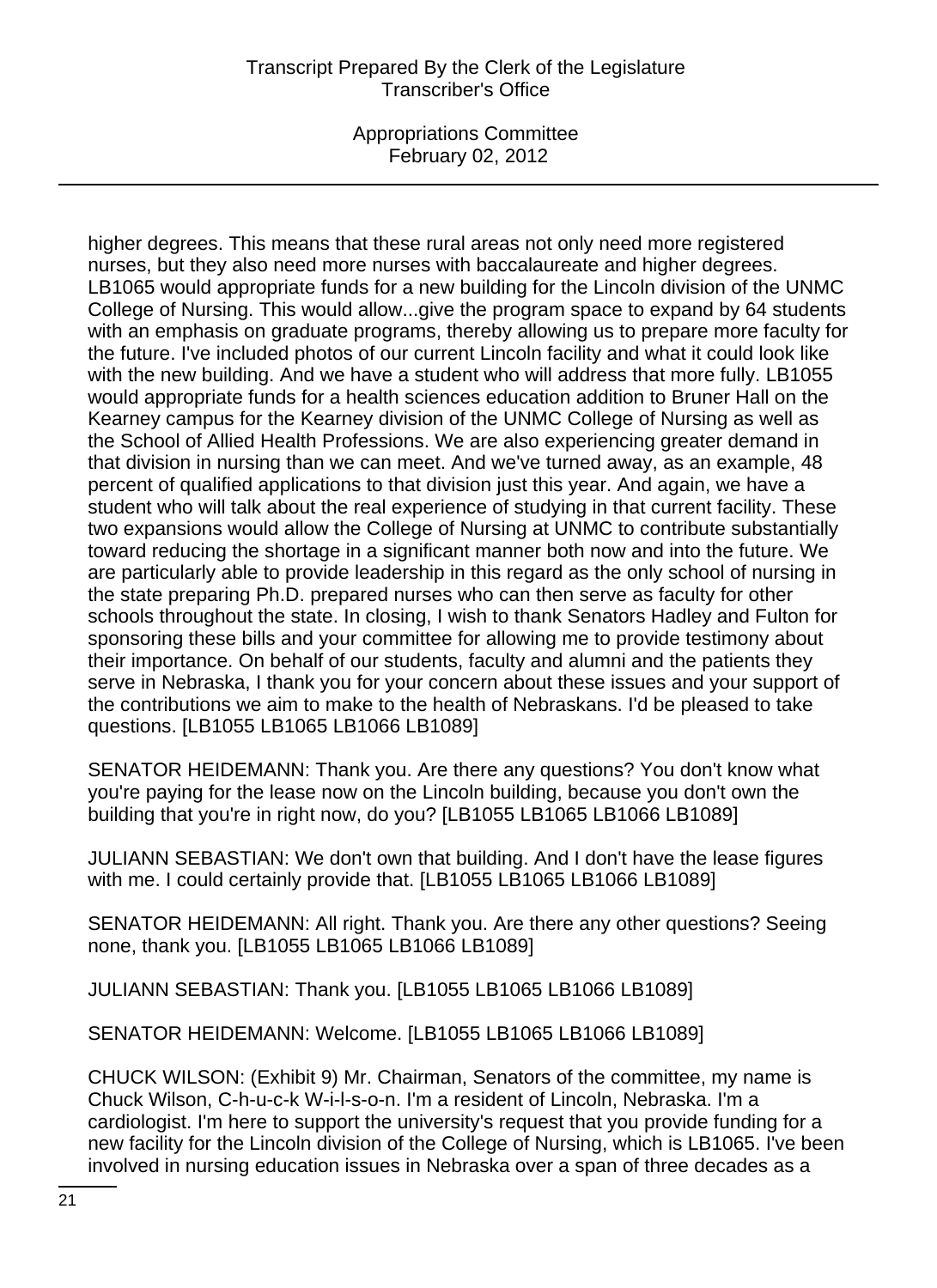Appropriations Committee February 02, 2012

member of the Nebraska Coordinating Commission for Postsecondary Education, and then as a member of the University of Nebraska Board of Regents. In addition, during 40 years of practicing cardiology in Nebraska, I worked with thousands of incredibly talented and dedicated nurses in Lincoln and in greater Nebraska. I cannot overemphasize the importance of well-educated and highly trained nurses in delivering quality patient care. I'm sure you've all had the contact with nurses in an outpatient setting, such as the nurse in your doctor's office. For those of you who have been hospitalized, I'm sure you were grateful for that nurse who responded to your call button in the middle of the night. But in addition to those typical scenarios for nurse contact, we should also consider the broader scope of modern nursing. Nurses also have specialized roles in intensive and coronary care units, burn units, operating rooms, cardiac catheterization and other procedural labs, and mobile emergency care units, air ambulance units. Nurses also provide patient care in nursing homes and in clinics for managing chronic conditions such as heart failure and diabetes, and serve as patient educators in wellness clinics and rehabilitation centers. And increasingly, advanced-practice nurses with master's degrees provide primary patient care in supervised settings. And these are just a few of the many examples of the key roles nurses play in delivering healthcare to Nebraskans. The need for nurses is projected to increase dramatically over the next decade and beyond. The aging population is probably the major factor behind this growing need for nurses. And another factor which was referred to by one of the senators is the implementation of the Affordable Care Act, so called Obamacare, which among other changes will bring 32 million newly insured Americans into the healthcare system, including many here in Nebraska. Work force studies have indicated we already have a shortage of at least 1,200 nurses in Nebraska. And projections are that shortfall will increase to 4,000 nurses by 2020. And that's not very far away. This is the most critical work force shortage facing our state and it must be addressed now. The College of Nursing has increased student enrollment substantially over the past decade, but that is not enough to meet the current and future demand for nurses. And yet about half of qualified applicants are being turned away because of lack of space and faculty. The Lincoln division of the College of Nursing is currently located off campus in a renovated store on O Street. The size of this space is inadequate to deal with the current student enrollment, let alone allow the needed growth. This facility also lacks the special features that are needed to provide the highest quality of modern, twenty-first century nursing education. A new facility for the Lincoln division of the College of Nursing has been at the top of the Board of Regents' capital construction priority list since 2008 and for good reason. And I strongly urge you to support funding for this important project. [LB1055 LB1065 LB1066 LB1089]

SENATOR HEIDEMANN: Thank you for coming in and testifying today. Are there any questions? Seeing none, thank you. [LB1055 LB1065 LB1066 LB1089]

CHUCK WILSON: Okay. [LB1055 LB1065 LB1066 LB1089]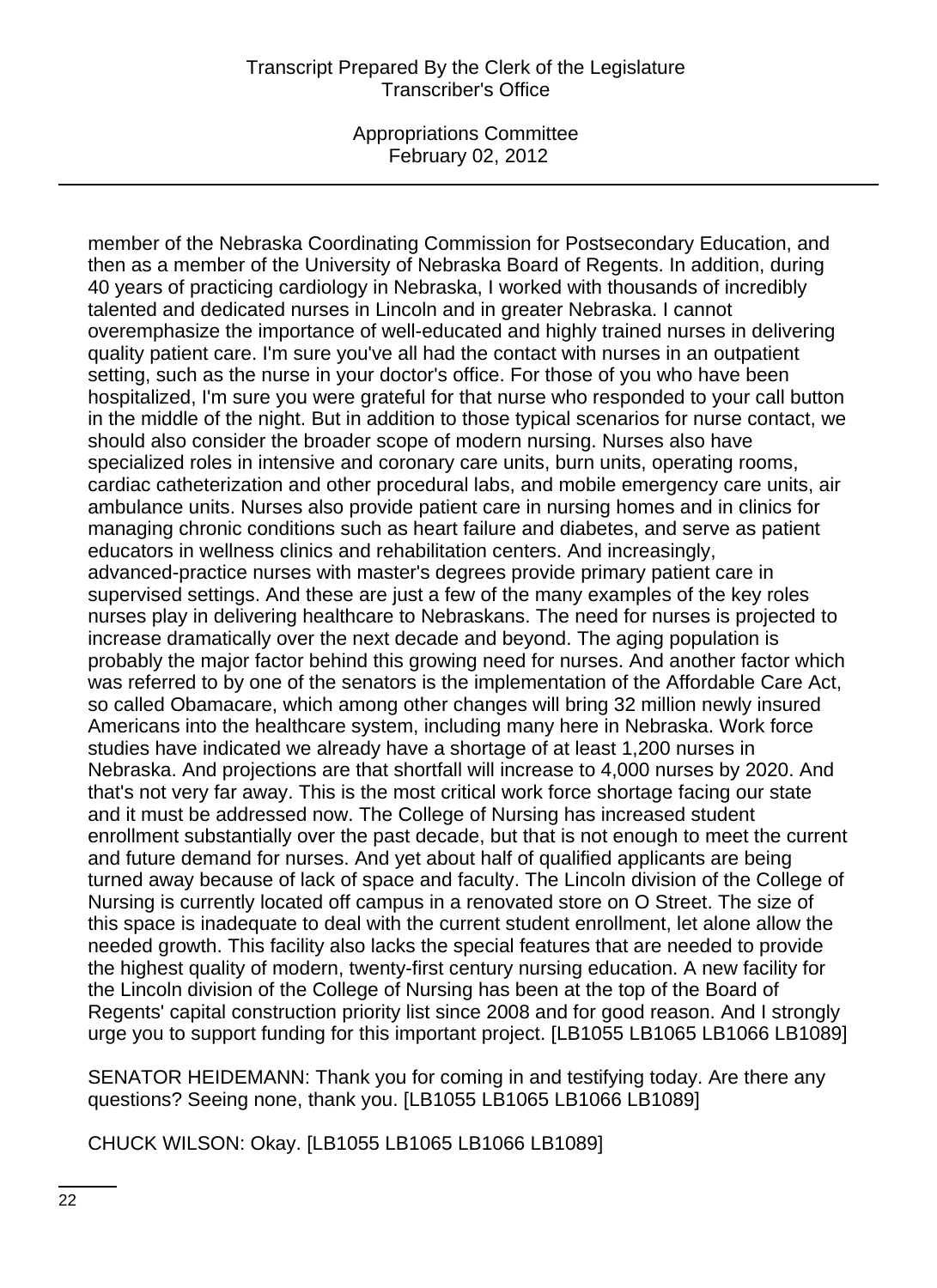NICOLE DEWIT: (Exhibit 10) Chairman Heidemann and members of the Appropriations Committee, thank you for this opportunity to provide testimony concerning the need for a new College of Nursing buildings in Lincoln, specifically LB1065. I am Nicole DeWit, N-i-c-o-l-e D-e-W-i-t, originally from Plainview, Nebraska, and a senior student at the University of Nebraska Medical Center College of Nursing, Lincoln Division. Today, I will share with you barriers associated with this campus and why it's imperative for Nebraska's future to have a new building. As a nursing student at the Lincoln division, I begin my day with a commute to campus. However, I do not simply pull into a designated parking lot near the building. I circle blocks downtown trying to find an open parking garage or search for the illusive open parking meter. Once I am finally inside I go downstairs to the computer lab to print notes, only to see it is occupied as other students are testing. Frustrated, I go to the third floor for lecture. As I walk through the hall I quickly realize that yet a different class is done with the test. The hall is packed with people and I step over numerous pairs of legs to get into the classroom. After lecture, I proceed back downstairs to start simulation. Unfortunately, the group ahead of me is not finished, so my group and I are forced to wait. Finally, my five classmates and I pack into the small room to begin simulation. I hope this story illustrates the crowded conditions at the Lincoln division. And unfortunately these very conditions create an environment that students want to escape instead of wanting to go to the college to study or meet with peers, remaining off campus is preferred due to the facilities. Granted, these circumstances are not encountered daily; however, when they do occur, it affects the education we as students are receiving. So what would a new building mean for future nursing students? It would mean being a part of an actual college campus, not the downtown atmosphere of businesses and bars and associated parking difficulties. It would mean adequate space for students to take electronic tests as well as utilize computers for homework. It would mean adequate space for students to have a lounge, as well as designated study areas. It would mean smaller simulation groups, thereby increasing the learning potential for each student. You may be wondering why would a student graduating in May be concerned about a new building? It won't affect her. My response is this, I want to advocate for the future nursing students so they don't encounter the same issues and so that they receive the best education possible. Furthermore, I plan to pursue my doctoral degree in nursing in the near future, and I want a college that is able to facilitate my research interests as well. A new nursing building in Lincoln is vital as it addresses the growing nursing shortage too. In its current state, the Lincoln division cannot accommodate anymore students. A new building would address this very issue by increasing enrollment rates. Furthermore, the education received by students could be greatly improved with sufficient space for study areas, simulation and research. Thank you for your time and consideration. [LB1055 LB1065 LB1066 LB1089]

SENATOR HEIDEMANN: Thank you coming in and testifying today. Senator Hansen. [LB1055 LB1065 LB1066 LB1089]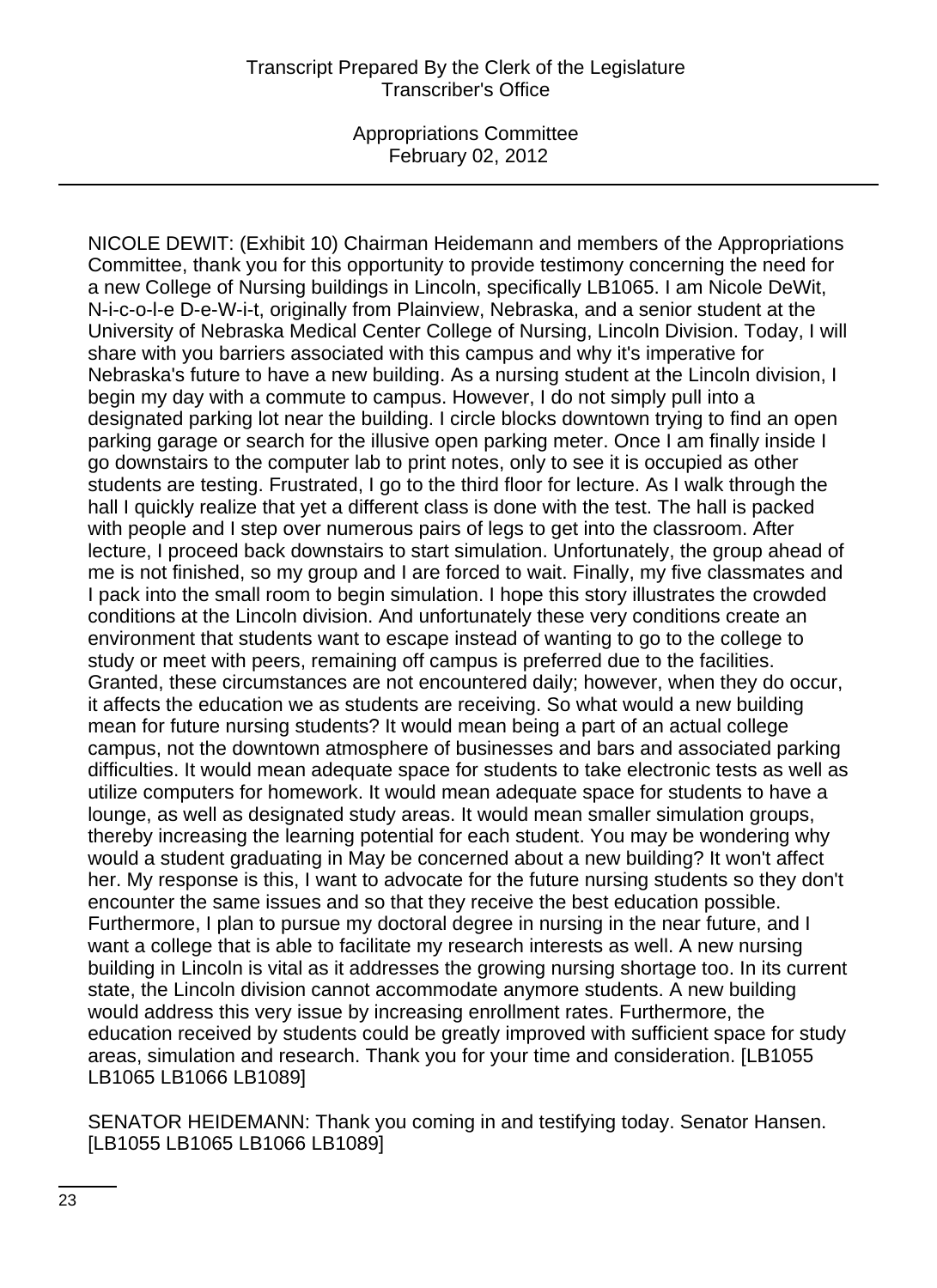SENATOR HANSEN: Thank you. Nicole, thank you for being here today. I understand your problems with getting around Lincoln and whatnot. But where is the new nursing school, in your opinion, going to be located at? [LB1055 LB1065 LB1066 LB1089]

NICOLE DEWIT: East Campus by the UNMC College of Dentistry. [LB1055 LB1065 LB1066 LB1089]

SENATOR HANSEN: And your undergrad background classes that you take would be scheduled where? [LB1055 LB1065 LB1066 LB1089]

NICOLE DEWIT: That can be pretty much at any college that a student chooses. [LB1055 LB1065 LB1066 LB1089]

SENATOR HANSEN: But your biology, zoology, some of your requirements to get through nursing school, where would those be held? [LB1055 LB1065 LB1066 LB1089]

NICOLE DEWIT: The prerequisites are determined by the student where they start their course. That doesn't necessarily have to be UNL or a university system. [LB1055 LB1065 LB1066 LB1089]

SENATOR HANSEN: But if it was on UNL campus, would it be downtown or would it be on East Campus? [LB1055 LB1065 LB1066 LB1089]

NICOLE DEWIT: The prerequisites would be split probably between City Campus and East Campus. [LB1055 LB1065 LB1066 LB1089]

SENATOR HANSEN: So there would be some traveling involved there too. But you think parking would be a big enough issue to change to warrant moving it to East Campus? [LB1055 LB1065 LB1066 LB1089]

NICOLE DEWIT: I don't think parking is the primary issue, it's just one. [LB1055 LB1065 LB1066 LB1089]

SENATOR HANSEN: Okay. But lack of space. [LB1055 LB1065 LB1066 LB1089]

NICOLE DEWIT: Um-hum. [LB1055 LB1065 LB1066 LB1089]

SENATOR HANSEN: Thank you. [LB1055 LB1065 LB1066 LB1089]

SENATOR HEIDEMANN: Where do you see yourself eventually settling in and doing your career at? [LB1055 LB1065 LB1066 LB1089]

NICOLE DEWIT: Eventually, I...like I stated, I'd like to get my doctoral degree and be in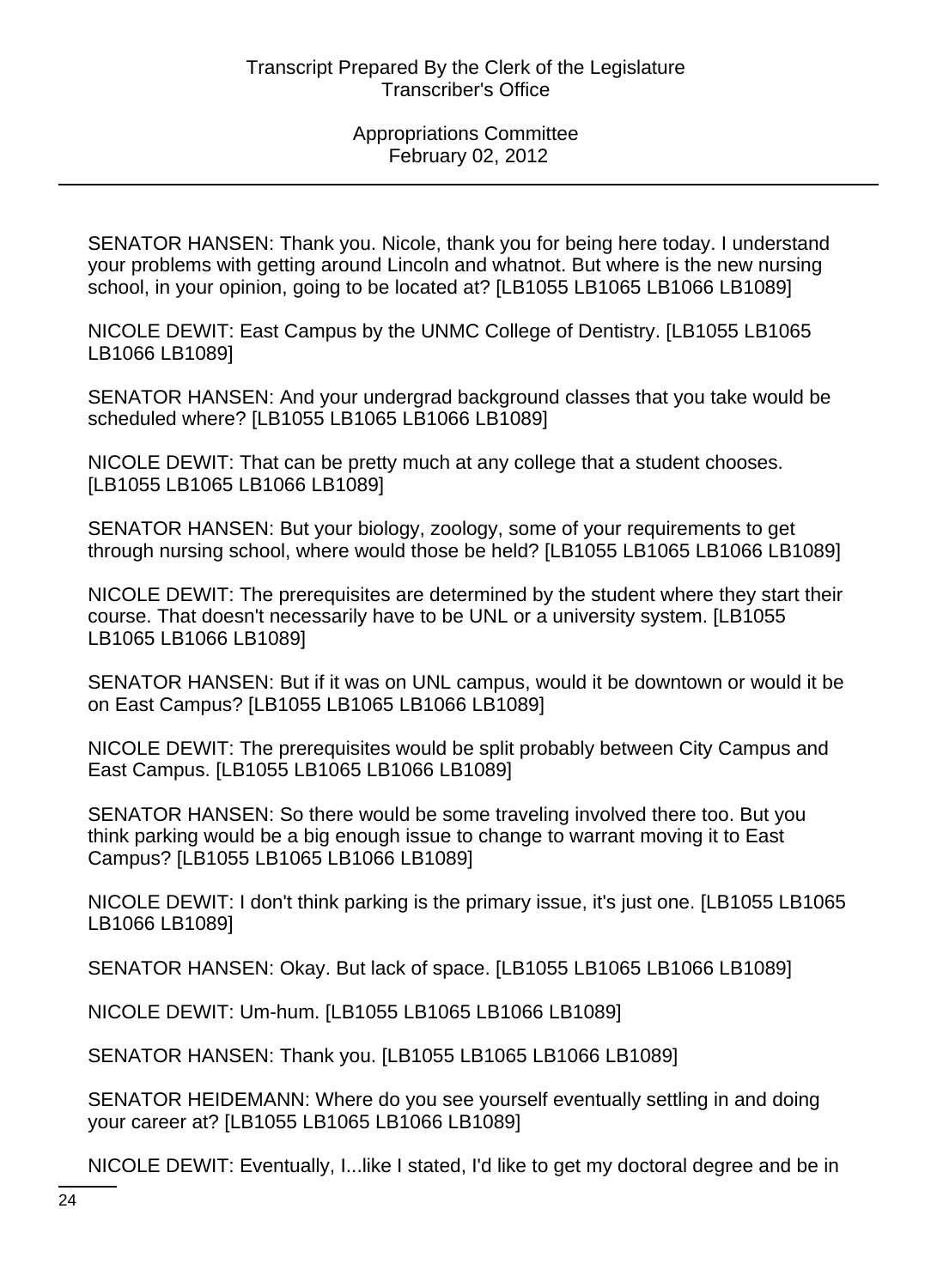education. And where that takes me I don't know. I would like to teach at a UNMC College of Nursing facility, whether that be here or, for example, the northern division. I'm also looking into more community education as well, which I think would greatly improve rural health as well. [LB1055 LB1065 LB1066 LB1089]

SENATOR HEIDEMANN: That was my question about... [LB1055 LB1065 LB1066 LB1089]

NICOLE DEWIT: Um-hum. I definitely think it's a possibility. [LB1055 LB1065 LB1066 LB1089]

SENATOR HEIDEMANN: ...just where you're from. That's...I was just curious about that. [LB1055 LB1065 LB1066 LB1089]

NICOLE DEWIT: Um-hum, yeah. [LB1055 LB1065 LB1066 LB1089]

SENATOR HEIDEMANN: Any other questions? Seeing none, thank you. [LB1055 LB1065 LB1066 LB1089]

JENNIFER HOWARD: (Exhibit 11) Senator Heidemann and members of the Appropriations Committee, my name is Jennifer, J-e-n-n-i-f-e-r Howard, H-o-w-a-r-d, and I'm the director of staffing and support services at Madonna Rehabilitation Hospital in Lincoln, Nebraska. Madonna is a 300-bed facility which employs over 1,400 people, with 271 of those being registered nurses. I am a registered nurse and I'm here to testify on behalf of Madonna Rehabilitation Hospital in support of LB1065. As was stated earlier, the Nebraska Center for Nursing estimates that by the year 2020 almost 4,000 nurses will be short here in Nebraska. Nursing shortages will increase hospital competition for recruiting and retaining qualified staff in Lincoln and throughout the state. Madonna Rehabilitation Hospital provides physical medicine and rehabilitation services to children and adults in Nebraska and throughout the nation. We rehabilitate those who have sustained injuries or disabling conditions so they can fully participate in life, lead research to improve outcomes, and prevent physical disabilities and promote wellness throughout community programs. Nursing is vital to the success of our mission. Our nurses provide care around the clock, seven days per week and are key members of our interdisciplinary team. Plans for a new University of Nebraska Medical Center College of Nursing, Lincoln division facility will be extremely important to the nursing shortage in Nebraska. The Lincoln division has reported that they currently enroll about 250 students, including students in the MSN, BSN, and Ph.D. programs. Currently, 60 percent of qualified applicants to this division are turned away as there is not enough space. Funding a new facility in Lincoln will allow for 64 additional students per year. In addition to increasing capacity, a new Lincoln division facility will attract talented, high-quality nursing students. In the last two years, 20 RNs or 20 percent of our RN hires have been UNMC graduates. Madonna depends on quality nursing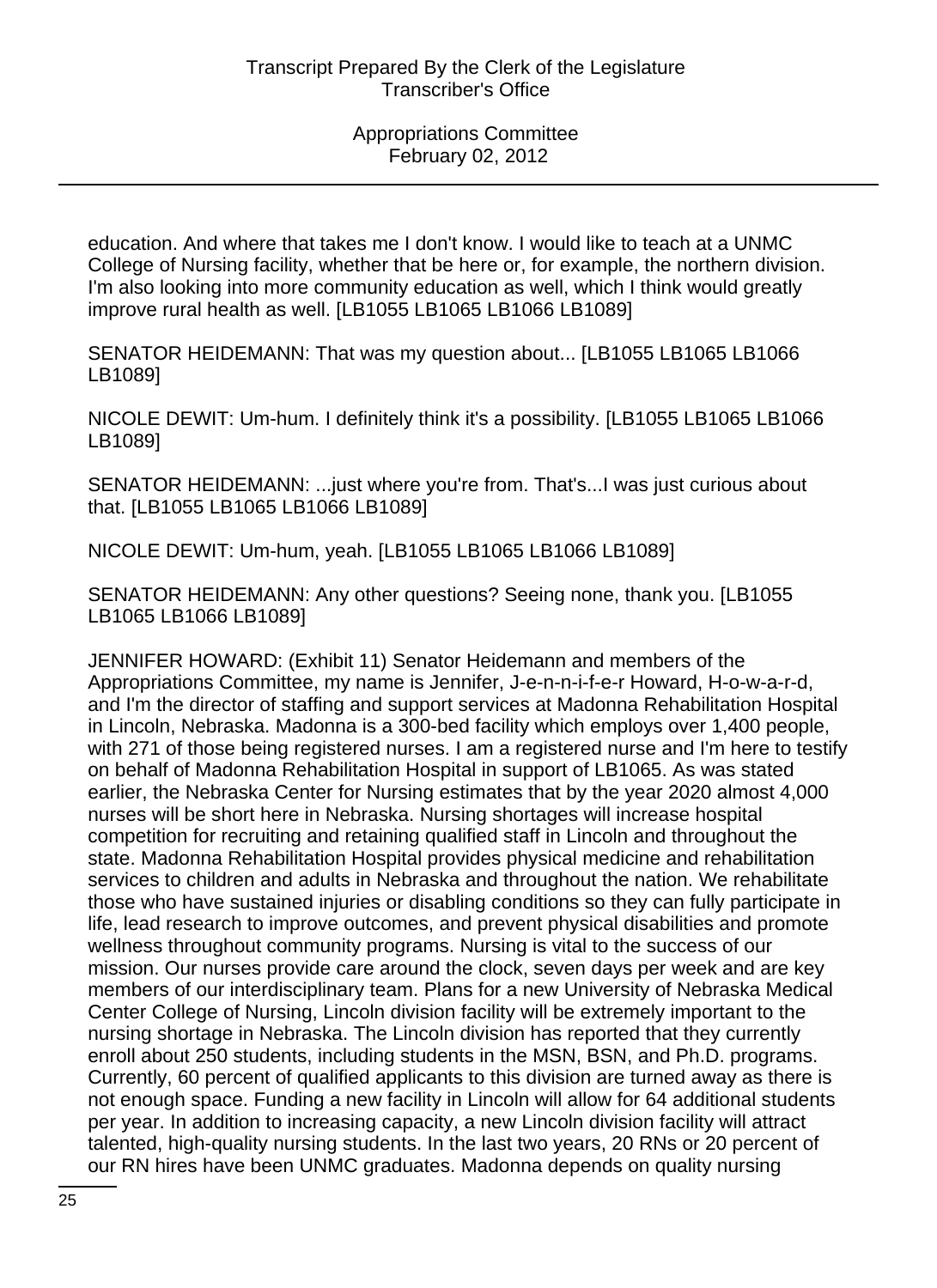Appropriations Committee February 02, 2012

programs such as the program at UNMC to help us fill open nursing positions with high-quality nurses who have excellent clinical skills and are enthusiastic about their opportunity to make the difference in the lives of our patients and families. A new facility with adequate space and excellent resources will better prepare our nurses needed for the future to care for our patients at Madonna and in other hospitals in Nebraska. Madonna strongly supports the UNMC nursing program and provides on-site clinical opportunities for nursing students throughout our hospital. If the Lincoln division facility is expanded, Madonna would continue to support the UNMC program in this capacity. We are pleased to provide clinical education experiences to UNMC nursing students as we have found them to be well prepared and able to think critically in order to make good clinical decisions. It has been Madonna's experience that UNMC nursing students exhibit professionalism, a caring approach, and respect for staff, patients and families. Rehabilitation means renewal. At Madonna, this means healing the whole person in mind, body and spirit. It is compassionate care that extends to the patient's families and friends, creating a circle of support that makes recovery a reality. Nurses are an important part of each patient's recovery and each patient's rehabilitation journey. Providing accessible quality academic opportunities for students who desire to make nursing their career will help build a strong work force in Nebraska. On behalf of Madonna Rehabilitation Hospital, I thank you for your time and your attention to this matter. [LB1055 LB1065 LB1066 LB1089]

SENATOR HEIDEMANN: Senator Wightman. [LB1055 LB1065 LB1066 LB1089]

SENATOR WIGHTMAN: Thank you, Chairman Heidemann. And thank you for being here. Jennifer, as one of your last year's long-time residents in the Madonna care home, I wanted to express my appreciation for services I received there. [LB1055 LB1065 LB1066 LB1089]

JENNIFER HOWARD: Thank you. [LB1055 LB1065 LB1066 LB1089]

SENATOR WIGHTMAN: It was kind of my home away from home some of last year. And that's really all I had. I don't have a question, but thank you. [LB1055 LB1065 LB1066 LB1089]

JENNIFER HOWARD: Thank you. [LB1055 LB1065 LB1066 LB1089]

SENATOR HEIDEMANN: Are there any other questions or even comments? (Laugh) Seeing none, thank you. [LB1055 LB1065 LB1066 LB1089]

JENNIFER HOWARD: Thank you. [LB1055 LB1065 LB1066 LB1089]

SENATOR HEIDEMANN: Welcome. [LB1055 LB1065 LB1066 LB1089]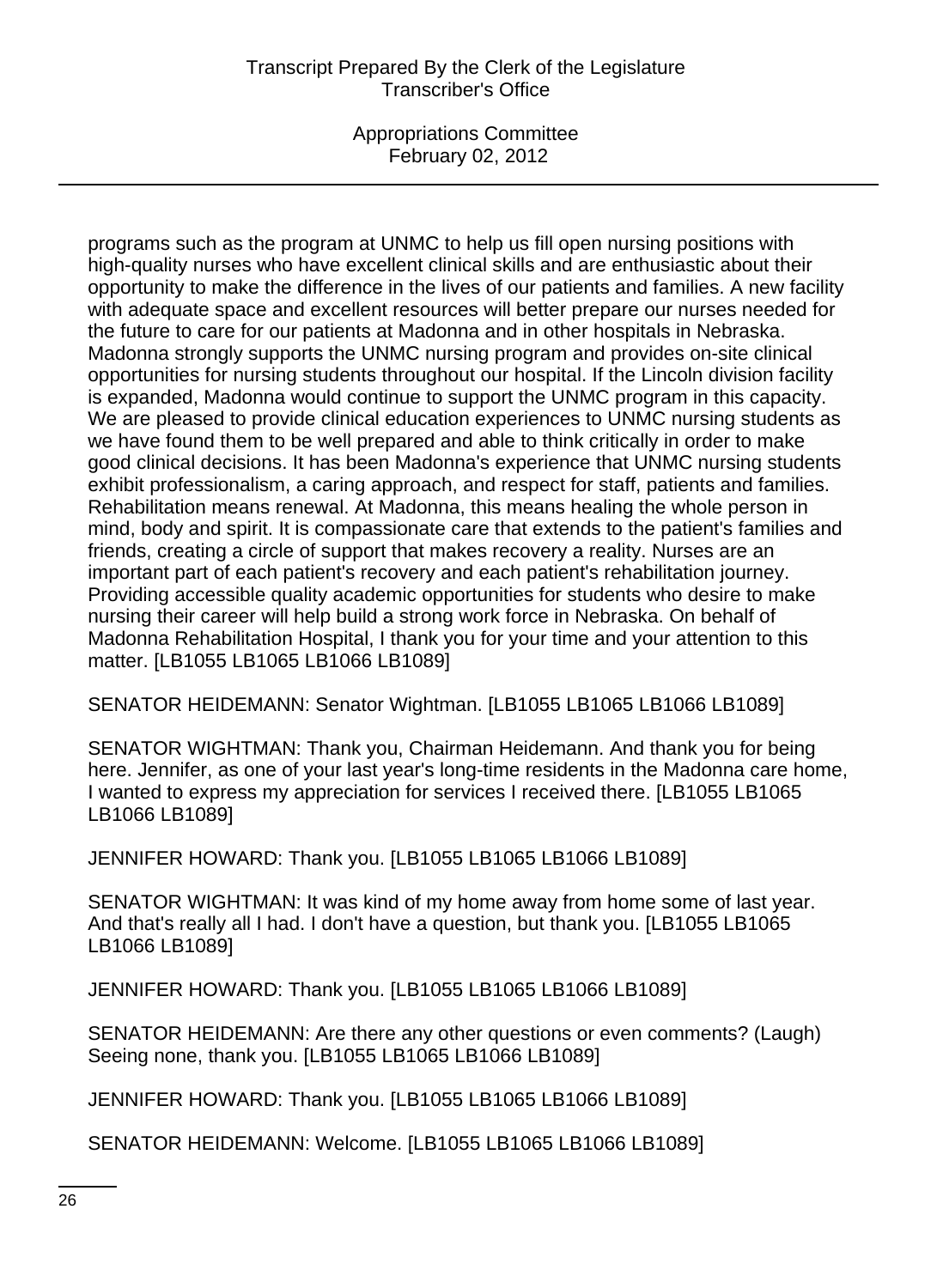KYLE MEYER: (Exhibits 12 and 13) Thank you, it's a pleasure to be here. Chairman Heidemann and members of the Appropriations Committee, my name is Kyle Meyer, K-y-l-e M-e-y-e-r. I am the senior associate dean for the School of Allied Health Professions at the University of Nebraska Medical Center. I am here in support of the University of Nebraska's Building a Healthier Nebraska initiative, and in particular I would like to provide my support for LB1055. This legislation seeks funding for construction of a new 30,000 square foot addition on the UNK Bruner Hall of Science at the University of Nebraska at Kearney, to house the UNMC College of Nursing Kearney division and programs in the school. In support of this initiative, the school plans to expand five of its health professions education programs to the UNK campus, including physical therapy, physician assistant, clinical laboratory science, radiography, and diagnostic medical sonography. This enrollment increase would address current and projects allied health work force needs for rural Nebraska. A three year implementation would result in an eventual total enrollment of 46 allied health students at UNK and yield an annual graduation rate of 22 additional graduates. It has been estimated that as many as 60 percent of the healthcare work force is made up of allied health practitioners. Their services are critical to the success of healthcare delivery, particularly as we respond to an aging population. The population over 65 year of age in rural Nebraska is already greater than that of the U.S. average. And by 2030, this population is projected to increase an additional 62 percent. Work force demands are intimately tied to the aging of the population. Laboratory and imaging data are crucial for both determining a diagnosis and tracking the effectiveness of various treatment regimes. Practitioners who provide increased access to care and who are able to promote healthy aging, as well as provide care for persons with chronic conditions are critical. Older adults already account for almost one-third of visits to physician assistants. The Association of American Medical Colleges predicts a shortage of 45,000 primary care physicians over the next decade, and has called for more effective use of practitioners, such as nurse practitioners and physician assistants to deal with this impending crisis. The School of Allied Health Professions has educated healthcare professionals to serve Nebraska since 1972, with a significant focus on preparing professionals for rural practice. Four programs in the school have participated in the Rural Health Opportunities Program. Of the total allied health rural health graduates, 54 percent are currently practicing in rural Nebraska. The school's experience indicates that if students are interested in rural practice and are provided opportunities to obtain their education in rural communities, they have a greater likelihood of returning to those communities to practice after graduation. Expansion of the allied health education programs to the UNK campus is the next logical step in educating more allied health practitioners who are from rural Nebraska and who are most likely to choose a rural practice setting upon graduation. Student interest in the allied health professions is high and applications currently greatly exceed available positions. Currently, there are an average of three to four applicants for each available position in the school's programs. Forty percent of all Nebraska applicants to these programs over the past two years have been from rural designated Nebraska counties, and 52 percent of those applicants indicated a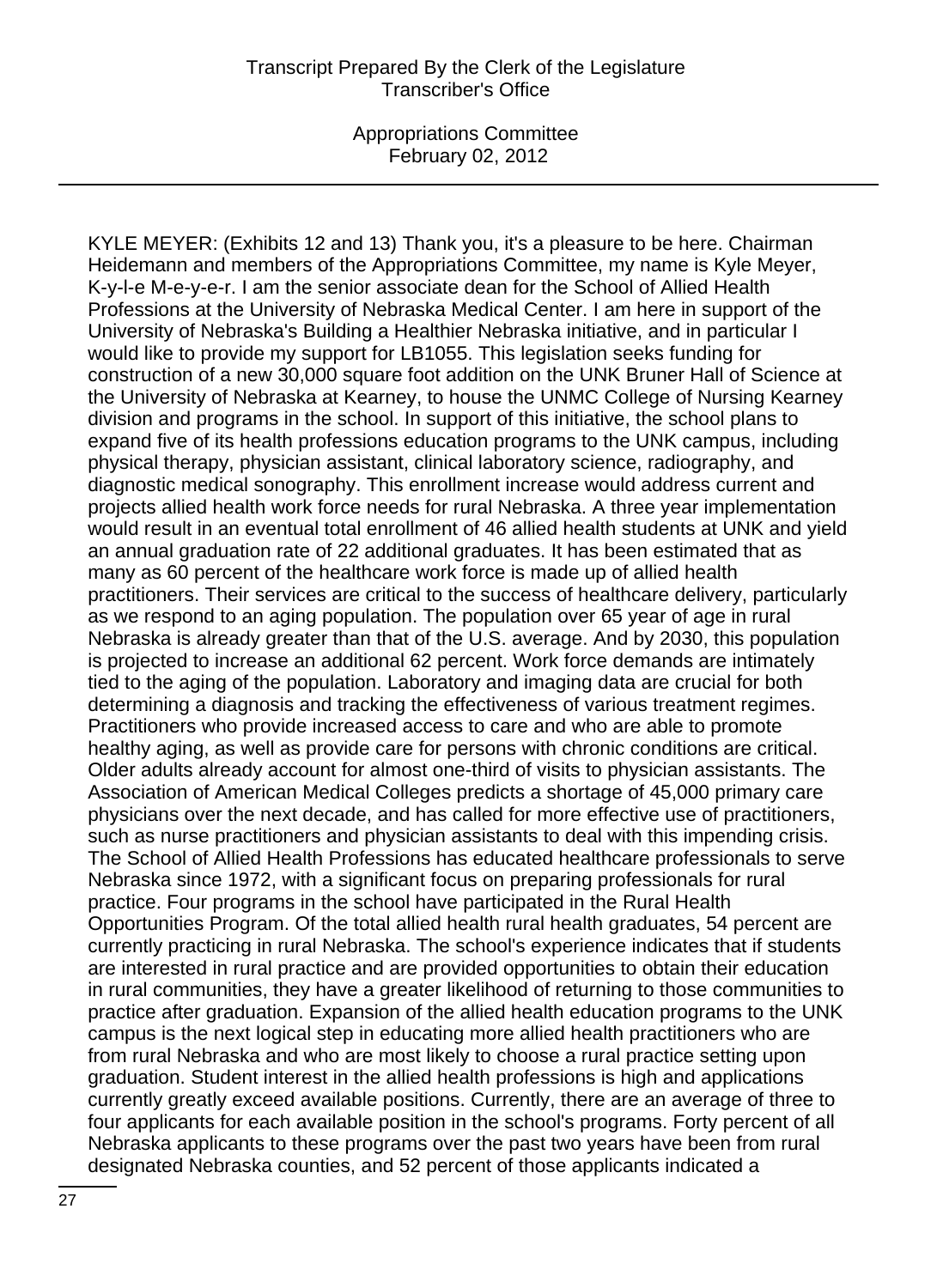Appropriations Committee February 02, 2012

hometown within a 100 mile radius of UNK. Funding of LB1055 will position UNMC to address current and projected work force demands for healthcare providers, with an emphasis on meeting the needs of rural Nebraska. The intercampus partnership with UNK will allow students intent on providing healthcare in a rural setting the opportunity to obtain state-of-the-art health professions education without the necessity of relocating to Omaha. Collocating with the UNMC College of Nursing on the UNK campus would greatly enhance interprofessional education and the use of simulation to train healthcare professionals. In closing, healthcare delivery in the United States is currently confronted with a number of complex problems, many of which disproportionately affect rural areas. The need to expand access to primary care services, to serve an aging population, to increase the emphasis on prevention, wellness and care for those with chronic conditions, demands immediate steps to educate and retain more allied health practitioners in Nebraska. LB1055 represents a decisive step towards meeting these needs. And I strongly urge your support for the legislation. And thank you for allowing me to provide this testimony. [LB1055 LB1065 LB1066 LB1089]

SENATOR HEIDEMANN: Thank you for coming in and testifying today. Are there any questions? Senator Nelson. [LB1055 LB1065 LB1066 LB1089]

SENATOR NELSON: Thank you, Senator Heidemann. Thank you, Kyle Meyer. I'm interested in the allied professions, and physical therapy is part of that. Is it possible for someone entering the physical therapy program to begin at Kearney and finish there or would they have to start at Omaha for some of the more basic things? [LB1055 LB1065 LB1066 LB1089]

KYLE MEYER: All of the health professions part of the education for physical therapy could be done...is currently done at UNMC. It's a minimum of three years or 90 credit hours to apply to the program, and those can be done at any accredited university. About 65 percent of our applicants have a bachelor's degree when they apply so it's quite conceivable a student could enroll at UNK as a freshman, complete those 90 credit hours or a bachelor's degree, once admitted to PT school to stay at Kearney and complete their entire prerequisite, preprofessional and professional degrees. [LB1055 LB1065 LB1066 LB1089]

SENATOR NELSON: Thank you. [LB1055 LB1065 LB1066 LB1089]

KYLE MEYER: That is true, I might add, of most all of the professions. They have some prerequisite work that has to be done at an under...accredited undergraduate program and then apply to the professional program. [LB1055 LB1065 LB1066 LB1089]

SENATOR NELSON: Thank you. [LB1055 LB1065 LB1066 LB1089]

KYLE MEYER: Thank you, Senator. [LB1055 LB1065 LB1066 LB1089]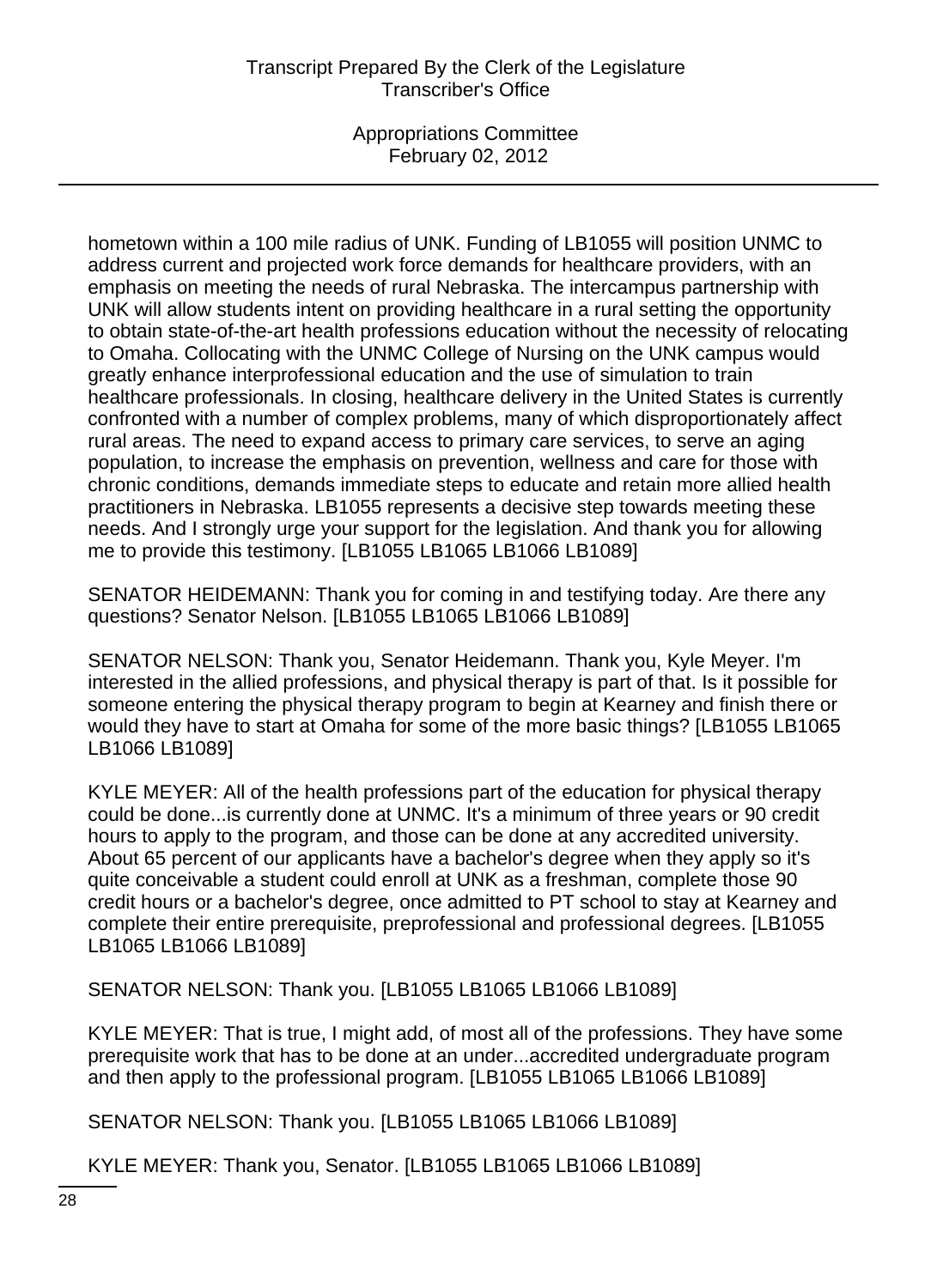SENATOR HEIDEMANN: Are there any other questions? Seeing none, thank you for testifying. [LB1055 LB1065 LB1066 LB1089]

KYLE MEYER: Thank you. [LB1055 LB1065 LB1066 LB1089]

SENATOR HEIDEMANN: Welcome. [LB1055 LB1065 LB1066 LB1089]

CHARLIE BICAK: (Exhibit 14) Good afternoon and thank you, Mr. Chairman and members of the committee, for this opportunity to testify in support of LB1055, LB1066, LB1065, and LB1089. My name is Charlie Bicak, C-h-a-r-l-i-e B-i-c-a-k, and I am the senior vice chancellor for Academic and Student Affairs at the University of Nebraska at Kearney. The construction of a Kearney division facility for the University of Nebraska Medical Center College of Nursing and School of Allied Health Professions represents an important collaboration between UNMC and UNK. The collaboration will address the increasing demand for nurses, nursing instructors, and allied health professionals, including, as Dr. Meyer had indicated, physical therapy, physician assistant, clinical laboratory science, radiography and sonography. We know there is a shortage of healthcare professionals in rural Nebraska. We also know that many students who are educated in rural Nebraska are more likely to stay in rural Nebraska. The history of the Rural Education Network, RHEN, and the Kearney Health Opportunities Program, KHOP, support this. We have a long history of collaborative healthcare delivery with the presence of UNMC School of Nursing-Kearney Division on the UNK campus, and currently preprofessional students in nursing and allied health take significant coursework in the newly refurbished and remodeled Bruner Hall of Science on our campus. Only about 50 percent of the qualified students who apply to professional nursing schools are accepted and, as noted by Dr. Meyer, only 25 percent of those who apply to allied health professional programs are accepted. There are currently on our campus 180 declared prenursing students as undergraduates at UNK. The allied health preprofessional numbers in turn have also grown dramatically over the last ten years from 323 to 711. The growing student interest in health science careers mirrors need and demand, but resources currently fall short. There are two prominent benefits of this project for UNK students. The first is increased access and acceptance of qualified students to the professional programs; and second importantly are the enriched opportunities for undergraduate research and experiential learning. These opportunities come with the collocation or proximity of UNK and UNMC students and faculty, and a new and highly promising model really emerges in this part of the country in the Midwest. Good Samaritan Hospital in Kearney will be a critical partner in this collaboration, notably with increased opportunities for internships and clinical rotations, one of the key limiting factors with regard to placement of these professional health students. There is compelling evidence of this, and I'm pleased and honored that Mr. Robert Cunningham is in the room and with me today. Rob is the vice president of Ancillary and Support Services at Good Samaritan Hospital. He has oversight of all the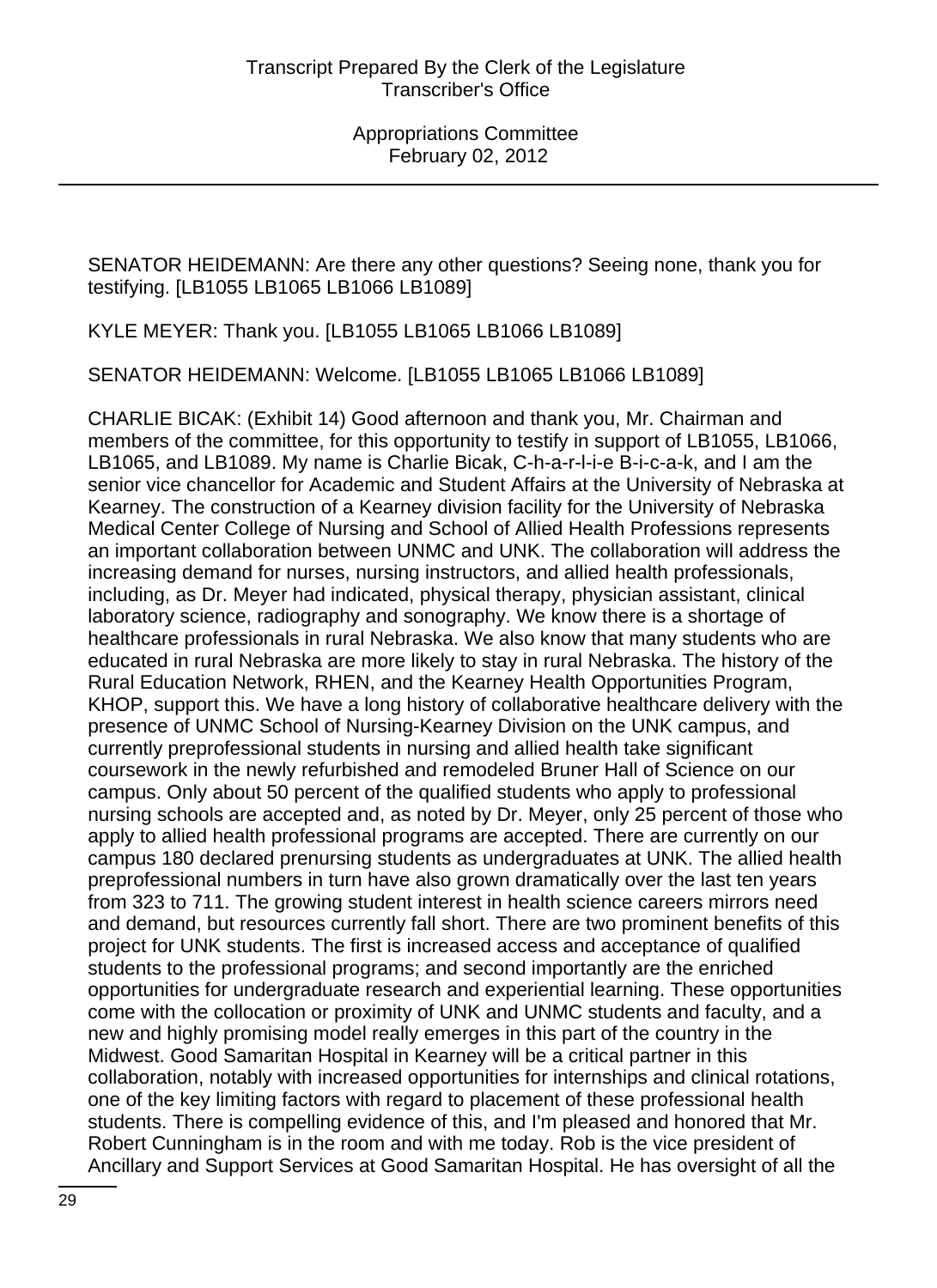allied health professions being discussed today and he has also committed the hospital to increased opportunities for the students in these professional fields. The UNK/UNMC collaborative goal is to better serve the healthcare needs of rural Nebraska by better serving the students who progress from the programs at UNK to the University of Nebraska Medical Center. Thank you for the opportunity to share these remarks with you. I'd entertain any questions. [LB1055 LB1065 LB1066 LB1089]

SENATOR HEIDEMANN: Thank you for coming in and testifying today. Senator Hansen. [LB1055 LB1065 LB1066 LB1089]

SENATOR HANSEN: Thank you. In your written testimony, you just mention LB1055. Did you add the rest of them because Senator Hadley asked you to? [LB1055 LB1065 LB1066 LB1089]

CHARLIE BICAK: No. In fact, that was in my mind... [LB1055 LB1065 LB1066 LB1089]

SENATOR HANSEN: Okay. [LB1055 LB1065 LB1066 LB1089]

CHARLIE BICAK: ...that I understand it to be the package, so... [LB1055 LB1065 LB1066 LB1089]

SENATOR HANSEN: Do you at UNK, do you think you have a connection to agriculture? And I'll answer the question before you have a chance to answer. You do. And upstairs in the Rotunda every one of those senators has a connection to agriculture, even Senator Mello. We produce it; you eat it. Even if it's bean sprouts or beef, you're going to get it from Nebraska producers. Thank you. [LB1055 LB1065 LB1066 LB1089]

CHARLIE BICAK: I understand. [LB1055 LB1065 LB1066 LB1089]

SENATOR HEIDEMANN: Any other questions or comments? Seeing none, thank you. [LB1055 LB1065 LB1066 LB1089]

CHARLIE BICAK: Thank you. [LB1055 LB1065 LB1066 LB1089]

SENATOR HEIDEMANN: Welcome. [LB1055 LB1065 LB1066 LB1089]

MIKE ALBERS: (Exhibit 15) Hi. My name is Mike Albers, M-i-k-e A-l-b-e-r-s, and I'm a student at the University of Nebraska Medical Center, the College of Nursing in the Kearney division. Chairman Heidemann and members of the Appropriations Committee, thank you for having me, letting me testify in support of LB1055. Right now I'm a senior in the bachelor of science nursing program at the Kearney campus and I'm also a second-generation graduate from the nursing program. My mother also graduated from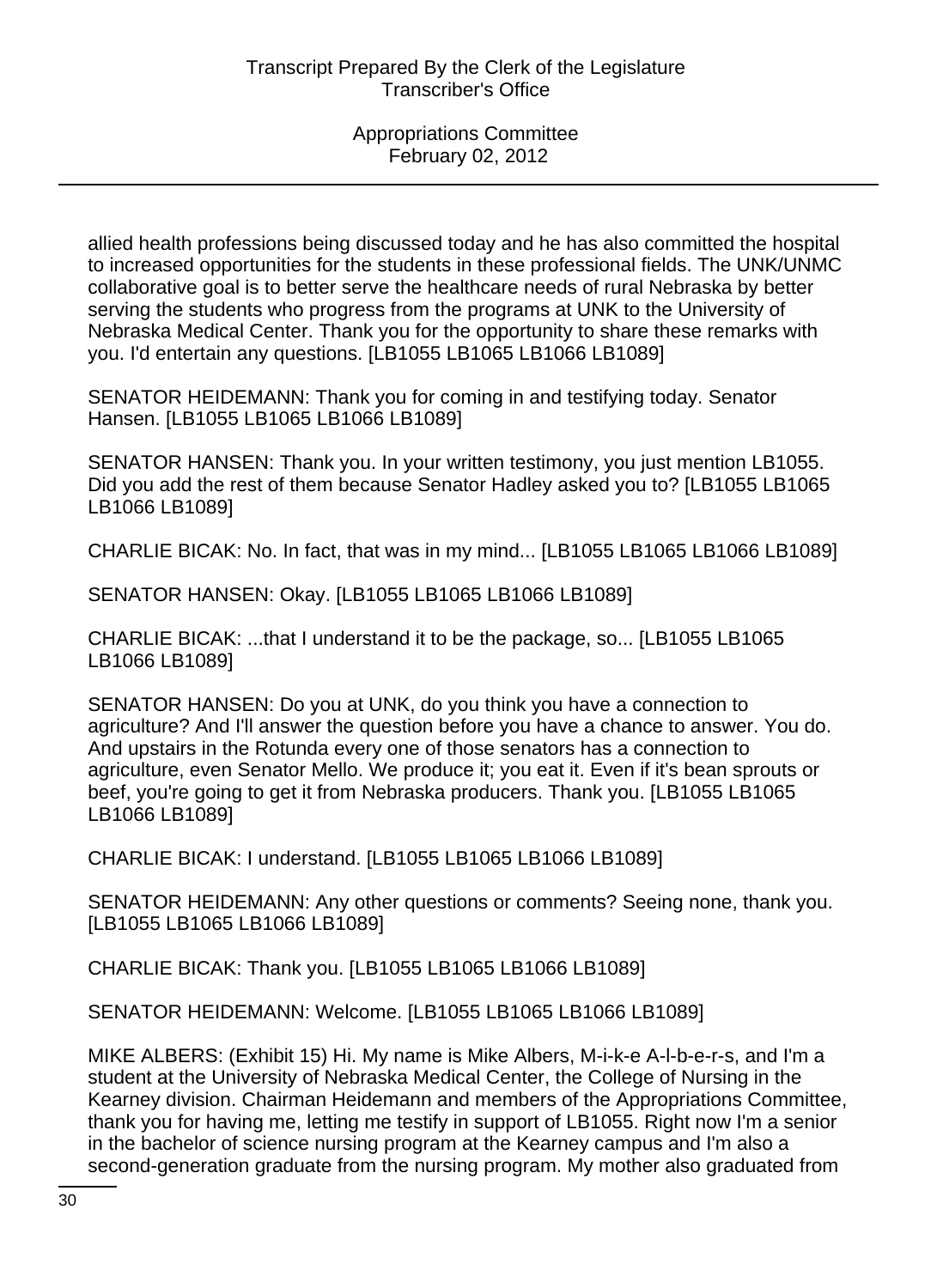Appropriations Committee February 02, 2012

the same school. Today I'm going to discuss, from a student's point of view, some of the key concerns regarding the Kearney campus and the needs of a nursing student. Two main concerns come to mind immediately. These concerns are adequate space in the classrooms and outdated technology in the skills and simulation labs. In order to meet the future needs of nursing, the university has greatly increased the number of students into the nursing program. Unfortunately, when the classrooms were designed in May of 2001, space for 56 students was never imagined. In order to accommodate the larger numbers of incoming students, classes have been divided up into smaller groups, utilizing more classrooms and staff than ever before. As a result, the College of Nursing has begun competing for classrooms in other areas of the campus. Once in the classroom, we generally sit three persons to a narrow five-foot table, just a little wider than this one. There's barely enough room for us to spread out our books and our classroom materials without invading our neighbor's space. During exams, it isn't even possible to keep one empty seat between students. Larger classrooms will accommodate the new large class size and allow the entire class to sit as a group during lecture. And the new curriculum also requires that the class be broken down into smaller learning groups so additional classrooms can make this possible. In addition, the learning environment will be more relaxed and comfortable for students. The technology in the current skills and simulation labs is severely limited. These labs are a crucial part of the nursing students' education. For example, nursing students use the labs to practice physical assessment, giving shots, and inserting catheters. These opportunities to practice these skills in controlled environments help students gain confidence. However, when we are working with simulation mannequins that have missing or broken parts or have been completely overused, the realism is lost. Our simulation lab is an area where improvements are desperately needed. In its current condition, there is no separate control room for the instructor to program the simulation mannequin and observe the students in a one-way mirror, the students' reaction to the change in health needs of the mannequin. With the increase of students accepted into the program, multiple simulation labs will be needed to meet the needs of the nursing students. A priority should be made to provide nursing students with the most up-to-date simulation equipment so they gain confidence needed to provide topnotch care to our patients. With the passage of LB1055, future nursing students will have an opportunity to learn in an environment that is up-to-date and with enough space to meet the needs of the new curriculum and the students. Now is the time to invest in our future. As the demand for nursing increases, it becomes more critical that nurses graduate confident and ready for the work force. I thank you for your time and consideration. [LB1055 LB1065 LB1066 LB1089]

SENATOR HEIDEMANN: Thank you for coming and testifying today. Are there any questions? Seeing none, thank you. [LB1055 LB1065 LB1066 LB1089]

MIKE ALBERS: All right. Thank you. [LB1055 LB1065 LB1066 LB1089]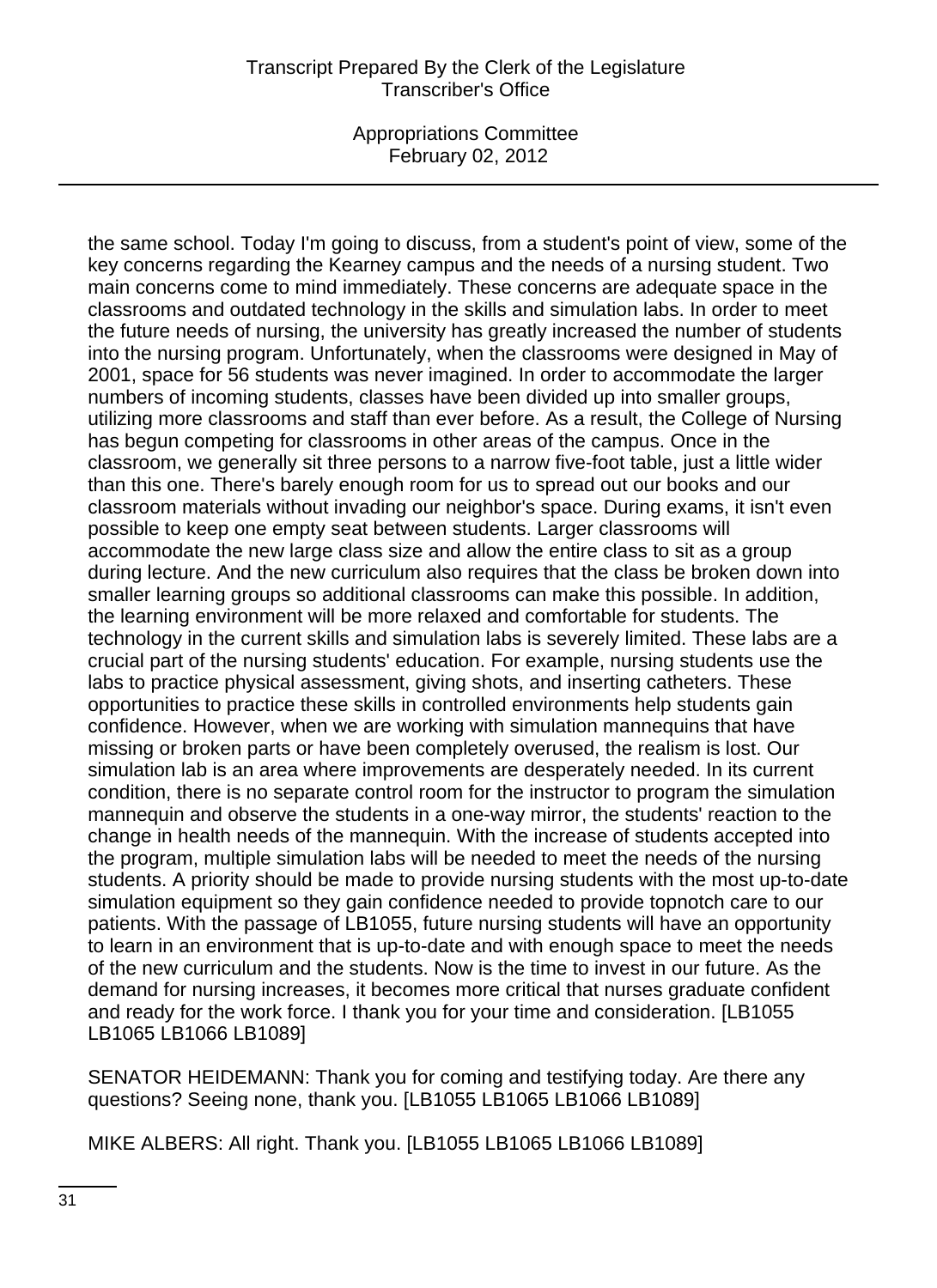SENATOR HEIDEMANN: Do you have a comment? Okay. Welcome. [LB1055 LB1065 LB1066 LB1089]

JEFF SHELTON: (Exhibit 16) Good afternoon, Chairman Heidemann, Vice Chairman Harms, and members of the committee. My name is Jeff Shelton, J-e-f-f S-h-e-l-t-o-n. I'm a respiratory therapist by trade and the chief executive officer of Harlan County Health System, a certified critical access hospital located in Alma, Nebraska. Alma is the location of Harlan County Reservoir, Nebraska's second largest lake just 60 miles southwest of Kearney. My testimony today is based on over 20 years of direct healthcare experience within large and rural communities, not only as a front-line caregiver but also as a healthcare executive. I come before you today to outline the value that the proposed expansion of the University of Nebraska-Kearney's allied health program will bring to the stakeholders of rural Nebraska. As mentioned in the statistics provided by the university, the demand for highly trained physicians, mid-levels, nurses, and allied health professionals is growing at an alarming rate, and the estimated demand far exceeds our state's current production abilities. As a result of the market demands, new graduates of many allied health programs within the state are often scooped up by larger, metropolitan healthcare organizations. These organizations have an advantage of continuous contact with the students during their training and the resources to recruit and retain these individuals, often before the education is complete. It is important to note that these organizations are not operating with questionable integrity. They are utilizing the resources made available to them to maximize their ability to meet their growing work force needs. Unfortunately, the reality of this is an ongoing trend where rural communities are losing their highly skilled young adults through out-migration. Crippling these same rural communities are the double-digit declines in population, increased resource limitations, and the growing lack of employment opportunities that when combined are driving many small towns to near extinction. Economic development is often the chant heard by many community leaders, but the ability to support economic development lie in the community's ability to remain solvent and have the core resources available, such as good schools and a reliable healthcare system. Many communities are falling short on their ability to maintain core services due to their lack of having a qualified labor force to support these systems. The work force challenges experienced by Harlan County and its hospital are no exception to these trends. The county's hospital is successful in meeting the needs of the rural community served, but its aging work force and limited labor pool is leading to the development of the perfect storm. Harlan County Health System is a 19-bed critical access hospital that is the county's second largest employer, employing 83 health professionals and support staff on a full- and part-time basis. The average age of the staff is 48, with 38 percent of the staff being between the age of 45 and 65, and 5 percent of the staff being greater than the age of 65. As a result, 43 percent of the organization's highly trained, highly skilled professionals are in the middle or nearing the end of their traditional health career. Due to the organization's rural location, the ability to recruit highly trained and skilled providers has always been a challenge, but due to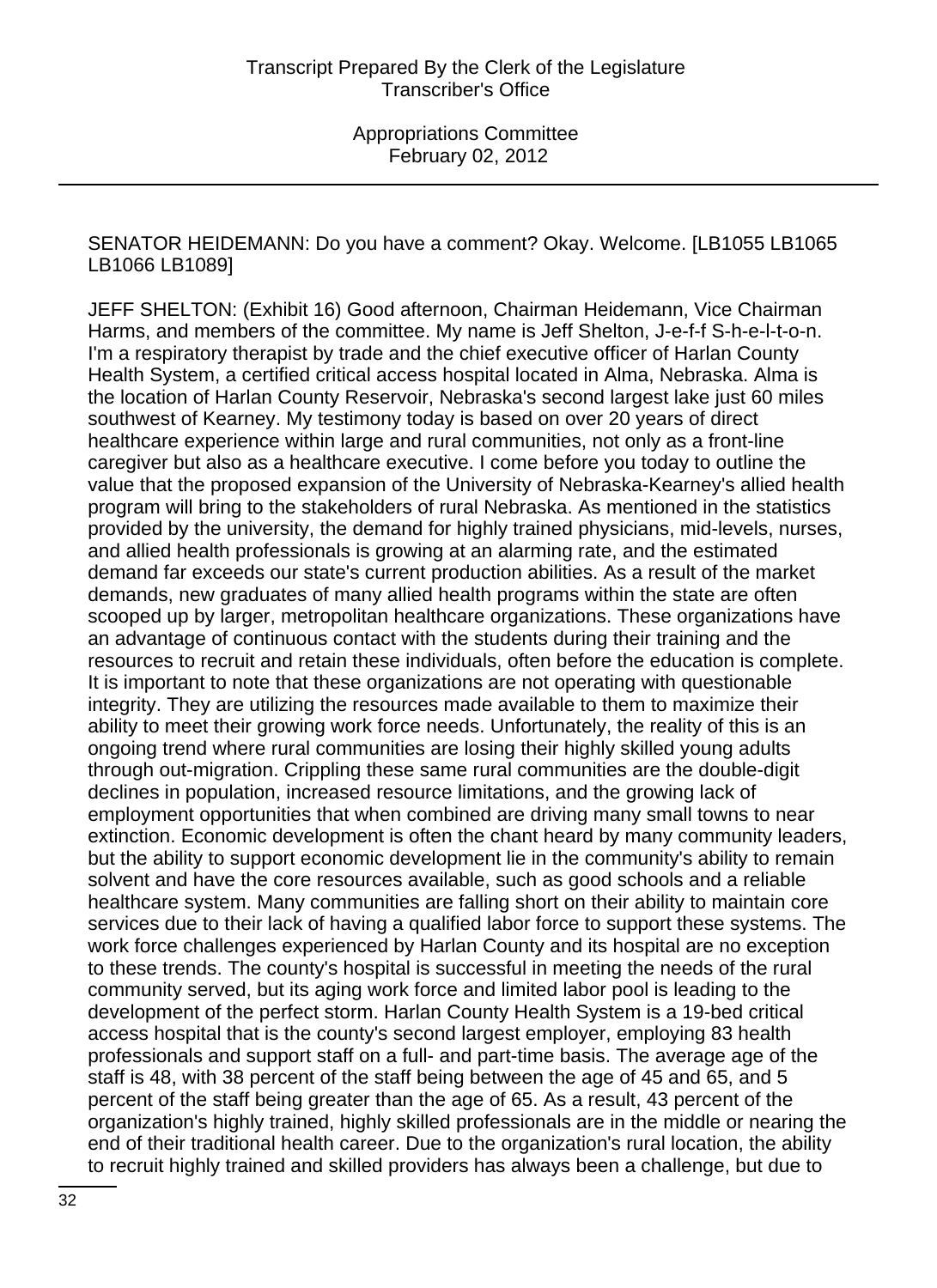Appropriations Committee February 02, 2012

the reduced number of professionals graduating from area programs and the competitive recruiting environment within the large metropolitan areas, the organization's ability to fill vacated positions is becoming nearly impossible. In the past five years, the area's two secondary schools of Alma and Southern Valley have reported graduation rates greater than 95 percent. Of these students, the average ACT scores were at or slightly higher than the state's average. Though these statistics are very promising, recent studies have found that nearly 67 percent of the Nebraska high school students surveyed felt that they had to leave their rural communities to find work. In addition, similar studies have revealed that students who receive their education in an urban or metropolitan area are 70 percent less likely to return to their rural communities to work. Our rural communities are desperately working to identify opportunities that can reduce the threat of losing the future leaders of our communities and improve the outlook of their communities' survival. Unfortunately, many of the allied health programs offered across the state have extremely long waiting lists to be accepted into the program. In addition, the competitiveness for the limited available openings is so great that programs, such as the UNK nursing program, deny an average of 50 percent of the qualified candidates that apply for the program. Another example of limited access is the School of Allied Health Professions at UNMC campus, where only 25 percent of its applicants are accepted. These barriers to education access are forcing well-qualified candidates to choose a different career path or seek their education from colleges that are even further away from their home. We have an opportunity to increase the access to allied healthcare education for the brightest of our rural students by supporting the UNK nursing and allied health expansion project. Through the expansion of these programs, rural communities will have the opportunity to work closer with these adults to recruit and retain their talents, helping to keep their communities thriving. The expansion of the UNK programs will increase the production of talented healthcare professionals by as much as 32 percent, which is desperately needed not only to address the current healthcare work force shortage but also to maintain the healthcare safety net within rural Nebraska. [LB1055 LB1065 LB1066 LB1089]

SENATOR HEIDEMANN: Thank you for coming in and testifying today. Are there any questions? Seeing none, thank you. [LB1055 LB1065 LB1066 LB1089]

JEFF SHELTON: Thank you. [LB1055 LB1065 LB1066 LB1089]

SENATOR HEIDEMANN: Welcome. [LB1055 LB1065 LB1066 LB1089]

JANAE NIENHUESER: (Exhibit 17) Thank you, Chairman Heidemann and the Appropriations Committee. I just want to start out by saying I appreciate the opportunity to be here. My name is Janae Nienhueser, J-a-n-a-e N-i-e-n-h-u-e-s-e-r. I am here today in support of the University of Nebraska's Building a Healthier Nebraska initiative, and in particular to advocate for LB1055. I would like to provide my perspective as both a student who attended UNK and a second-year student in the three-year doctor of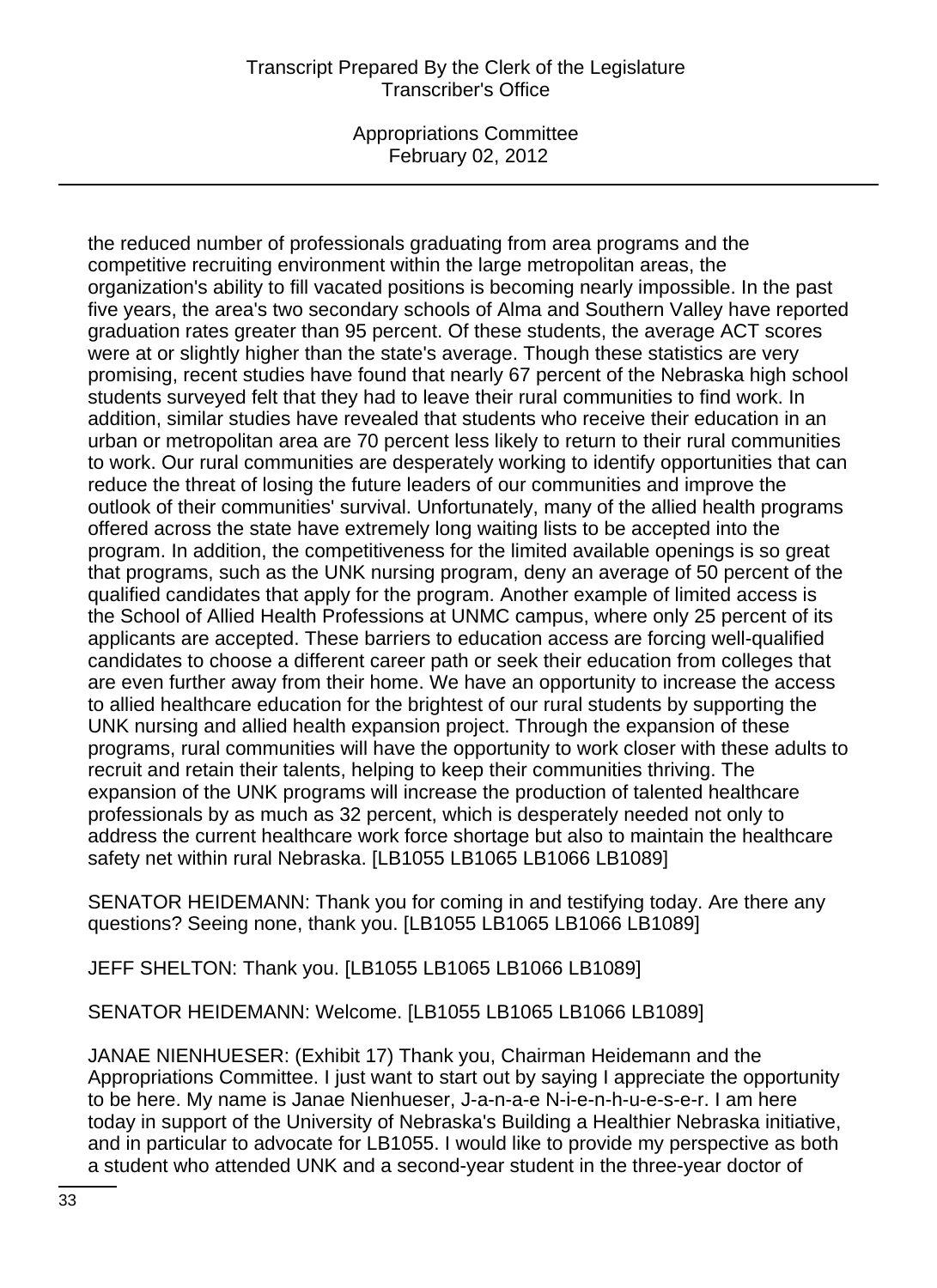Appropriations Committee February 02, 2012

physical therapy program at the University of Nebraska Medical Center. I grew up in York, Nebraska. York is a small town where I experienced the value of healthcare providers in a rural community. In York we were fortunate enough to have primary healthcare available locally, which meant we never had the concern of traveling great distances for any of our healthcare needs. This gave us a sense of well-being in our community. Upon graduation from York High School, I was intent on attending the University of Nebraska-Kearney. My brother was attending UNK at the time and I selected it because of its welcoming campus that offered that small-town, friendly feel that I had grown to cherish. Based on my recommendation, my younger sister is also a student at UNK currently. UNK gave me the educational foundation to prepare me for the academic challenges of physical therapy school. My academic advisors were fully aware of UNMC's admissions requirements and they guided my education accordingly. Also, during my time at UNK I was able to do a semester-long internship at a local physical therapy clinic, which gave me a deeper understanding of my future career. UNMC allows students to apply after three years of undergraduate education if all requirements are met. However, I chose to stay at UNK to complete my degree in exercise science. This decision provided me with additional opportunities that I otherwise would have missed. One of these opportunities included working with one of my exercise science professors in UNK's research program. We planned, completed, and published this research, which I believe significantly enhanced my application to physical therapy school. I was accepted into physical therapy school on my first attempt and I attribute much of my success at UNMC to the education I received at UNK. I have had a good experience at UNMC in Omaha, however, the opportunity to continue the professional component of my education at UNK would have been more affordable and would have allowed me to maintain my support system and local contacts. I would have chosen to stay at UNK to obtain my professional education, given it were an opportunity at that time. I appreciate the opportunity to share my thoughts on this issue with you today and encourage you to support LB1055. [LB1055 LB1065 LB1066 LB1089]

SENATOR HEIDEMANN: Are there any questions? Senator Nelson. [LB1055 LB1065 LB1066 LB1089]

SENATOR NELSON: Thank you, Senator Heidemann. I want to congratulate you on your admission to the physical therapy program... [LB1055 LB1065 LB1066 LB1089]

JANAE NIENHUESER: Thank you. [LB1055 LB1065 LB1066 LB1089]

SENATOR NELSON: ...at UNMC. [LB1055 LB1065 LB1066 LB1089]

JANAE NIENHUESER: Thank you. [LB1055 LB1065 LB1066 LB1089]

SENATOR NELSON: And my daughter is a physical therapist and... [LB1055 LB1065 LB1066 LB1089]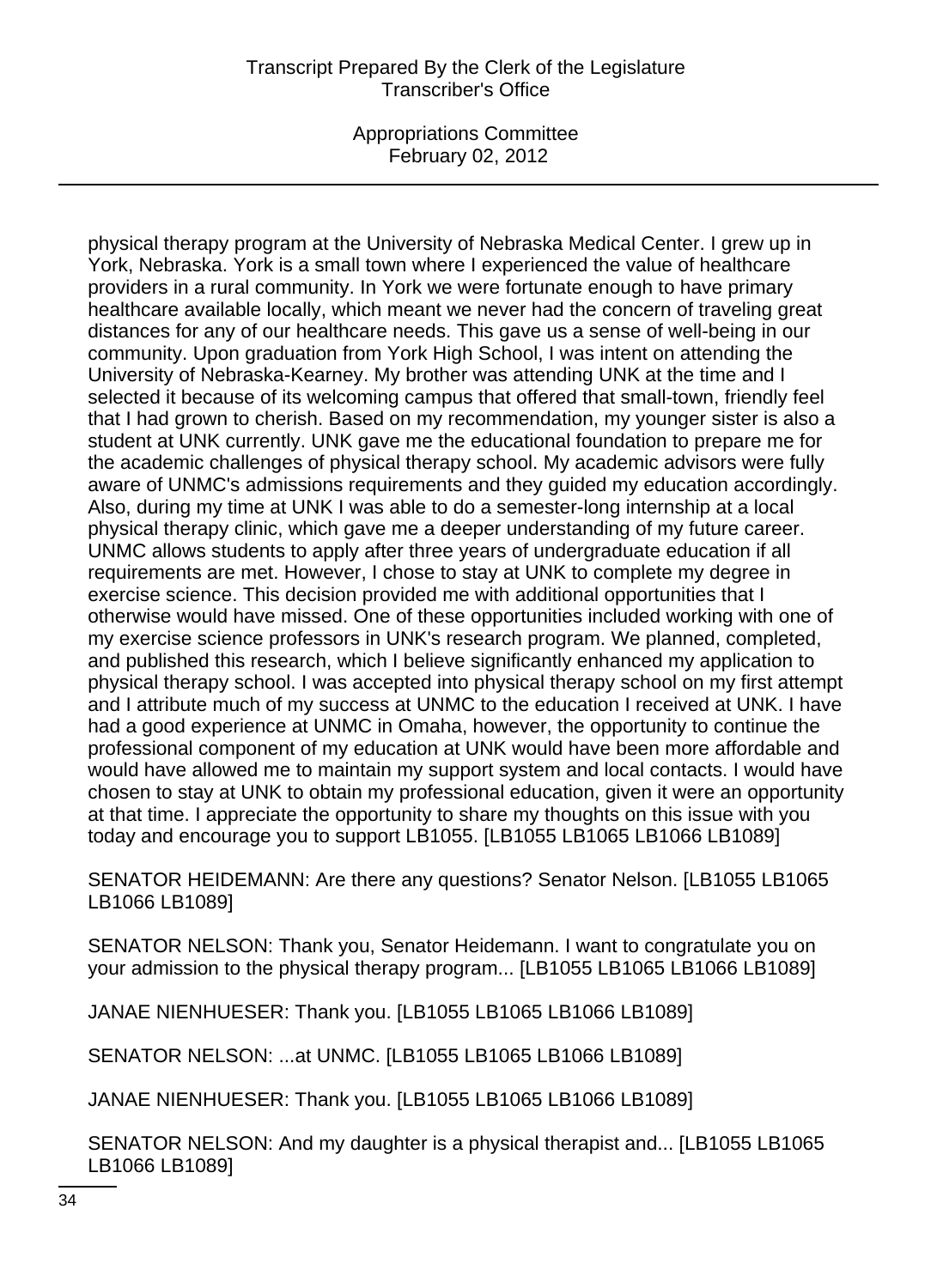JANAE NIENHUESER: Very neat. [LB1055 LB1065 LB1066 LB1089]

SENATOR NELSON: ...think you would follow in good footsteps there. Are you planning to stay in Nebraska? [LB1055 LB1065 LB1066 LB1089]

JANAE NIENHUESER: Absolutely. Absolutely. [LB1055 LB1065 LB1066 LB1089]

SENATOR NELSON: Okay. It would have been more convenient for you to go out to Kearney and stay there and... [LB1055 LB1065 LB1066 LB1089]

JANAE NIENHUESER: Uh-huh, I would have stayed there in a heartbeat. [LB1055 LB1065 LB1066 LB1089]

SENATOR NELSON: Do you like Kearney better than York then? [LB1055 LB1065 LB1066 LB1089]

JANAE NIENHUESER: Actually, Kearney, I hate to say this and if my mom heard this she would probably cry, but Kearney feels more like a hometown to me than York ever really did and I...it's just a really great community. [LB1055 LB1065 LB1066 LB1089]

SENATOR NELSON: All right. Thank you very much. [LB1055 LB1065 LB1066 LB1089]

JANAE NIENHUESER: Yeah. [LB1055 LB1065 LB1066 LB1089]

SENATOR HEIDEMANN: Where do you see your career taking you in Nebraska? [LB1055 LB1065 LB1066 LB1089]

JANAE NIENHUESER: I would love to end up back in Kearney, Nebraska. I actually have a clinical rotation there next fall at Good Samaritan Hospital. [LB1055 LB1065 LB1066 LB1089]

SENATOR HEIDEMANN: Sounds good. [LB1055 LB1065 LB1066 LB1089]

JANAE NIENHUESER: Uh-huh. [LB1055 LB1065 LB1066 LB1089]

SENATOR HEIDEMANN: Any other questions? Seeing none, thank you. [LB1055 LB1065 LB1066 LB1089]

JANAE NIENHUESER: All right. Thank you. [LB1055 LB1065 LB1066 LB1089]

SENATOR HEIDEMANN: Welcome. [LB1055 LB1065 LB1066 LB1089]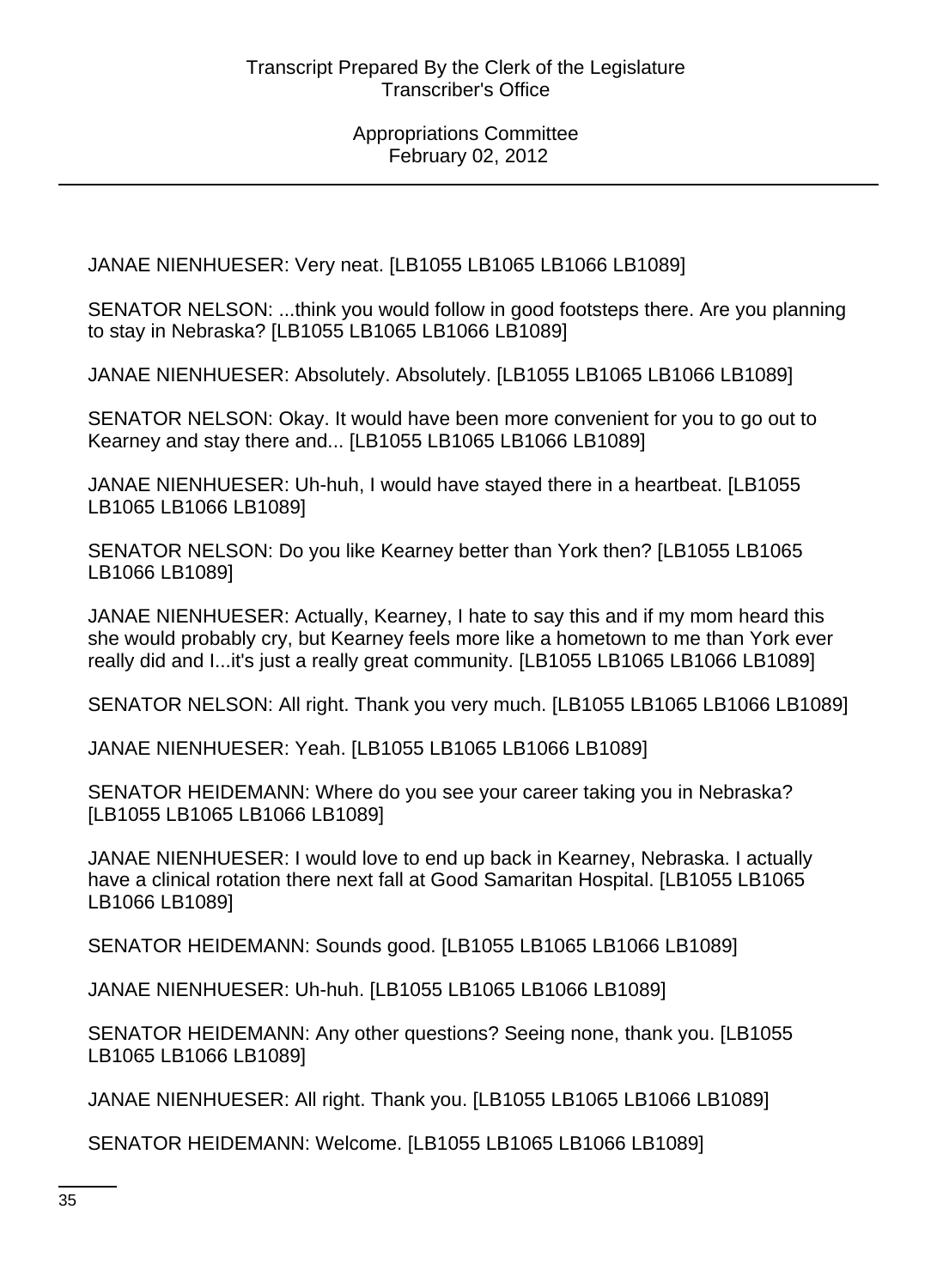DARREN ROBINSON: (Exhibit 18) Hi. Thank you. Chairman Heidemann and members of the Appropriations Committee, thank you for your time today. My name is Darren Robinson, it's D-a-r-r-e-n R-o-b-i-n-s-o-n. I'm the president of the Economic Development Council in Buffalo County in Kearney, Nebraska. I've been at my job for two years. My first priority, of course, in the position was to visit with all of our major employers, and of course medical being one of those. I found that the attraction and retention of a skilled medical work force was the most prominent issue stated by hospital administrators when they listed the challenges limiting growth of their organizations. So we thought we would maybe try to help them in any way we could and so, in an effort to assist in recruitment, our office made significant attempts over the last two years through social media and direct mail, thousands of postcards, to attract medical alumni back to central Nebraska. Unfortunately, this effort was far from successful as most of the people we contacted were deeply rooted elsewhere. According to the Nebraska Hospital Association, we have less than a 3 percent probability of recruiting trained medical professionals back to central Nebraska once they have left the area for their education. I've met with hospital administrators in Dawson, Phelps, Buffalo, Hall, Adams, and Hamilton Counties, and all of the administrators recognized a concern for recruitment and retention. Lyle Davis, he's the administrator of the Cozad Memorial Health, he stated if we want these young people to practice in rural Nebraska then we have to educate them in rural Nebraska. I've included in your handout, on the last page, a chart showing the latest enrollment numbers for the University of Nebraska at Kearney health science programs. Just one program, physical therapy, grew from 41 to 129 students over the past 11 years. Enrollment in all preprofessional health science programs at UNK grew from 319 to 711 over the same period. All of the administrators with whom I've visited with were concerned that so many of these hundreds of students find that they must leave central Nebraska to continue their medical education. Just one example: A nurse in Cozad at the Memorial Hospital, she reported that her son tried but failed in his application for physical therapy school in Nebraska due to lack of space and competitiveness, and he is now attending physical therapy school in Des Moines. And I'm also aware of a number of candidates that have been turned away from UNMC in Kearney because of the space limitations. So we are losing some of Nebraska's brightest individuals in one of the most important professions to the health of Nebraska. Adding to the dilemma, talent recruited from other states are less likely to stay in Nebraska than our own home-trained workers. And so the rapid turnover of allied health personnel in Nebraska hospitals really only adds to the problem. The turnover raises the already high cost of medical care. It is imperative that we create training opportunities in rural Nebraska to keep Nebraska's talent local. To illustrate the problem of recruiting medical personnel in our own city, in the city of Kearney, at Good Samaritan Hospital, a neonatal nurse practitioner position has been open for 152 days, two certified occupational therapy assistant positions have been open for 209 and 298 days respectively, an occupational therapist position has been open for 456 days, a pharmacist position for 691 days, a physical therapist position for 224 days. A recent job listing showed a total of 105 vacant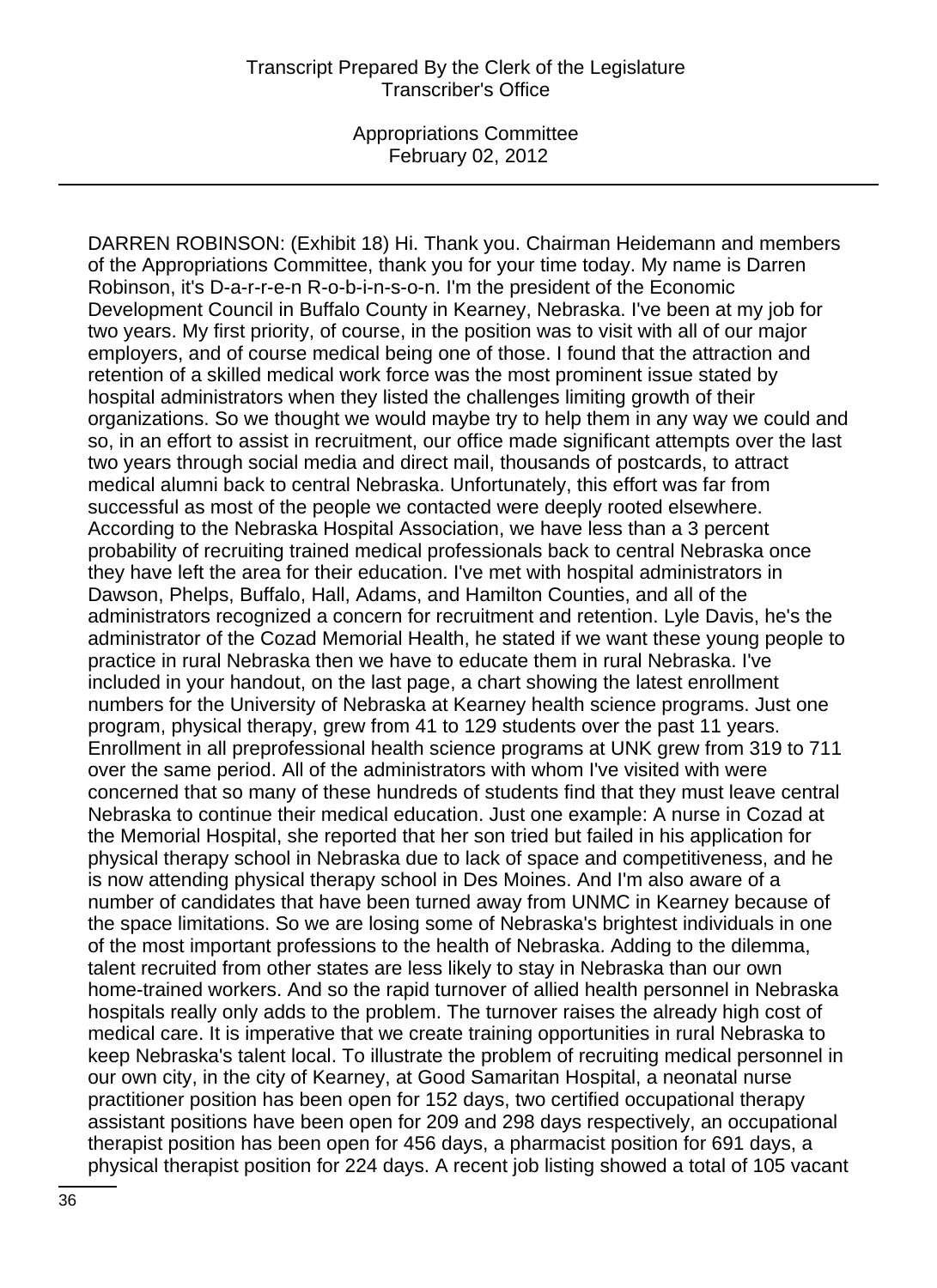medical-related positions at the three hospitals combined in North Platte, Hastings, and Kearney. So in addition to hospitals, in Kearney alone there's over 50 additional medical speciality offices that are competing for the same work force, so I think it's fairly evident the demand is here today. In closing, if we want to create jobs in rural Nebraska, we need to start with creating educational opportunities in rural Nebraska to assist in filling the existing medical jobs that we have open. LB1055 is a long-term solution. I was asked to speak on LB1055 but I certainly support all of it put together because it's not just a rural health issue. I respectfully ask for your support on the bills and thank you for your time. [LB1055 LB1065 LB1066 LB1089]

SENATOR HEIDEMANN: Thank you for coming in and testifying today. Are there any questions? Seeing none, thank you. [LB1055 LB1065 LB1066 LB1089]

DARREN ROBINSON: Great. Thank you. [LB1055 LB1065 LB1066 LB1089]

SENATOR HEIDEMANN: Welcome. [LB1055 LB1065 LB1066 LB1089]

KENNETH COWAN: (Exhibits 19-21) Thank you. Thank you, Mr. Chairman and distinguished members of the Appropriations Committee for giving me this opportunity to testify in support of LB1089. My name is Kenneth Cowan, K-e-n-n-e-t-h C-o-w-a-n. I am the director of the Eppley Cancer Center at the University of Nebraska Medical Center. I'm here today to testify in support of LB1089. Prior to my recruitment to the University of Nebraska Medical Center in 1999, I worked for 21 years at the National Cancer Institute in Bethesda, Maryland. LB1089 would have a tremendously positive impact on all Nebraskans. As you know, every Nebraskan has been touched by cancer. Medical discovery is the bedrock upon which patients can receive new treatments for devastating diseases and illness. Cancer research and care continues to change. Today we know that not all cancers are alike and cannot be treated the same, as we have been for the last 30 years. That's why hardworking scientists at the Eppley Cancer Center are working to develop the next generation of cancer therapies, therapies that are targeting specific molecular changes that cause each tumor to develop, resulting in treatment regimens that must be individualized for each patient based on detailed scientific analysis of each individual cancer. The proposed research cancer tower at UNMC would bring together world-class scientists under one roof. Currently, UNMC cancer researchers are housed in six different facilities across the campus. These scientists need to collaborate with physicians, nurses, pharmacists in translating the latest scientific discoveries into new cancer therapies. Nebraskans would directly benefit from this, receiving the latest, most innovative treatment for specific types of cancer. The planned research and patient care facilities will help Nebraskans secure NCI, National Cancer Institute, designation as a comprehensive cancer center. Already we are 1 of 66 NCI-designated cancer centers in the United States--the only cancer center in Nebraska with this designation. Our aspiration of becoming an NCI-designated comprehensive cancer center would place us among 40 cancer centers in the United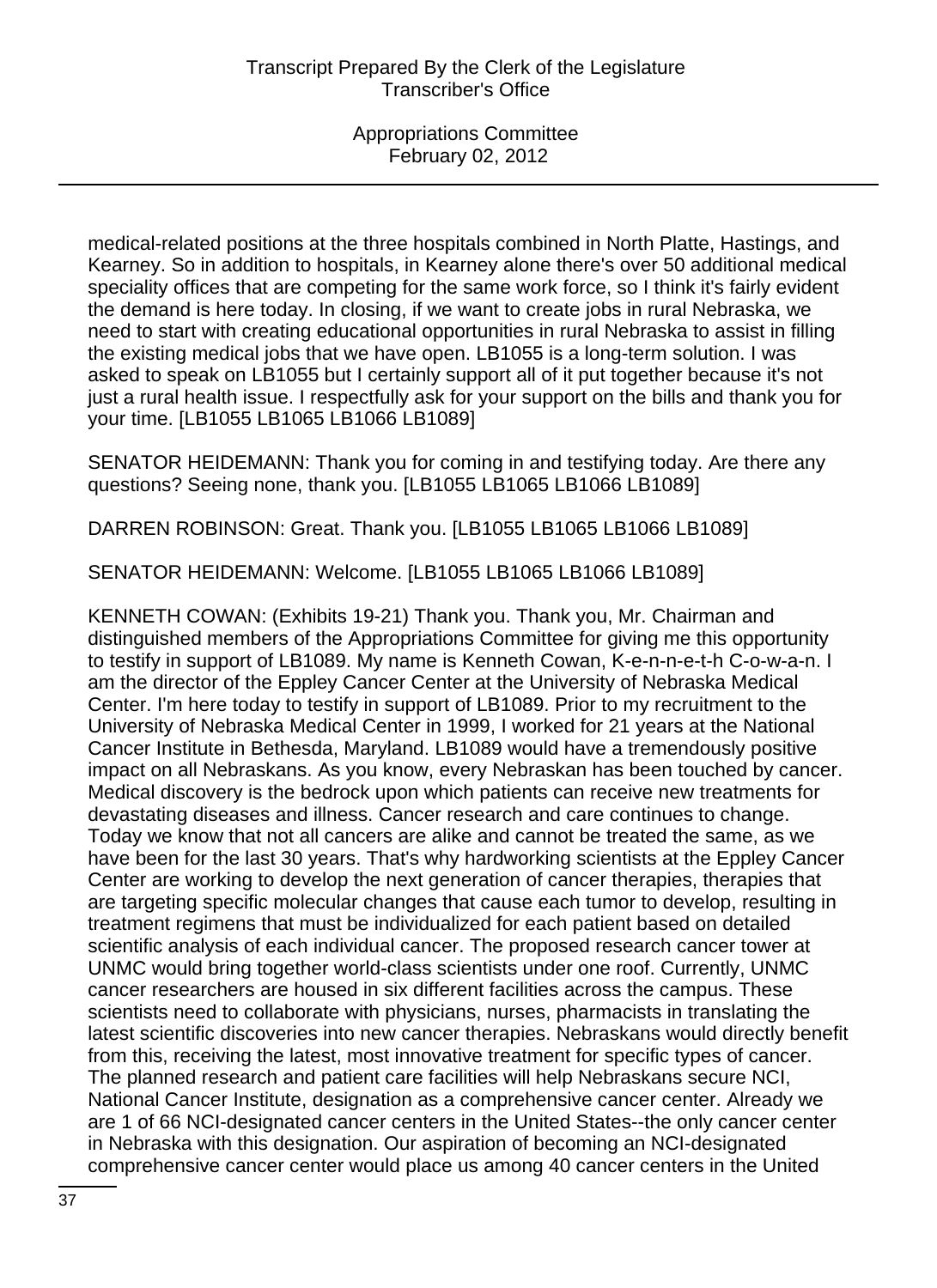Appropriations Committee February 02, 2012

States having attained that designation thus far. Achieving this goal means more than strengthening our regional and national reputation. It would increase our research funding and make the Eppley Cancer Center even more competitive in recruiting the very best and brightest researchers and healthcare providers to Nebraska. I want to assure you that our mission is truly statewide. Nebraskans deserve access to the best and latest cancer care and treatments without traveling out of state or far from home. To do this, the Eppley Cancer Center partners with hospitals across the state to provide access to clinical trials directly to patients in their local communities. Medical advances in the planned research tower and multidisciplinary outpatient clinic would benefit patients and hospitals across the state. Later, you'll hear from one oncologist from Grand Island whose patients have benefited from our relationship and our partnership. All of us want the best for Nebraskans. A dozen years ago I chose to leave a career at the National Cancer Institute because of the tremendous opportunity I saw in Nebraska and at UNMC. I may have been born in New York City, but Nebraska is my home. And after 21 years, I've gotten used to this warm weather that we have every winter. But it's where my wife and I raise our two daughters; it's where we have hundreds of friends and colleagues for whom we want nothing but the best. Through our relationship with the Cattlemen's Ball of Nebraska, a major fund-raiser for the Eppley Cancer Center, I have also had the opportunity to meet cancer patients from all parts of Nebraska every year. This research tower will become a linchpin for making the best cancer treatments available to all Nebraskans. To be sure, this cancer research is a major economic initiative. Currently at UNMC, our researchers attract about \$70 million annually in grants from outside the state of Nebraska. This would create hundreds of new jobs here in Nebraska at UNMC and the surrounding communities, jobs that will make our community better but also provide revenue to the state through expanded tax base. In addition to my testimony, I have support letters from two prominent Nebraska business leaders: Mr. Robert Krohn, vice president of business development, Pitney Bowes; and Duane Acklie, chairman of Crete Carrier Corporation. Both of these distinguished business leaders understand the importance of cutting-edge cancer research to Nebraska and tremendous economic benefit of the cancer center that would provide the state. I want to thank you for this opportunity. I'd be happy to answer any questions. [LB1055 LB1065 LB1066 LB1089]

SENATOR HEIDEMANN: Senator Wightman. [LB1055 LB1065 LB1066 LB1089]

SENATOR WIGHTMAN: Thank you, Mr. Chairman. Thank you, Dr. Cowan, for being here. You talked about, I think, 61 cancer centers that have that NCI designation. How many of those are located in surrounding states? [LB1055 LB1065 LB1066 LB1089]

KENNETH COWAN: Yeah, so actually there are 60...about 65 NCI-designated cancer centers. Only 40 of them are comprehensive. The Eppley Cancer Center has actually been an NCI-designated cancer center since 1984. When I came here in 1999, we were the only state in our entire region from Nebraska. From North Dakota all the way down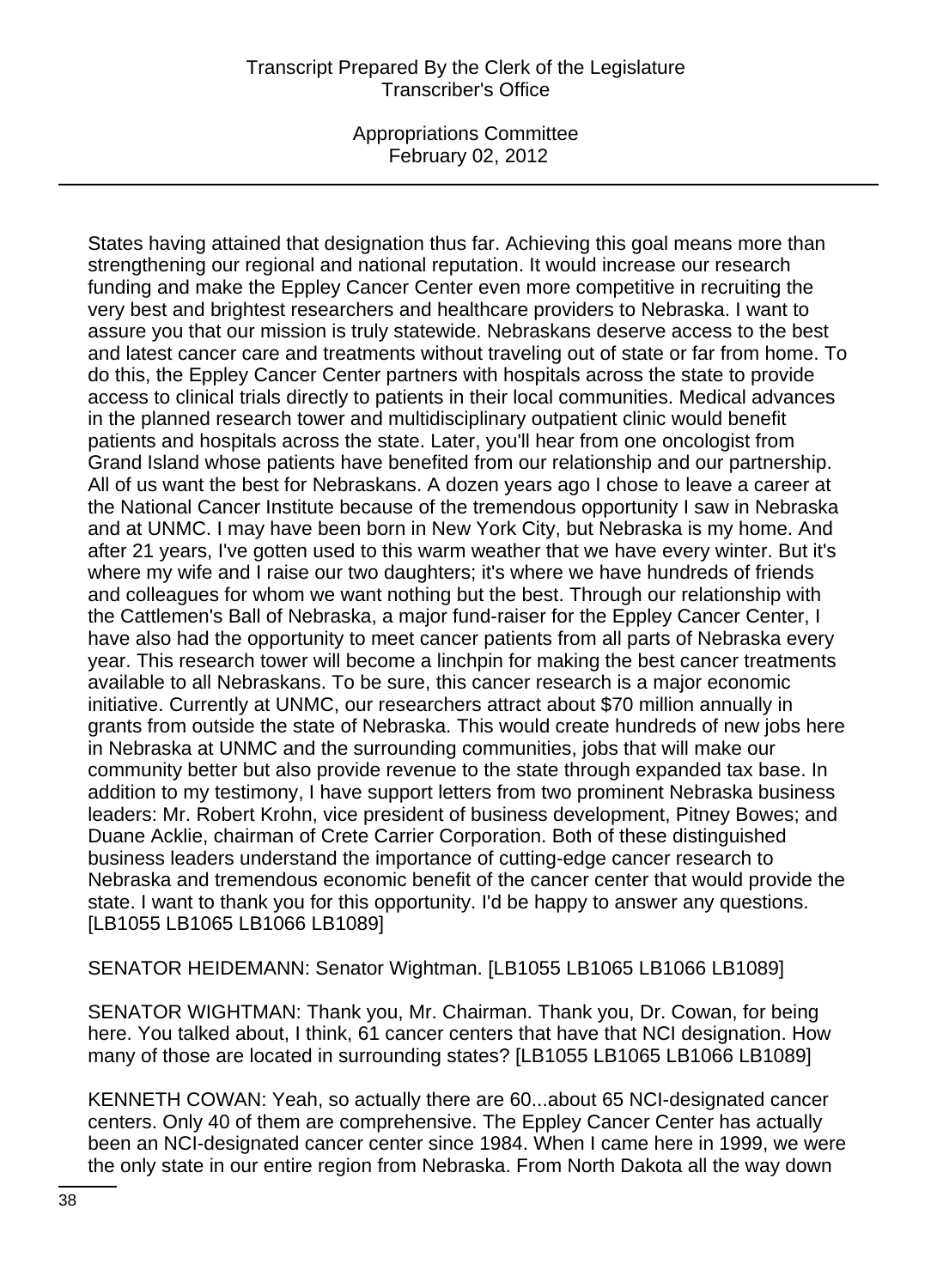to Texas, there are no other cancer centers currently. When I came here, Iowa and Missouri didn't have one as well. So all the states surrounding us, except for Colorado, didn't have one. In 2001 and '02, Iowa did get one and University of Missouri got one in 2002 as well, I should say Washington University in Missouri. And I know this year Kansas did apply for an NCI designation. They got tremendous state support to help them put forward an application. I know that Oklahoma is planning to apply for one in a couple years and they also got about \$90 million from their state to actually help them start a cancer center development program at their state. [LB1055 LB1065 LB1066 LB1089]

SENATOR WIGHTMAN: Thank you. [LB1055 LB1065 LB1066 LB1089]

SENATOR HEIDEMANN: Senator Nelson. [LB1055 LB1065 LB1066 LB1089]

SENATOR NELSON: Yeah, thank you, Senator Heidemann. I think the question was asked earlier about the number of patients from outside of Nebraska, my recollection, 15 percent or so. [LB1055 LB1065 LB1066 LB1089]

KENNETH COWAN: It's almost...I think it's almost 20 percent. [LB1055 LB1065 LB1066 LB1089]

SENATOR NELSON: Twenty percent? [LB1055 LB1065 LB1066 LB1089]

KENNETH COWAN: Yeah. Our bone marrow transplant program over the years has actually seen patients from all 50 states and about 20 foreign countries, and we estimate that with a facility like this and with the research that would be cutting-edge in developing new therapies we would increase the number of out of patient (sic) by at least 5 percent over the next year. So we think we could attract many more patients to Nebraska to at least get care and at least a diagnosis and an idea of what their treatment regimen should be. [LB1055 LB1065 LB1066 LB1089]

SENATOR NELSON: Thank you. [LB1055 LB1065 LB1066 LB1089]

SENATOR HEIDEMANN: Any other questions? Seeing none, thank you for coming in today. [LB1055 LB1065 LB1066 LB1089]

KENNETH COWAN: Thank you. [LB1055 LB1065 LB1066 LB1089]

SENATOR HEIDEMANN: Welcome. [LB1055 LB1065 LB1066 LB1089]

HALEY PETERS: (Exhibit 22) Thank you, Mr. Chairman and the members of the Appropriations Committee, for giving me this opportunity to speak in favor of LB1089. My name is Haley Peters, H-a-l-e-y P-e-t-e-r-s, and I'm a doctoral graduate student at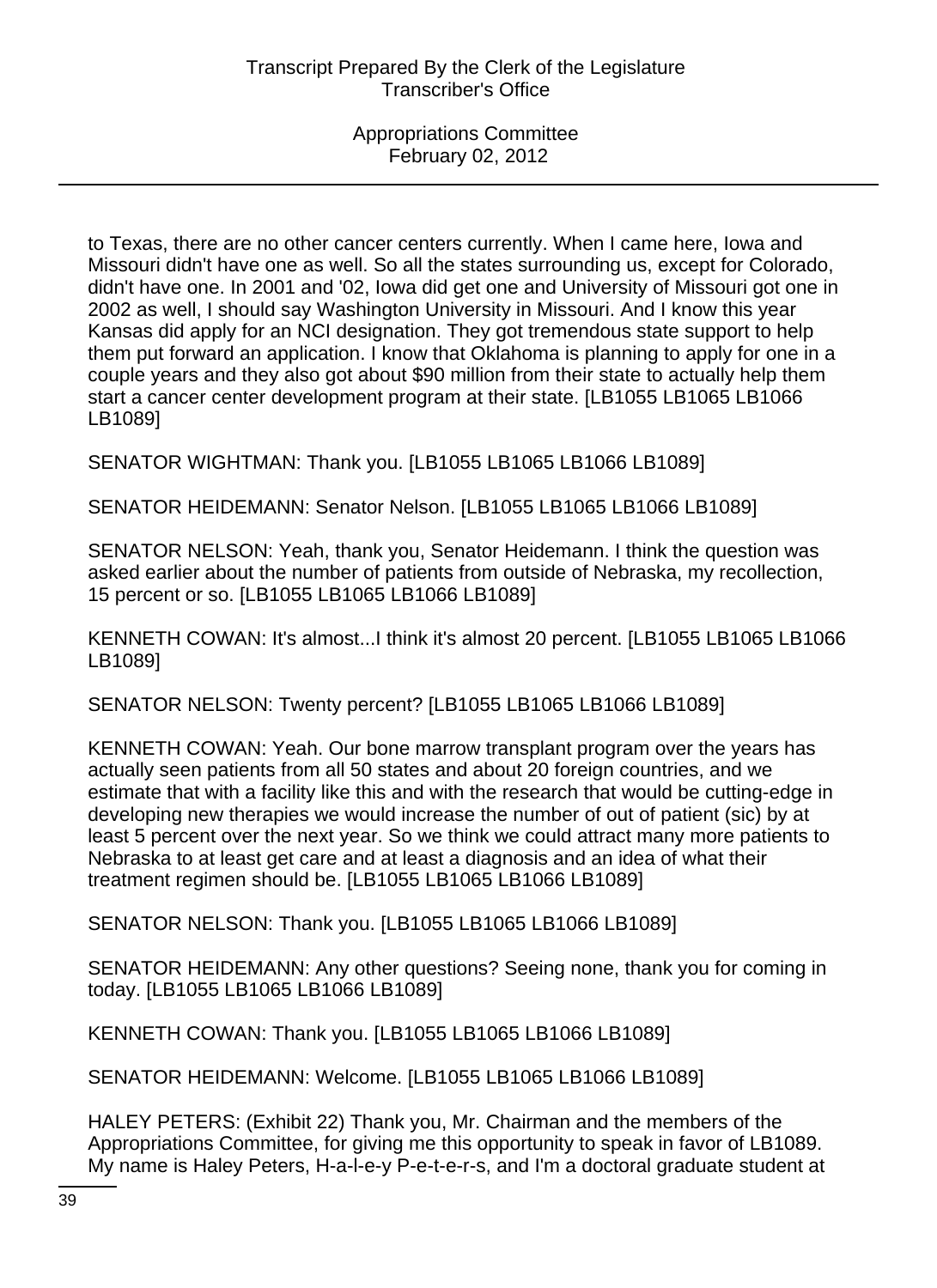Appropriations Committee February 02, 2012

the cancer research graduate program in the Eppley Institute for Research in Cancer at the University of Nebraska Medical Center. I'm originally from a farm outside of Milligan, Nebraska, and obtained my bachelor's degree in chemistry from the Nebraska Wesleyan University here in Lincoln. During my time at UNMC I have served several positions on campus, received an award in Queensland, Australia, and been a student leader for conferences held in Tokyo, Japan, and Shanghai, China. The cancer research graduate program at the Eppley Institute is one of only a few programs in the United States that offers a graduate program in cancer research that is funded by the National Institute of Health. This program attracts future scientists, such as me, from all over the country and the world to Nebraska. Students begin the program by rotating through different labs, training in both basic and translational research, with a heavy emphasis on the molecular basis of cancer. I chose the cancer research program at UNMC for graduate school because I wanted to stay close to home. After entering the program, I joined the laboratory of Dr. Joyce Solheim, an outstanding scientist who fosters an environment of learning and collaboration with other cancer scientists. As a student of cancer research, I cannot emphasize enough to the committee the importance of these collaborations. I am very excited when I think about what the new cancer center will mean for students--a center dedicated exclusively to cancer, housing all students, scientists, and clinicians on the UNMC campus in one integrated facility. This integration is essential to provide a better understanding of the causes of cancer, the development of innovative methods for earlier detection of malignancies, and the design of new targeted therapies for cancer. In addition, a state-of-the-art facility like the proposed research tower would be an important beacon for the recruitment of high-quality graduate students and postdoctoral fellows at the cancer center at UNMC. Ideas and theories discussed by UNMC cancer research faculty are first tested in the laboratory. Important discoveries in the laboratory are then discussed with clinicians and brought to patients in the clinic. I can share a personal perspective on this. In 1989, when I was four years old, my mother was diagnosed with non-Hodgkin's lymphoma. She underwent an autologous stem cell transplant in 1990 at UNMC. This procedure, that saved my mother's life and the lives of so many others, was facilitated by scientists and physicians working together at UNMC. As a result, my mother is alive and well today and giving back to Nebraska as an emergency room physician. Because of the advances in research generated by collaborations between scientists and physicians, my mother was able to join the lives of my brother and me and will attend my graduation from the graduate...the cancer research graduate program this year. Thank you very much for your time, and I would be happy to answer any questions. [LB1055 LB1065 LB1066 LB1089]

SENATOR HEIDEMANN: Thank you for coming in and testifying today. Are there any questions? So where do you see your career taking you? [LB1055 LB1065 LB1066 LB1089]

HALEY PETERS: I would love to stay in academics. It's definitely a field that I think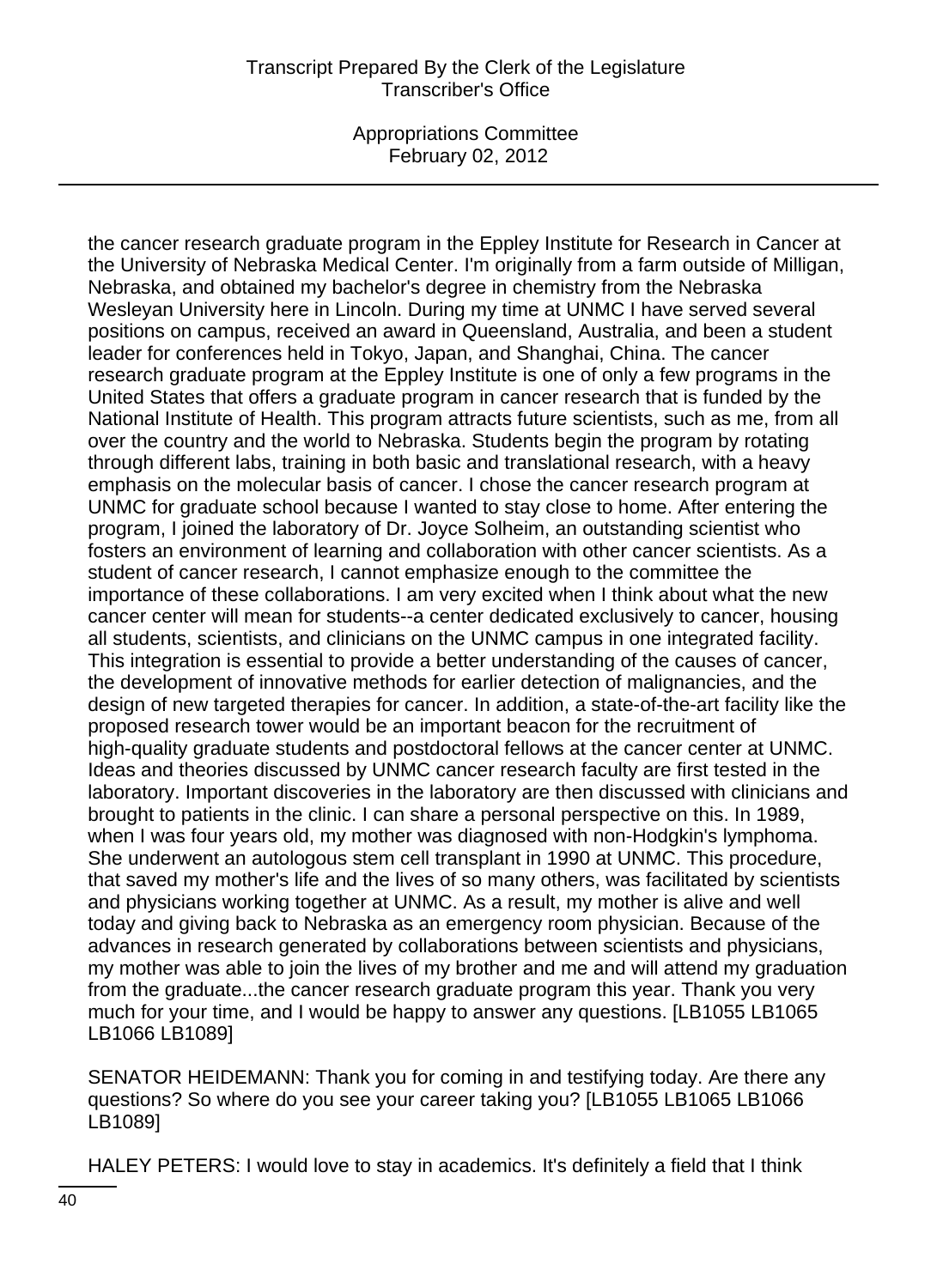when you ask some basic questions you never know where those answers can take you, and I think that's going to be a lot of what will help advance cancer research as well and other diseases. [LB1055 LB1065 LB1066 LB1089]

SENATOR HEIDEMANN: How you say that, it sounds a little bit like appropriations. When you ask a question, you never know what you're going to get. (Laughter) [LB1055 LB1065 LB1066 LB1089]

HALEY PETERS: Exactly, yes, it sounds very similar. [LB1055 LB1065 LB1066 LB1089]

SENATOR HEIDEMANN: Thank you for coming and testifying today. [LB1055 LB1065 LB1066 LB1089]

HALEY PETERS: Thank you. [LB1055 LB1065 LB1066 LB1089]

SENATOR HEIDEMANN: Did you have a question? Just a second. [LB1055 LB1065 LB1066 LB1089]

HALEY PETERS: Oh. [LB1055 LB1065 LB1066 LB1089]

SENATOR NELSON: Thank you very much. [LB1055 LB1065 LB1066 LB1089]

SENATOR HEIDEMANN: Sorry. [LB1055 LB1065 LB1066 LB1089]

SENATOR NELSON: Thank you. I'd appreciate the opportunity to visit with you afterwards because Geneva and Milligan are very familiar to me because I grew up between Geneva and Milligan. [LB1055 LB1065 LB1066 LB1089]

HALEY PETERS: Yeah, it's a good stretch. [LB1055 LB1065 LB1066 LB1089]

SENATOR NELSON: So I'm not going to go into details but I'm sure Geneva would welcome you if you'd like to move back there when you're finished with your research. [LB1055 LB1065 LB1066 LB1089]

HALEY PETERS: That would be fun. [LB1055 LB1065 LB1066 LB1089]

SENATOR NELSON: All right. Thank you for coming in today. [LB1055 LB1065 LB1066 LB1089]

HALEY PETERS: Yes. Thank you. [LB1055 LB1065 LB1066 LB1089]

SENATOR HEIDEMANN: Thank you. Welcome. [LB1055 LB1065 LB1066 LB1089]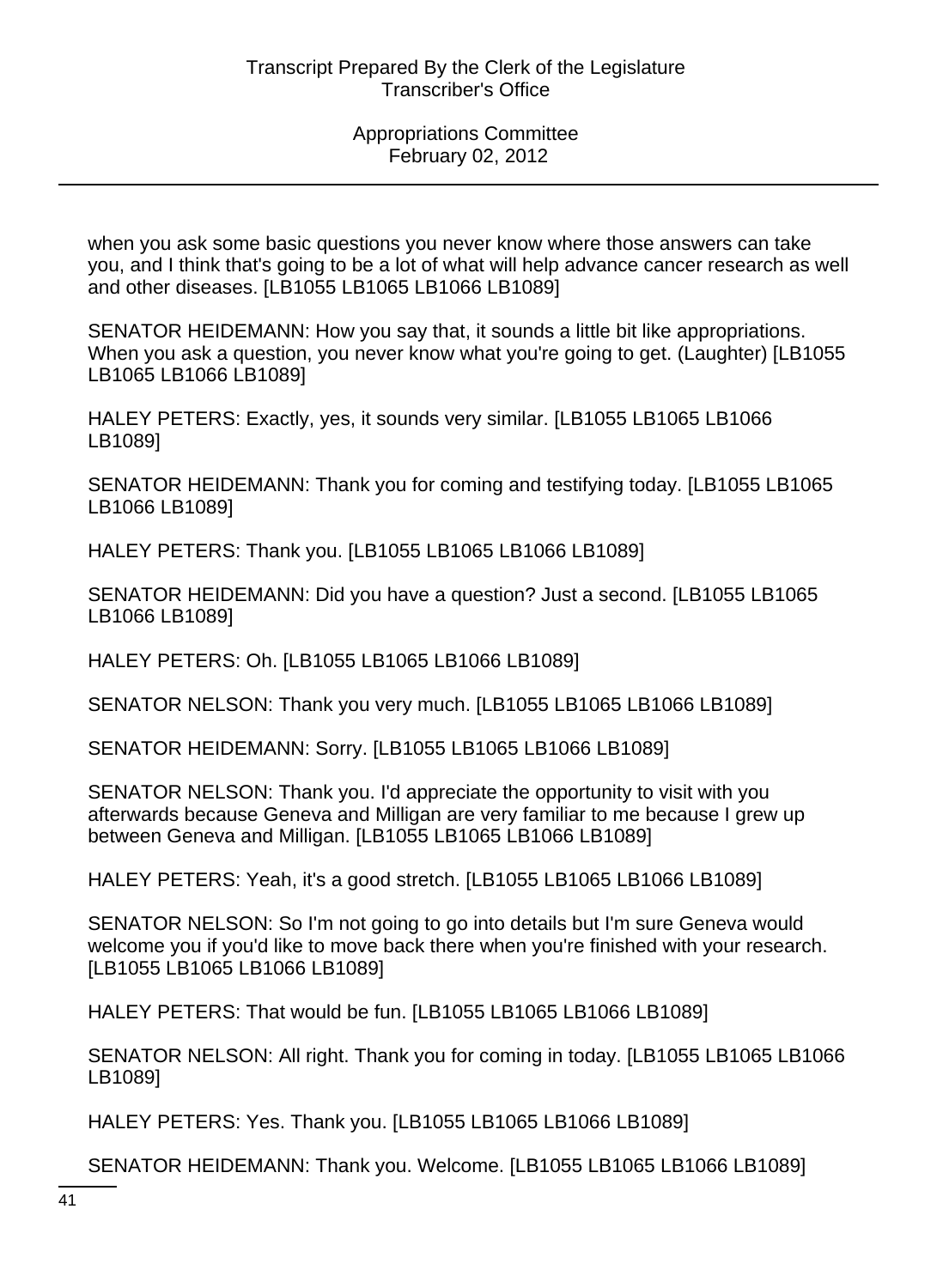MEHMET SITKI COPUR: (Exhibit 23) Thank you, Mr. Chairman and distinguished members of the Appropriations Committee. Thank you very much for the opportunity to testify in support of the LB1089. My name is Mehmet Sitki Copur. I'm an oncologist and I am the medical director of St. Francis Cancer Center in Grand Island and Hastings. I received my medical degree in Turkey and then I came to Chicago and did my internal medicine residency, then I did do a three-year medical oncology fellowship at the National Cancer Institute and specialized in cancer research and cancer care. Then I moved to Grand Island, Nebraska, and I established the St. Francis Cancer Treatment Center and I have been serving as the medical director of that place since 1995. I met Dr. Ken Cowan while we were working at the National Cancer Institute. Then...first I found out that he was accepting the position at Eppley Cancer Center in 1999. I was very excited and enthusiastic to have the opportunity to work with him again. Eppley Cancer Center, as you know, is the only NCI-designated cancer center in the state of Nebraska and one of the missions of Eppley Cancer Center is to promote and facilitate clinical research, as well as the basic research, across the state. In accomplishing this goal, Eppley Cancer Center reaches out to local hospitals and the physicians across the state, not only in Omaha or Lincoln or Kearney. And thanks to our affiliation with the Eppley Cancer Center in Grand Island, Nebraska, and Hastings, we have had the opportunity to have the infrastructure to provide clinical trials to our patient population so they don't have to leave home to go to big cities to receive comprehensive cancer care. Now the cancer care is basically, as of today, clinical trials. Clinical trials are the main player of cancer care. They bring the cutting edge solutions to many incurable conditions and help patients live longer and better quality lives. However, to be able to conduct the clinical trials, a great infrastructure and support system is required. And in the majority of the United States the cancer patients, 85 percent, diagnosed and treated in rural communities like ours in Grand Island, central Nebraska, where the clinical trials and the comprehensive cancer care is most needed. To accomplish the best cancer care to the rural communities, you have to have an infrastructure or a connection with a place who can enable you to have the infrastructure. Thanks to Dr. Cowan and the Eppley Cancer Center and University of Nebraska Medical Center, over the past ten years at St. Francis, Grand Island, we have been able to enroll hundreds of patients on clinical trials and then we have had more than 50 clinical trials run at our site and our patients had the opportunity to participate, national priority, high-quality clinical trials over the past ten years without having to move to big cities, and their care, in my mind, was as good, even better because everything is a lot easier to do at home. And St. Francis Cancer Center is a member of Catholic Health Initiatives, which has hospitals across the United States. In 2007, part of the National Cancer Institute National Community Cancer Centers Program pilot project, we applied and were granted NCCCP grant. This is now a 30-hospital in 22 states network, and the goal of this grant, National Community Cancer Centers Program, is to provide basic clinical and population-based research across the cancer care continuum, which includes prevention, screening, diagnosis, treatment, survivorship, and to the end of life care. To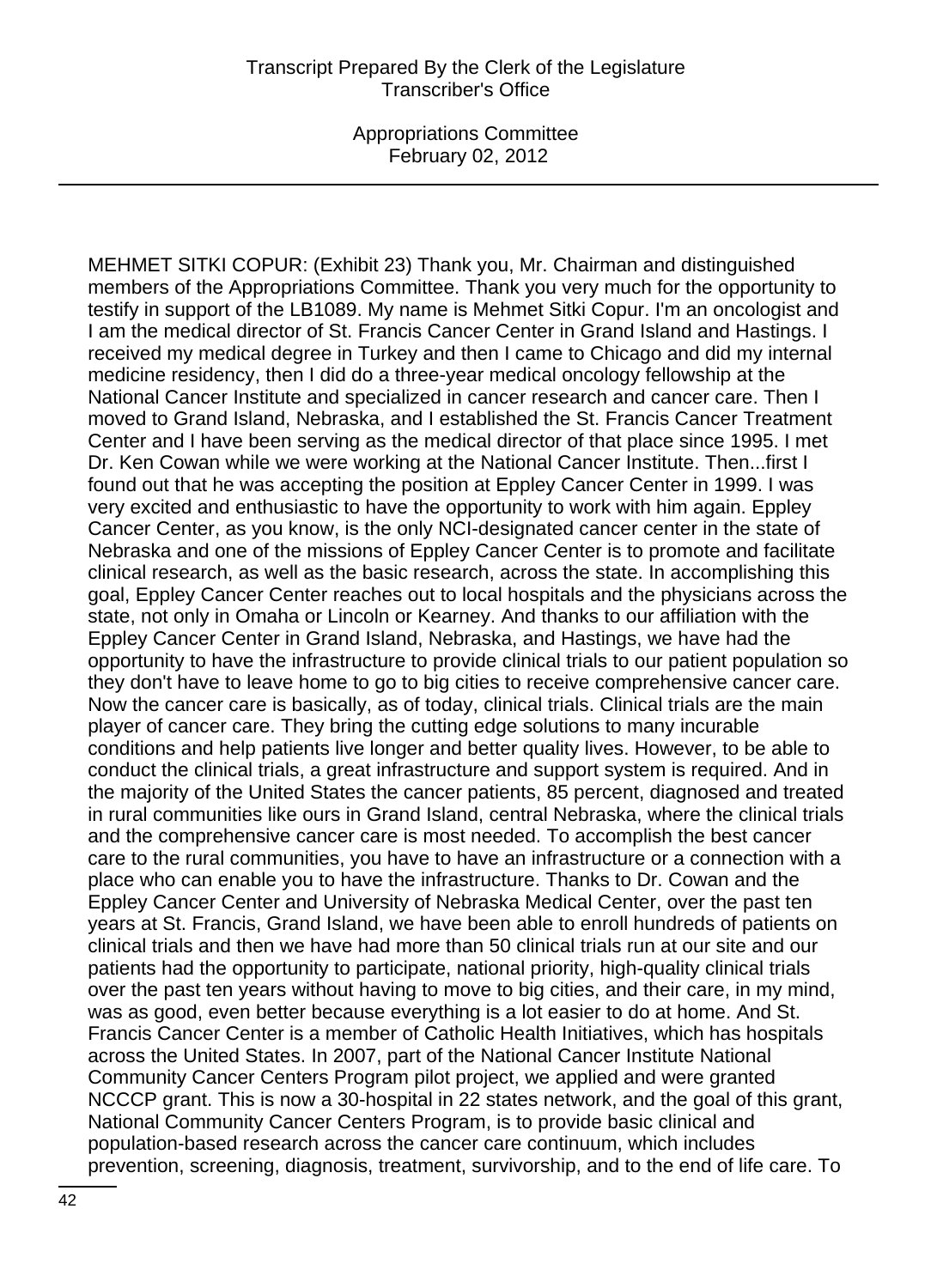Appropriations Committee February 02, 2012

be able to get this grant and continue on it, you have to have the infrastructure as a community-based oncology service, so you would have to have the NCI-designated cancer connection. The Eppley Cancer Center has been tremendous help in that setting for our community. The Eppley Cancer Center is characterized by strong, organizational capabilities, institutional commitment, transdisciplinary cancer-focused science, experienced scientific and administrative leadership and team, and then state-of-the-art cancer research and patient care facilities. The ability for me to work with the Eppley Cancer Center is an essential and indispensible component of our partnership with NCI National Cancer...Community Cancer Program project. I am here today to show my full support for LB1089. I truly believe that providing a state-of-the-art cancer research tower at the University of Nebraska Eppley Cancer Center will greatly enhance and will lead to the development of novel, effective therapies available to all patients across Nebraska, not only in Omaha, Kearney, it's all over. And Grand Island, Hastings, and the surrounding communities will be benefiting from this great project and it is long overdue to have a National Cancer Institute approved comprehensive cancer center in Nebraska, and this is the great opportunity to have it and I fully support it. Thank you. If you have any questions, I would be happy. [LB1055 LB1065 LB1066 LB1089]

SENATOR HARMS: Thank you for your testimony. Do we have any questions? Seeing none, thank you very much. [LB1055 LB1065 LB1066 LB1089]

MEHMET SITKI COPUR: Thank you. [LB1055 LB1065 LB1066 LB1089]

RONNIE GREEN: (Exhibit 24) Good afternoon, members of the Appropriations Committee. My name is Ronnie Green, R-o-n-n-i-e G-r-e-e-n, and I have the privilege of serving as the vice president of the University of Nebraska for Agriculture and Natural Resources and the vice chancellor of the Institute of Agriculture and Natural Resources at UNL. I'm here today in support of all four of these bills, for Building a Healthier Nebraska, but specifically in my testimony I'm here to address LB1066 and the request for \$5 million of planning and design money for the construction of a new Veterinary Diagnostic Center on the UNL East Campus. You'll hear from a number of folks later in the testimony this afternoon about the importance of the animal industries to Nebraska, across a wide spectrum. We are currently the number one leading commercial red meat production state in the U.S., which makes us one of the leaders in the epicenter in the world, so to speak, in that arena, a \$23 billion agricultural industry of which \$8.4 billion this past year was in red meat production. The other portions of the animal industries often that get left out of the equation, however, that you'll hear about this afternoon are our wildlife populations, our zoo populations, and our companion animal populations, which are also served by the Veterinary Diagnostic Center. The Veterinary Diagnostic Center has a long history at the University of Nebraska in serving the state. It is a state laboratory, as you heard earlier from some of the earlier testifiers in the hearing this afternoon, where it serves as a warning signal, if you will, for disease surveillance in Nebraska to protect our animal populations. It's part of the national surveillance network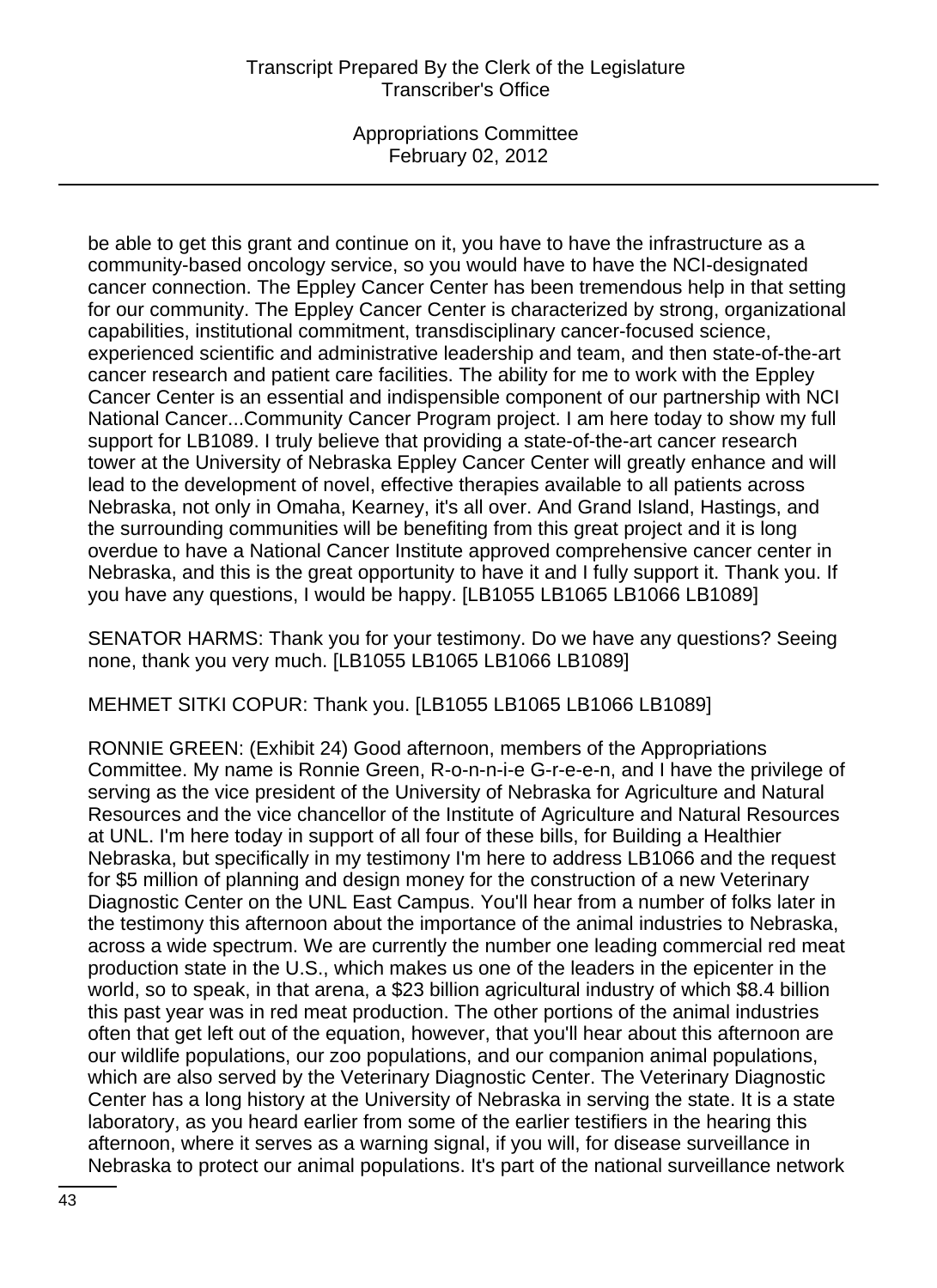Appropriations Committee February 02, 2012

where we report what comes out of the Veterinary Diagnostic Center to federal agencies and certainly is a component of our state agency system with the Nebraska Department of Agriculture, the Game and Parks Commission, the Nebraska Department of Health and Human Services who all use the lab in that warning type of approach. It's important to point out that the Veterinary Diagnostic Center not only serves animal diseases of importance in the animal populations, things like bovine respiratory disease for the beef industry or porcine reproductive and respiratory disease for the swine industry as key economic examples. It also serves the critically important role of zoonotic disease, diseases that can jump from animal populations to human populations, things like West Nile disease, things like rabies, things like H1N1 or avian influenza that we've heard so much about in the press in recent years. So it has a human connection as well, making it a fitting part of this package of bills that you're looking at this afternoon. At issue here is the fact that our veterinary diagnostic lab on the campus that is 38 years old, it was constructed in 1975, is under review by our accrediting agency, the American Association of Veterinary Laboratory Diagnosticians, who in 2007 in a review gave us provisional accreditation on two concerns: one being quality control of samples, a people issue; the other being the facility and the facility's age, the air and ventilation systems in the facility, the space that is there that contributes to the opportunity for incorrect diagnoses, cross-contamination of samples, as well as worker safety concerns in the facility. We have had a recent visit from the accrediting body in October of 2011, was the scheduled review of the facility. They gave us full accreditation in 2008 after we addressed the quality control considerations but a shorter three-year accreditation. They came back this fall and have kind of put us on warning again that we've addressed the people issue and that's working well, the building issue remains and they are concerned about that for our future accreditation. You'll hear people today talk about the importance of this program, as President Milliken did earlier, to our two-plus-two veterinary program with Iowa State University. The School of Veterinary Medicine and Biomedical Sciences made that investment in the university about five years ago, if you'll recall; moved from Kansas State as the relationship in a veterinary program to Iowa State. We've just graduated our first class of students from Iowa State this past May where nine of those students are coming back to Nebraska to practice in rural Nebraska and benefiting our state. The loss of an accredited lab, of the only accredited state veterinary diagnostic lab in Nebraska, would jeopardize this program, in our two-plus-two program, to have the quality of faculty that we need to continue it. One of the hallmarks that our Iowa State colleagues told us this year was the fact that five of the top seven students in the graduating class of students at Iowa State were from Nebraska and from the Nebraska two-plus-two program, a credit to our faculty. So I hope that you will give this bill your due consideration. I know you have a lot of considerations on your plate. This is a critical issue for the state. It is a state issue, which is why we're bringing it to you to help us address this need. And I know you'll hear from a number of our stakeholders that we appreciate being here subsequently. I'll be happy to answer any questions, Mr. Chairman. [LB1055 LB1065 LB1066 LB1089]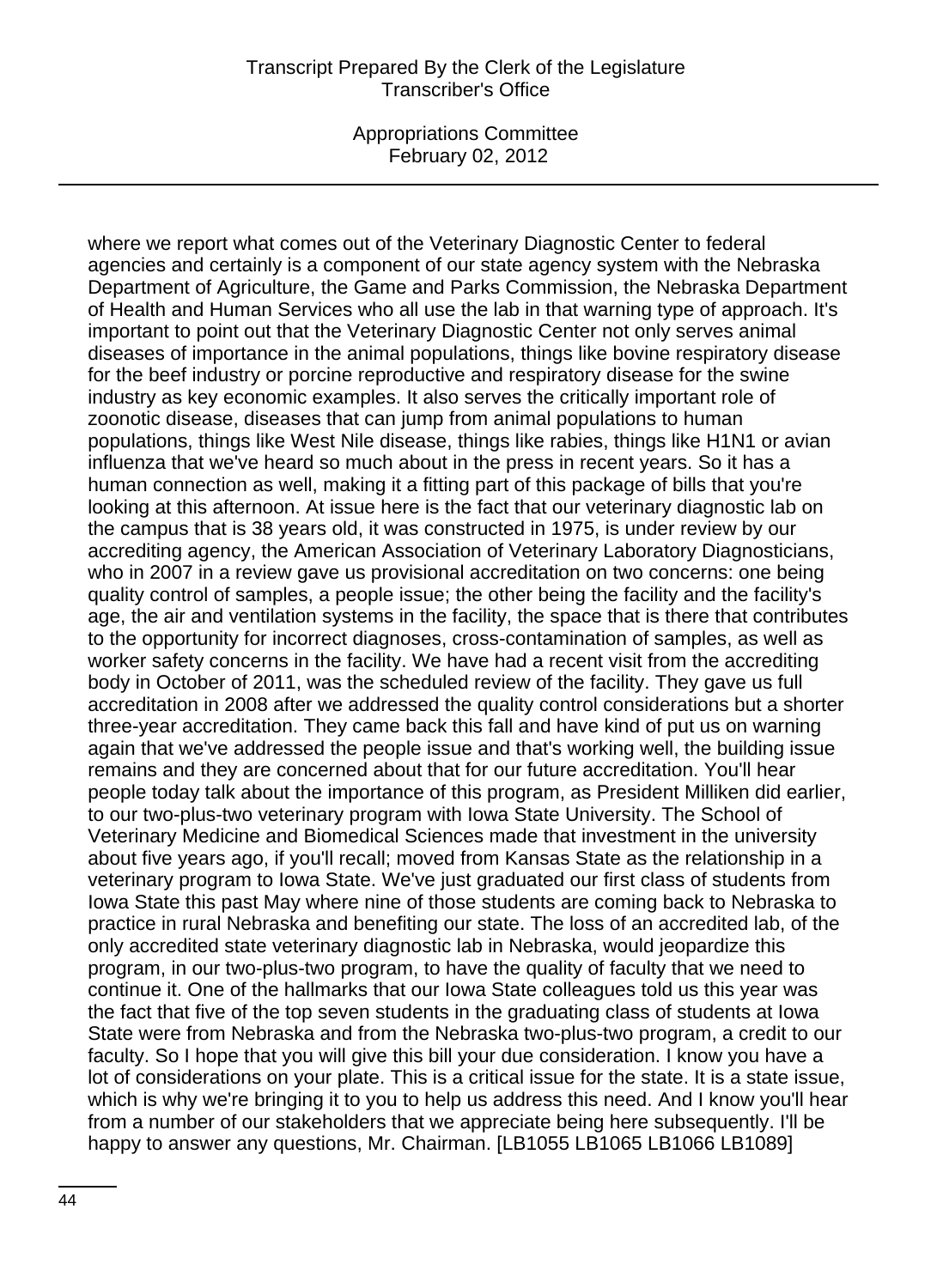SENATOR HEIDEMANN: Thank you for coming and testifying today. Are there any questions? Good job. Thank you. [LB1055 LB1065 LB1066 LB1089]

MARSHALL HILL: Good afternoon. [LB1055 LB1065 LB1066 LB1089]

SENATOR HEIDEMANN: Welcome. [LB1055 LB1065 LB1066 LB1089]

MARSHALL HILL: (Exhibit 25) Good afternoon, Chairman Heidemann, members of the Appropriations Committee. My name is Marshall Hill, M-a-r-s-h-a-l-l H-i-l-l. I'm executive director of the Nebraska Coordinating Commission for Postsecondary Education. I'm going to provide a little variety to the testimony you've heard today. First off, I'd like to start by addressing LB1065, the proposal for an expanded College of Nursing facility here in Lincoln. As you know, the Nebraska Constitution and statutes require the Coordinating Commission to review higher education construction projects funded by tax dollars, and we reviewed this project in 2009. We found that it achieved compliance with the state's Comprehensive Plan for Postsecondary Education, a requirement that we have under the constitution. University's initial request was for a \$17.5 million facility. After some consultation with them, that amount was lowered to \$15.1 million. The dollar amount requested in this bill reflects the appropriate inflation of construction costs since that 2009 approval date. I have been involved with nursing education issues, frankly, for more than 15 years here in Nebraska and 11 years in Texas where part of my purview was to deal with Texas' nine health science centers, nine "UNMCs." Everything you've heard today about the shortage of nursing, about changes in the profession, about the need for faculty is all true. They make a strong case for that and we support it. Consequently, if the Legislature and the Governor believe there's sufficient funding at this time, the Coordinating Commission reaffirms its previous recommendation for approval of that project. I'd next like to talk a bit about LB1055, LB1066, and LB1089. I might sound a bit like the Grinch who's trying to steal Christmas or might be as popular as President Obama in a Newt Gingrich rally here, but that's not the case. It might sound like I'm against motherhood, nurses and apple pie. I love my mother, my mother-in-law is a nurse, and I love apple pie. It might sound as if I'm stressing a bureaucratic point. If I am, it's a bureaucratic process that has logic and sense behind it, and it's the one that you directed us to apply and develop. The Coordinating Commission has reviewed only two of the six projects that are before you with requests for appropriations. Because they have not gone through our process, you are robbed of the ability of seeing where they fit on a prioritized list of projects important to the institutions. Some of those prioritized projects are fire/life safety issues, \$10 million of those; \$17 million worth of deferred maintenance. Nothing that the university is proposing here today is without merit. It's all important to do. But it's also important to do some of the other things that Nebraska institutions need and the normal process would put these issues in front of you within that context; this process doesn't. That's our concern. We would, I think in all likelihood, yield positive reviews of these proposed projects. Had they been presented to us, we would have been pleased to expedite a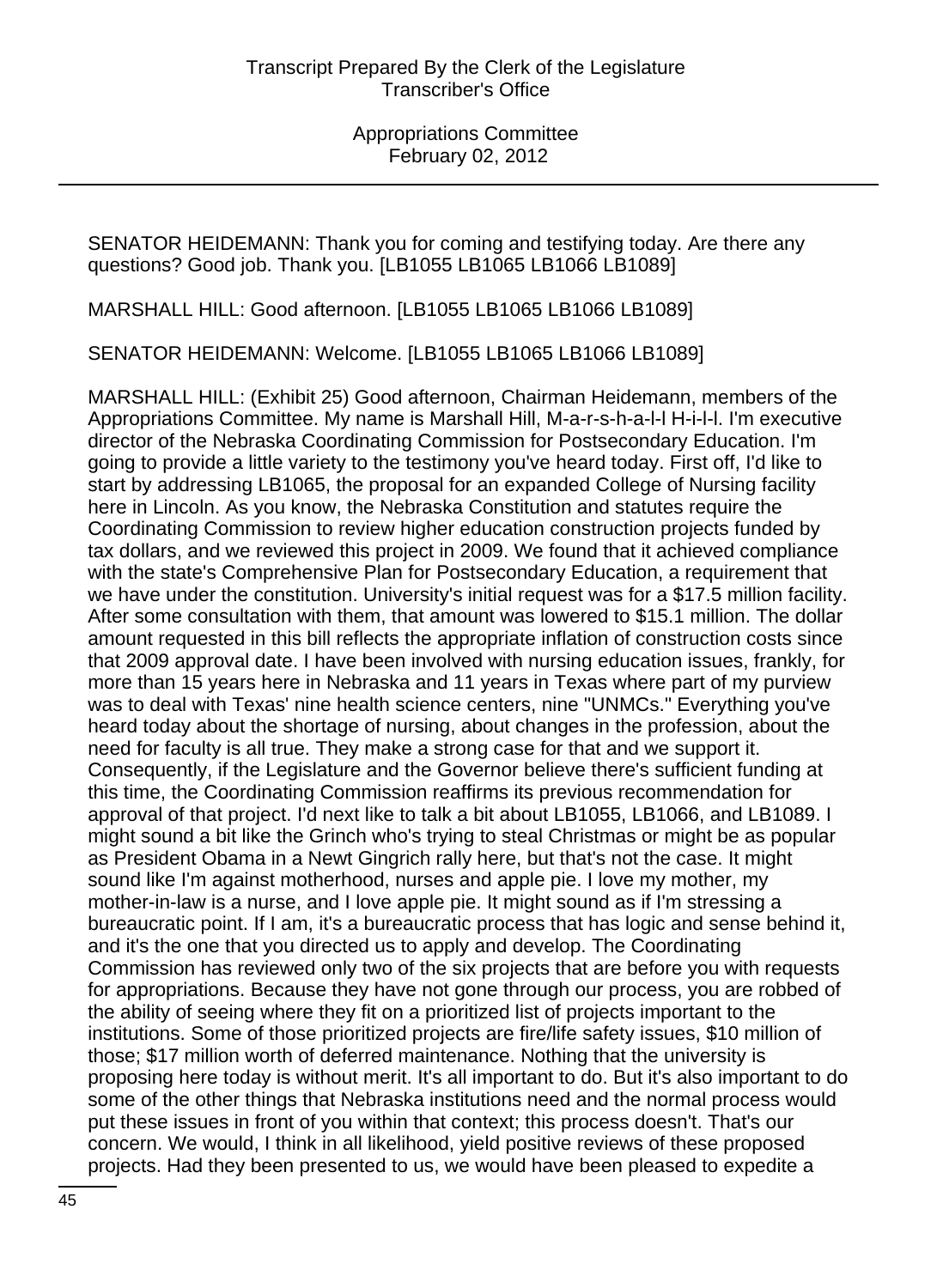review of them and provide you that expanded background. That wasn't the case, for whatever reason, so it's for that reason that I'm testifying neutral on those three. [LB1055 LB1065 LB1066 LB1089]

SENATOR HEIDEMANN: You will be listed as testifying in support of, because that's what we're doing right now. [LB1055 LB1065 LB1066 LB1089]

MARSHALL HILL: Oh, I misunderstood, Senator. I would request that I be listed as in support... [LB1055 LB1065 LB1066 LB1089]

SENATOR HEIDEMANN: Right now we are taking testifiers in support. We announced that when we started. [LB1055 LB1065 LB1066 LB1089]

MARSHALL HILL: I apologize. [LB1055 LB1065 LB1066 LB1089]

SENATOR HEIDEMANN: Okay. Are there any questions? Senator Harms. [LB1055 LB1065 LB1066 LB1089]

SENATOR HARMS: Could you tell me, I believe you were talking about other projects taking...what are the other projects you would be referring to then? [LB1055 LB1065 LB1066 LB1089]

MARSHALL HILL: They are contained in the document we send you every biennium. The first is for fire and life safety, class I request, \$10 million; the second, Carhart Science Building renovation at Wayne State, \$7 million; the third for deferred repair, class I request at all, virtually all institutions; and it goes on down from that. The Armstrong Physical Education Building request you heard the other day is on this list and prioritized at number five, and the College of Nursing facility to be built here in Lincoln is on the list also. [LB1055 LB1065 LB1066 LB1089]

SENATOR HARMS: Thank you very much. [LB1055 LB1065 LB1066 LB1089]

SENATOR HEIDEMANN: Are there any other questions? Seeing none, thank you. [LB1055 LB1065 LB1066 LB1089]

MARSHALL HILL: Thank you. [LB1055 LB1065 LB1066 LB1089]

SENATOR HEIDEMANN: We are still taking testimony in support of, by the way. [LB1055 LB1065 LB1066 LB1089]

ROGER WEHRBEIN: (Exhibit 26) Thank you. Roger Wehrbein representing Ag Builders of Nebraska, R-o-g-e-r W-e-h-r-b-e-i-n, and I think you appreciate some brevity and I'm going to be brief. I'm representing the Ag Builders of Nebraska and I'm supporting all of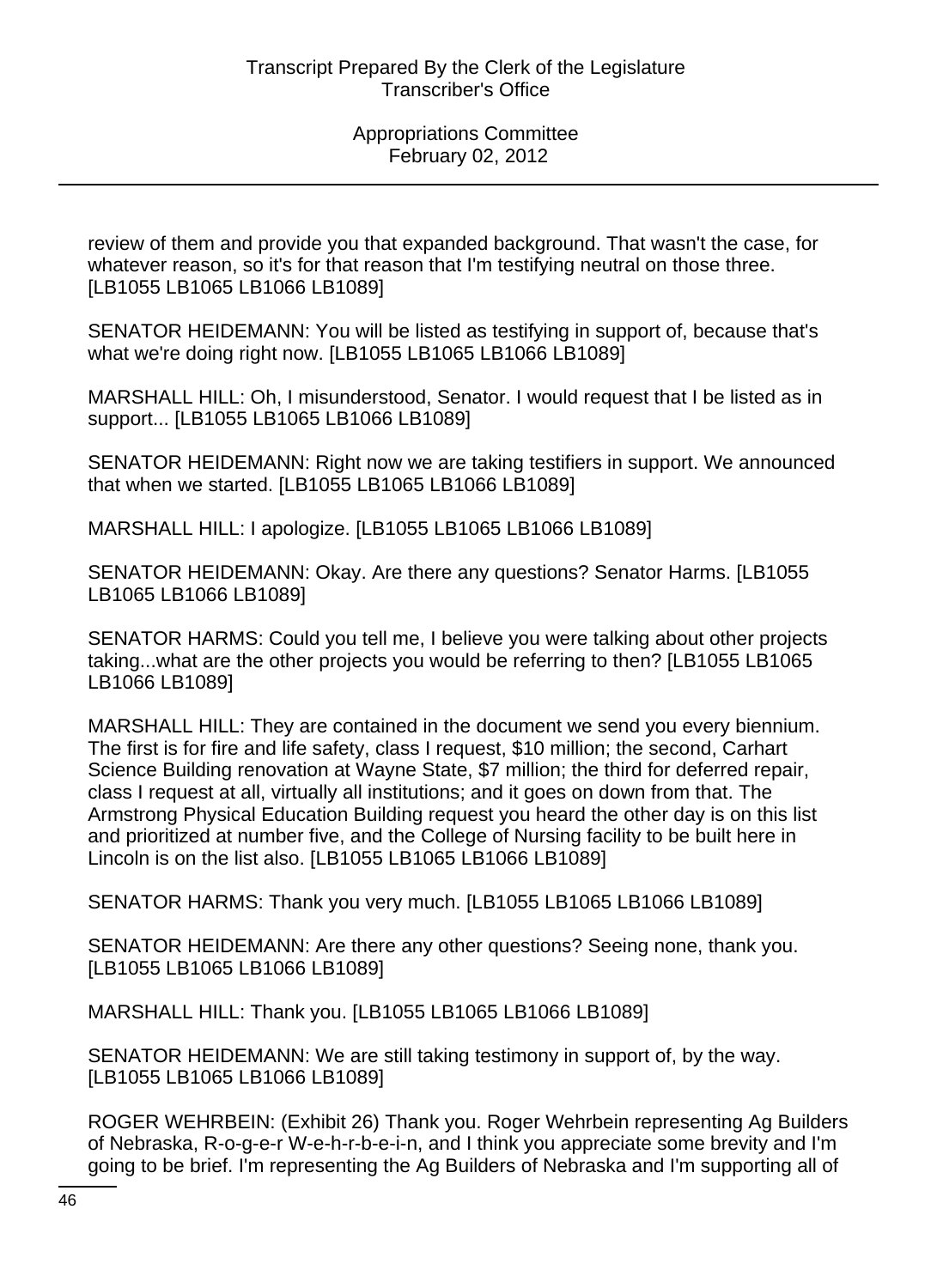Appropriations Committee February 02, 2012

the four bills that have been presented. First, I want to emphasize that I am here to support the entire package. We need to recognize the importance of the interface between animal and human health and all work together on that end. We need to maintain an accreditation for a diagnostic laboratory in Nebraska, not only for the livestock industry but as an outstanding faculty attraction for the state Department of Agriculture as part of its disease surveillance mission. As you would know, early detection and confirmation of disease that affects both animals and humans, as represented by President Green, should not be only for Nebraska citizens but as part of a larger nationwide public service. Who else in Nebraska is going to provide that service? Because of Nebraska's leadership in production agriculture, a strong diagnostic and research program that provides a rapid and accurate response to a disease problem is a must and a Nebraska laboratory will provide that need. Once again, who else will do that? Our present diagnostic center, as you've heard, is badly out of date and needs more space, more improved air handling capabilities, and improved traffic patterns. With sound biosecurity so critical in the United States today, it is absolutely necessary to have this facet of our accreditation attended to. And with our veterinary program with Iowa State University off to a very satisfactory beginning, it is incumbent upon Nebraska to have a strong School of Veterinary Medicine and Biomedical Sciences with a very reputable faculty and modern diagnostic equipment. Our livestock industry is on the cutting edge and it should be this School of Veterinary Medicine and Biomedical Sciences also. And an example of that is the recent \$25 million grant from USDA for E. coli research. It is absolutely necessary that we maintain our leadership in this area of animal agriculture. [LB1055 LB1065 LB1066 LB1089]

SENATOR HEIDEMANN: Thank you for testifying today. Are there any questions? Would you say that agriculture has been one of the reasons or probably maybe the main reason that we've weathered the economy in the economic downturn? [LB1055 LB1065 LB1066 LB1089]

ROGER WEHRBEIN: From my humble experience as a farmer, I definitely think so. I'm not a sophisticated economist but we know it's probably 25 percent of our economy today in Nebraska, including the jobs that are involved in ag processing. So, yes, the answer is yes. [LB1055 LB1065 LB1066 LB1089]

SENATOR HEIDEMANN: Is it time for the state of Nebraska to give back a little bit then? [LB1055 LB1065 LB1066 LB1089]

ROGER WEHRBEIN: I would think so. I mean I truly do think this is a state of Nebraska responsibility. It happens to be on east campus in this case, but I don't really see, if you were going to support Nebraska agriculture as a state and be the center of the United States if not the world in animal agriculture, this has to be at least one of the priorities that you're facing. And I know you have a lot of them, believe me, I know you do. [LB1055 LB1065 LB1066 LB1089]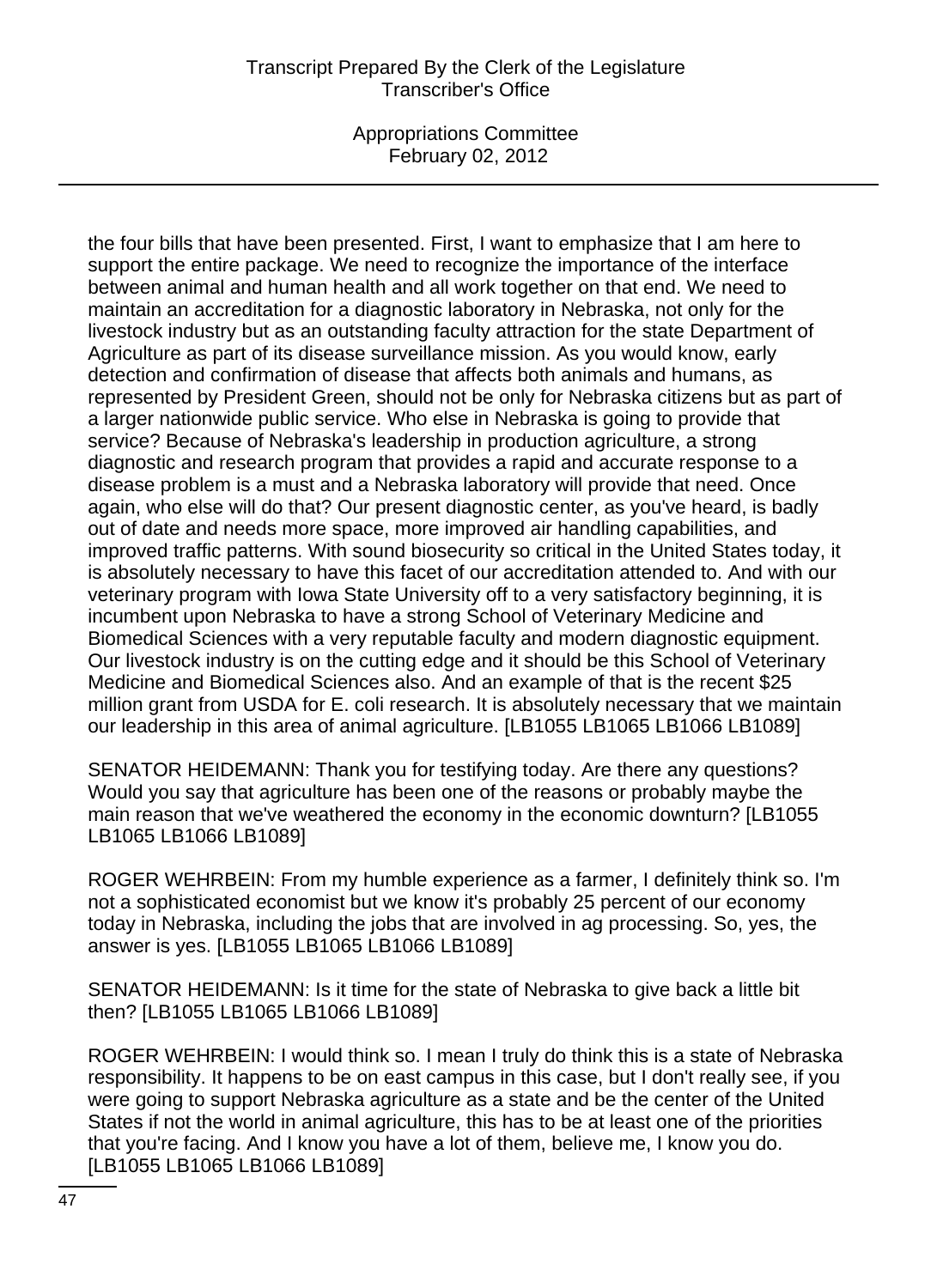SENATOR HEIDEMANN: Thank you. Are there any other questions? Seeing none, thank you. [LB1055 LB1065 LB1066 LB1089]

ROGER WEHRBEIN: Thank you. [LB1055 LB1065 LB1066 LB1089]

ROB CUNNINGHAM: I'm a proponent. [LB1055 LB1065 LB1066 LB1089]

SENATOR HEIDEMANN: Welcome. [LB1055 LB1065 LB1066 LB1089]

ROB CUNNINGHAM: Thank you. I'm here in support of LB1055. My name is Rob Cunningham, R-o-b C-u-n-n-i-n-g-h-a-m. I'm the vice president of Ancillary and Support Services at Good Samaritan Hospital in Kearney. I've been with Good Sam for most of seven years. The proposal before you is near and dear to my heart in regards to the expansion of programming, what it would bring to our region. I try, many times in desperation, to hire the individuals that would be educated and trained by this expansion. I see many benefits to this expansion. One of the things that folks haven't talked much about was from the construction aspect. I know little bits of...I know a few things about building as well. As you may know, Good Sam is about three-quarters of the way through a 160,000-square-foot addition to its campus. Building material costs have not increased the way that they had expected to. Contractors nationally and locally are looking for projects and submitting reasonable bids. It's obvious to me, with the number of cranes in the air in downtown Lincoln, that it's a good time to build. From an allied health shortage aspect, as we sit here today, Good Samaritan Hospital is looking for three occupational therapists with an average time to fill of 456 days, two physical therapists with an average time to fill of 133 days. The average ages of our physical therapists is 41.3 years; our OTs, 43.3 years; our medical technologists have an average age of 45.2 years. So why are the ages and open positions relevant to programming located in Kearney? UNMC, in conjunction with UNK, has a longstanding excellent nursing program located in Kearney. What we find at Good Sam is that our average age of nurses is significantly lower than state and national averages. We're able to hire individuals directly from the nursing programs. This has continued to help reduce the effects of the nursing shortage being seen in the nation. We hope to see the same result for allied health. The benefits gained from having these programs locally is not only of benefit to Good Samaritan Hospital but of benefit to the local school systems that employ occupational and physical therapists, local therapy businesses and clinics that hire physical therapists, medical technologists, rad techs, and PAs. Regionally, there are many critical access hospitals that also have a difficult time recruiting these individuals. The shortages for these allied health staff is currently severe, without much relief in sight without the approval of this project. Having a program locally would help train more healthcare workers closer to where they call home and where they are likely to stay. The added benefits to adding these departments is that existing experienced staff are available to assist in the learning process of these students, and vice versa;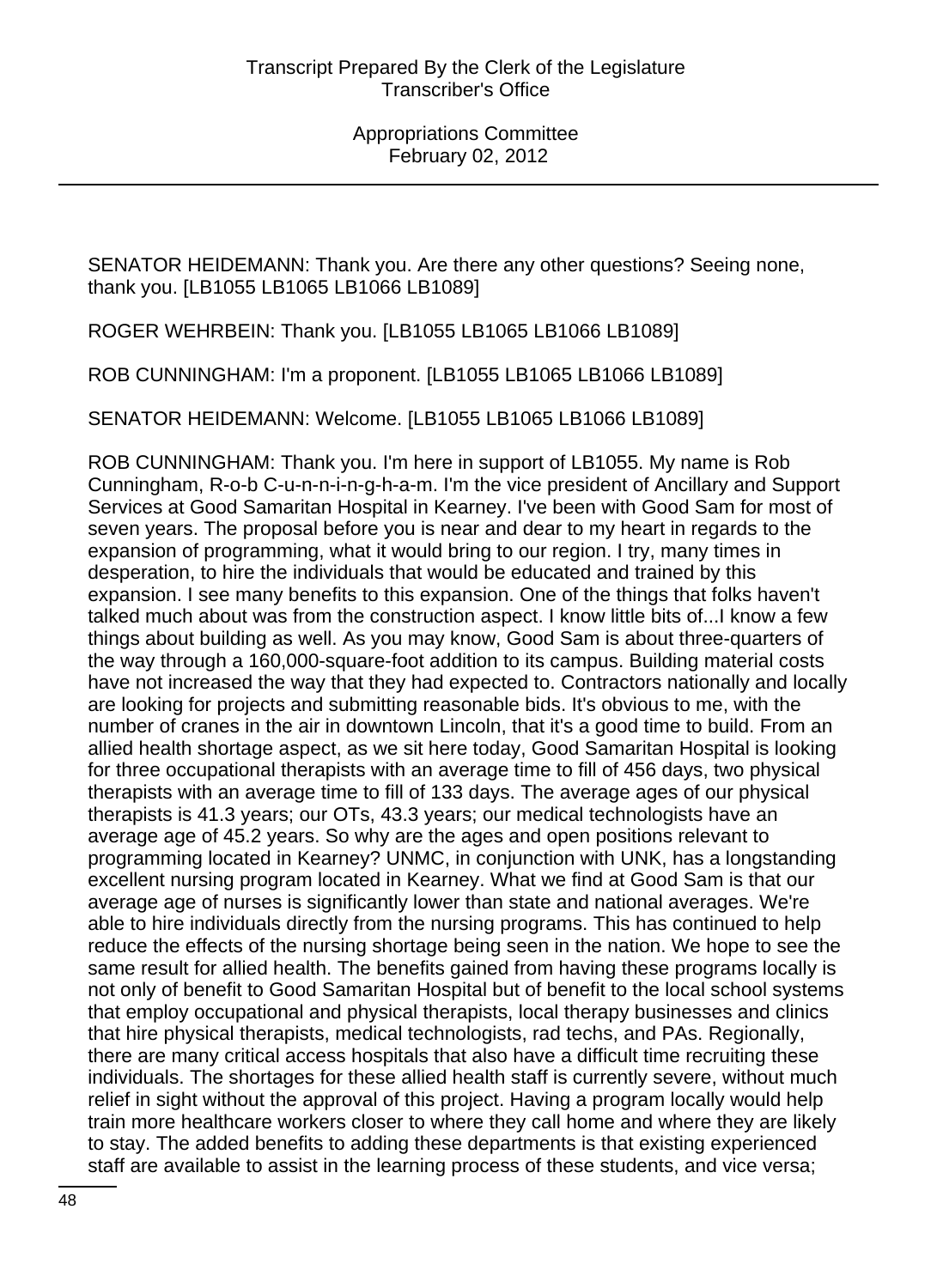Appropriations Committee February 02, 2012

exposure for existing staff to new techniques, technologies and processes when students have internships and rounds at these hospitals or clinics; exposure for students to see their craft in action and the ability for the students to see the work environment, create relationships, and view potential jobs. Physical therapy and occupational therapy, you guessed it, is physical work. The demands of that work is very different in a hospital environment than in a clinic or in a school setting. We do not take nights or weekends or holidays off. The patients these people treat may be hours out of surgery. Many are not able to walk or handle the weight of their own bodies. Because of how, when, and where the therapy is delivered, puts hospitals at a competitive disadvantage in the recruitment of these individuals. So to have regional students trained regionally, doing internships regionally will certainly help bridge some of the competitive disadvantage. One last final point: Is the need for these programs just a flash in the pan? What about population growth or decline? GSH currently works with a national forecasting group called Sg2. Sg2 is showing that in Good Samaritan's primary, secondary, and tertiary service area that our population will remain flat through 2020. However, the population in and around Kearney will continue to grow. From a healthcare standpoint, the one service line that will continue to see growth through 2020 on both an inpatient and outpatient basis is orthopedics. Orthopedic growth means additional need for physical and occupational therapists. In the month of January alone, Good Samaritan Hospital physical therapists performed 3,208 procedures, Good Samaritan Hospital med techs performed over 36,761 lab tests, our sonographers performed over 1,242 noninvasive cardiology procedures, our rad techs produced over 4,278 procedures and assisted with 515 radiation therapy procedures. Fully support this endeavor and believe that the benefits it will bring not only to Kearney and to Good Sam but Grand Island, Hastings, North Platte, Valentine, Alma, McCook, Imperial, and all points in between. Thank you. [LB1055 LB1065 LB1066 LB1089]

SENATOR HEIDEMANN: Thank you for coming and testifying today. Are there any questions? Seeing none, thank you. [LB1055 LB1065 LB1066 LB1089]

ROB CUNNINGHAM: Thank you. [LB1055 LB1065 LB1066 LB1089]

RICHARD COCKERILL: Good afternoon. [LB1055 LB1065 LB1066 LB1089]

SENATOR HEIDEMANN: Welcome. [LB1055 LB1065 LB1066 LB1089]

RICHARD COCKERILL: (Exhibit 27) I am here in support of all the bills in front of us today, specifically I'll speak towards LB1066. Senator Heidemann and members of the Appropriations Committee, my name is Dr. Richard Cockerill, C-o-c-k-e-r-i-l-l. I am a practicing veterinarian from Albion, Nebraska. I am immediate past-president of the Nebraska Veterinary Medical Association. Because Nebraska is a leading beef and swine state, industry leaders deem having progressive and comprehensive veterinary diagnostic facilities essential. In my brief testimony today I will outline the reasons for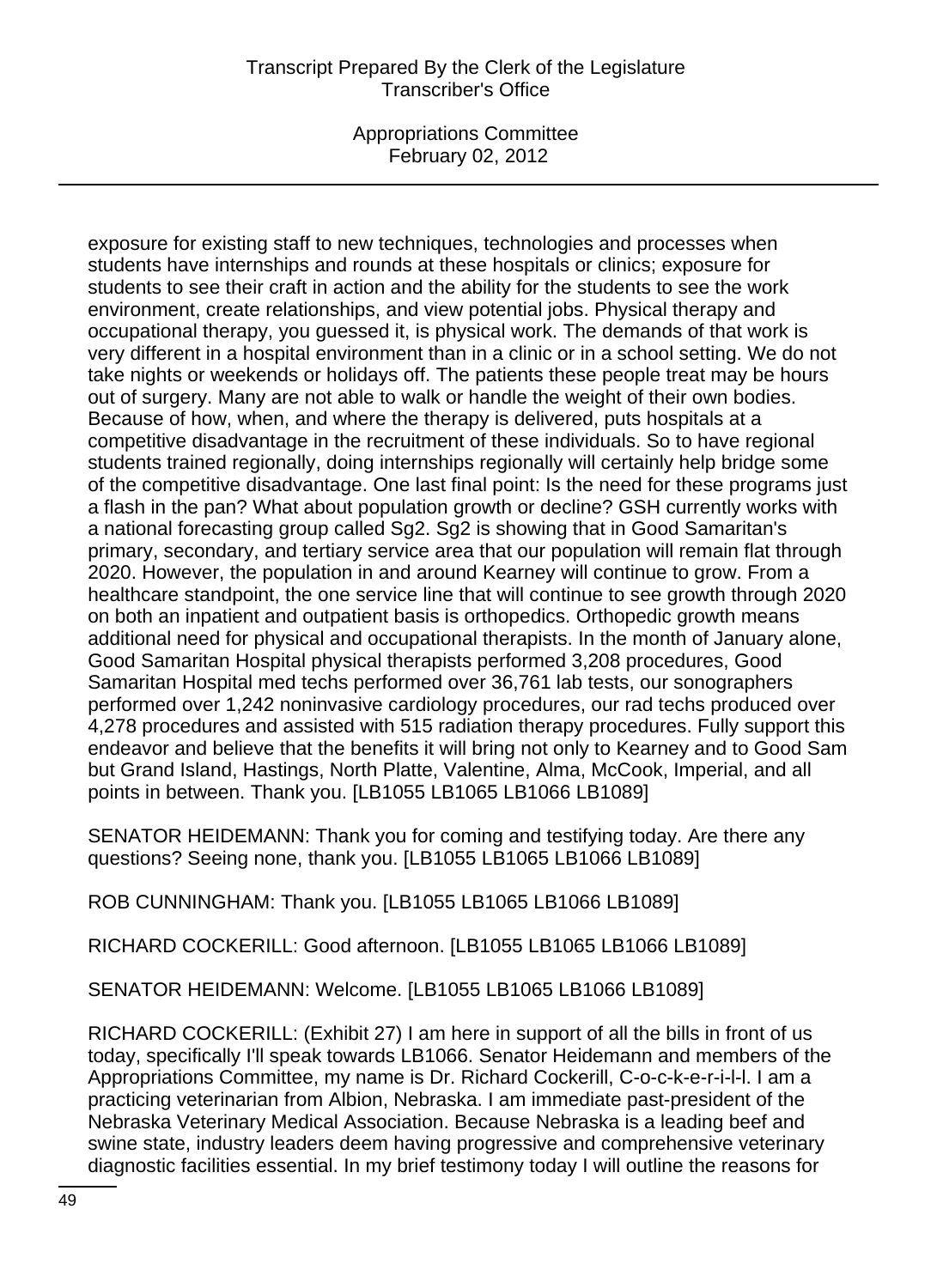Appropriations Committee February 02, 2012

this support. First, the Nebraska Veterinary Diagnostic Center, or VDC, has the diagnostic capabilities of infectious disease that directly affect the positive health status of both human and animal health. While the veterinary diagnostic lab is housed at the university, is not solely a university program. The diagnostic lab serves an important and legitimate state interest that must continue to be fulfilled. There are real and devastating impacts if our state's diagnostic lab is no longer accredited. It is a fundamental underpinning of animal and human health, and it is the only one. The VDC serves state government and all the citizens of Nebraska. The mission is to protect human and animal health. Biosecurity of our food sources must be cutting edge and result-oriented in the twenty-first century. Second, the VDC is the underpinning of the research, teaching, and extension programs of the School of Veterinary Medicine and Biomedical Sciences at UNL. Within the veterinary community, diagnostics and disciplines represented are considered foundational. Other programs, such as the school of infectious disease research, the professional program in veterinary medicine, and the assistance provided veterinarians and their clients and others responsible for animal and public health in the detection, prevention and understanding of disease, would struggle with faculty retention and recruitment in its absence. The center works closely with the animal health industry, such as Pfizer, Merck, and LI-COR, to develop preventive strategies such as new vaccines, as doctor...Senator Hansen mentioned. You would be a doctor maybe but...(laughter). Finally, as we look at Building a Healthier Nebraska and bringing new businesses into Nebraska based on renewable energy, people, food, water, and other natural resources, it is imperative that Nebraska shows its commitment to support the agriculture industry in the state, an industry in which livestock accounts for 46 percent of the \$17 billion that agriculture contributes to the state economy annually. Given the impact a strong agriculture sector has on the economy of Nebraska, a new Nebraska Diagnostic Center building is a wise investment in support of Nebraska's leading industry and future. As we consider the many important requests for state funding this year, we must consider the importance of this project to our state, keeping in mind that the protection of our animal industry and ultimately our citizens. The threat of devastating animal disease is real but our solution is obvious. Thank you for your time and your support of LB1066. [LB1055 LB1065 LB1066 LB1089]

SENATOR HEIDEMANN: Thank you for coming in and testifying today. Are there any questions? Senator, Senator Hansen. [LB1055 LB1065 LB1066 LB1089]

SENATOR HANSEN: Thank you. Yes. I graduated from UNL with a B.S. in BS and that's as far as I got so...how many veterinarians does NVMA represent? [LB1055 LB1065 LB1066 LB1089]

RICHARD COCKERILL: I think the number is in the fours, 400. I don't have an exact number. I should have that but I don't. [LB1055 LB1065 LB1066 LB1089]

SENATOR HANSEN: Do they all use this lab, other labs? [LB1055 LB1065 LB1066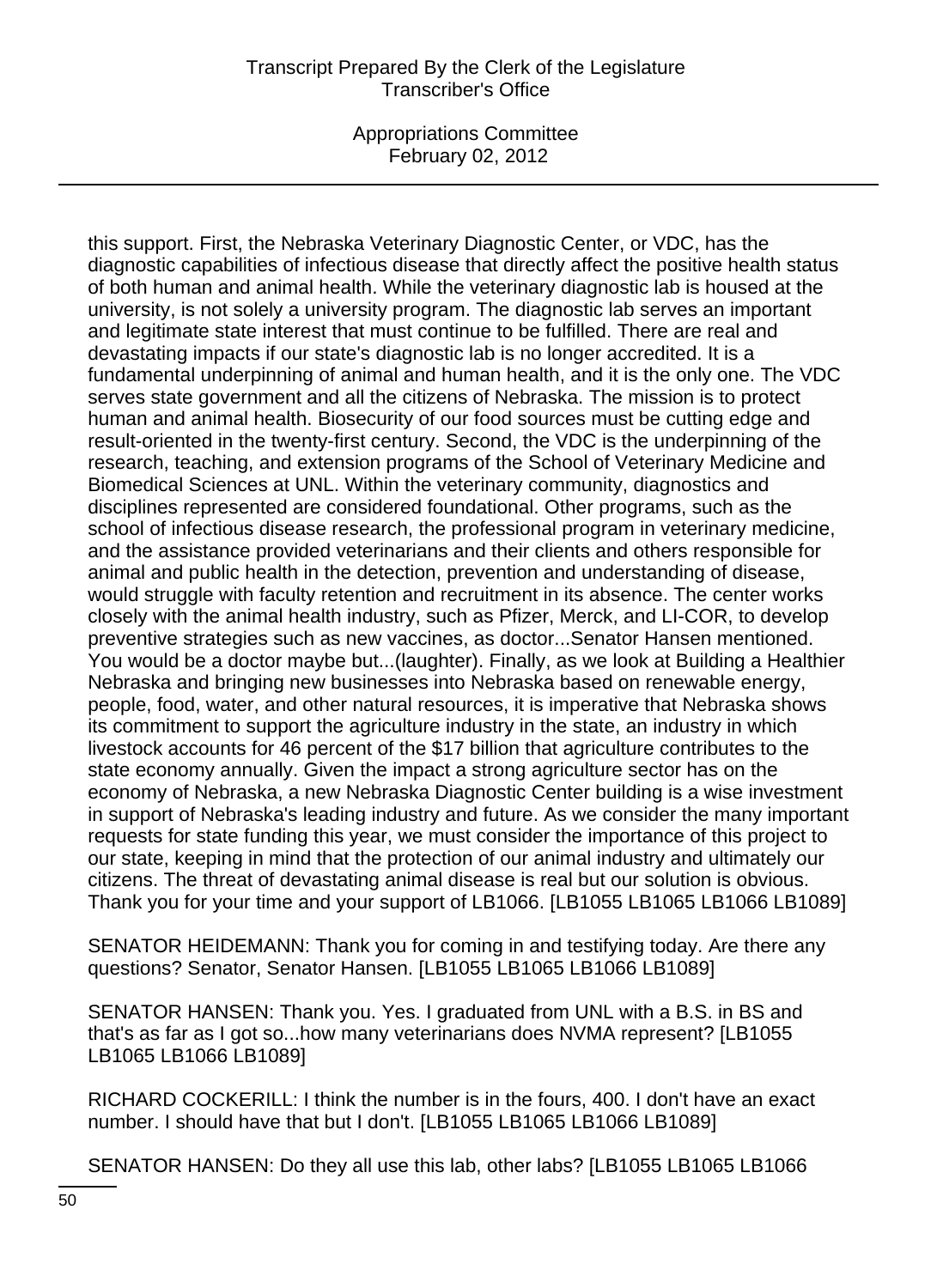# LB1089]

RICHARD COCKERILL: A bigger share use this lab. We use other labs. They're specialty positions. But this lab is used frequently. I have some numbers, there's like 230 cases they handle a year, so they have a significant amount. This lab developed the PI testing for BVD disease in bovine, you know, so there's a lot of good things that we're cutting edge on at this lab. [LB1055 LB1065 LB1066 LB1089]

SENATOR HANSEN: Okay. Thank you. [LB1055 LB1065 LB1066 LB1089]

SENATOR HEIDEMANN: Any other questions? Seeing none, thank you. [LB1055 LB1065 LB1066 LB1089]

RICHARD COCKERILL: Thank you for your time. [LB1055 LB1065 LB1066 LB1089]

LEE SIMMONS: Thank you for seeing me. [LB1055 LB1065 LB1066 LB1089]

SENATOR HEIDEMANN: Welcome. [LB1055 LB1065 LB1066 LB1089]

LEE SIMMONS: (Exhibit 28) And I'm here in support. I'm Dr. Lee Simmons, it's L-e-e S-i-m-m-o-n-s, and I'm currently chairman of the Omaha Zoo Foundation but I've been engaged in practicing exotic animal medicine in Nebraska for 45 years. For 39 of those years, I was also executive director of Omaha's Henry Doorly Zoo. The zoo currently has about 1.4-plus somewhere annually, over 1.4-plus million visitors per year with an average annual economic impact on Omaha of between \$100 million and \$110 million and on the state of Nebraska, from people out of the state, of about \$75 million to \$80 million. We get more people from Kansas who come to Nebraska to see our zoo than go to the Kansas City Zoo, and the same holds true for Des Moines, Sioux City, Sioux Falls, and a number of others. During this time, we've made extensive use of the Veterinary Diagnostic Center at UNL. The zoo has currently approximately 120,000 animals and 1,288 species. I cheated a little bit and threw in the fish and the reptiles, but we have them and we have to take care of them. And, you know, we're responsible for the health and welfare of these animals. And I would say that having the ability to get an answer rapidly, and expert advice and answer rapidly is really important. We don't send fish and reptile necropsies to this laboratory because those are mostly postmortems and they're after the fact. You know, it's academic. But when we talk about large mammals and birds and some of our critical species, this is the place that we depend upon, not only to give us back pathology on tissue but when we have something that we deem is over our heads that we need a really, really expert, critical eye on, we simply put it in the truck and we bring it, we bring it to Lincoln, and it's very important to us. I'm also past-president of the American Association of Zoo Veterinarians. This is a very specialized and highly communicative organization that has been specifically recognized by the Department of Agriculture as a critical sentinel line of defense in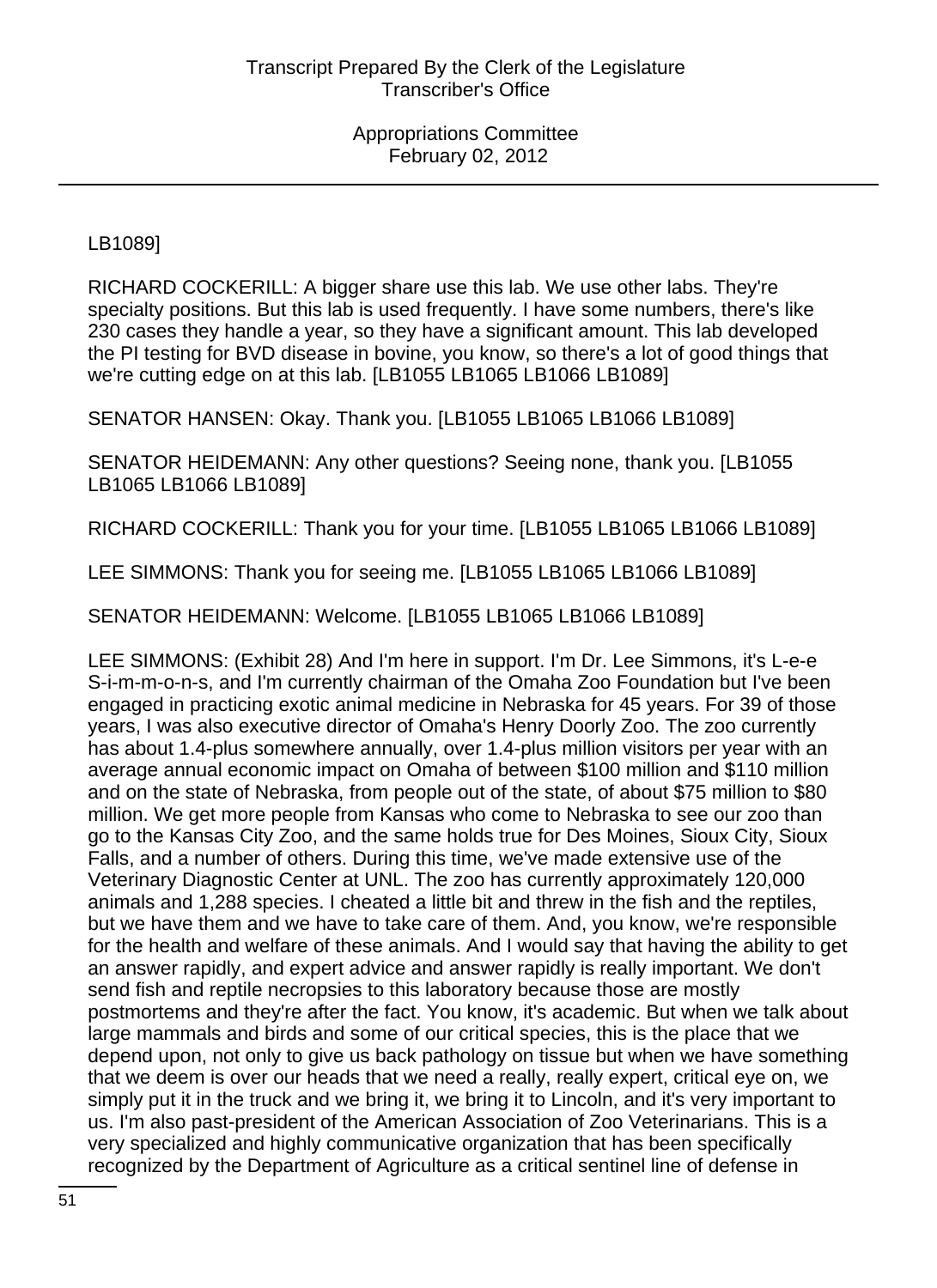Appropriations Committee February 02, 2012

protecting the country's need to prevent zoonoses and foreign animal diseases. Zoonoses are, of course, diseases which affect both man and animals, and it's been, as you've already heard, estimated that some 80 percent of the infectious diseases that affect humans have either an animal origin or an animal crossover. And of course the foreign animal diseases could completely devastate our livestock industry. In addition to that, one of the things that the USDA has charged us with as an organization, the zoo veterinarians scattered all around the country, is looking at biosecurity and potential agroterrorism. The individual veterinarians in the zoos depend very, very heavily upon their state diagnostic laboratories to do this work and do this job, and an example that I think everybody will recognize is West Nile virus. West Nile virus was first recognized and diagnosed by the veterinarians at the Bronx Zoo working with their state diagnostic laboratory and got the word out in the country much, much more rapidly than it would have otherwise, and the result was that we did a much better job at not preventing it but at least combating it and developing a vaccine for it. And you know, this, you know, West Nile not only hit wildlife and domestic animals but it hit a lot of people too. And lastly, no zoo or humane society or practitioner can afford the type of expertise that we get, that we are served with from the diagnostic laboratory. Two zoos that attempted but don't even come close, the Smithsonian Institution, that's our national zoo and it's our taxpayer dollars that are paying for that, and San Diego, and even they can't afford the same kind of expertise that we get from the Nebraska laboratory. So thank you very much and I would very much support this bill. [LB1055 LB1065 LB1066 LB1089]

SENATOR HEIDEMANN: I got a... [LB1055 LB1065 LB1066 LB1089]

LEE SIMMONS: Oh, I'm sorry. [LB1055 LB1065 LB1066 LB1089]

SENATOR HEIDEMANN: ...just curiosity more than any...you stated that there's more people from Kansas go to Henry Doorly than they do to the zoo... [LB1055 LB1065 LB1066 LB1089]

LEE SIMMONS: To the Kansas City Zoo. [LB1055 LB1065 LB1066 LB1089]

SENATOR HEIDEMANN: That's impressive just to me anyway. [LB1055 LB1065 LB1066 LB1089]

LEE SIMMONS: Yep. Well, we count them and they count them so... [LB1055 LB1065 LB1066 LB1089]

SENATOR HEIDEMANN: Senator Hansen. [LB1055 LB1065 LB1066 LB1089]

SENATOR HANSEN: Thank you, Dr. Simmons, for being here today and welcome to our "zoo." (Laughter) This must be an extremely interesting job where you wake up and you don't know what kind of species you're going to be working on during the course of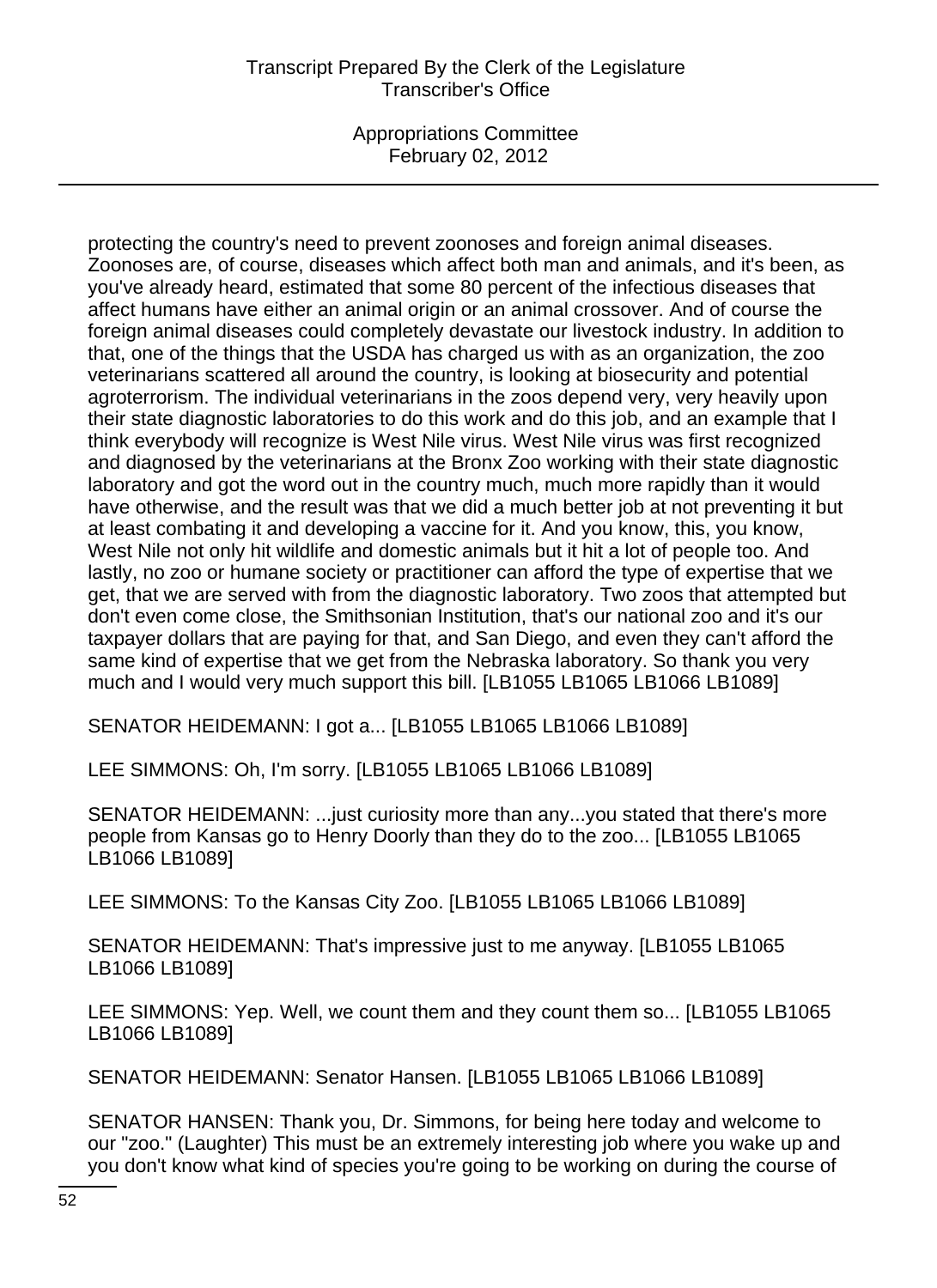the day. [LB1055 LB1065 LB1066 LB1089]

LEE SIMMONS: That's absolutely the case. Every morning it's a big surprise or it can be. [LB1055 LB1065 LB1066 LB1089]

SENATOR HANSEN: Every morning is an adventure, an adventure. [LB1055 LB1065 LB1066 LB1089]

LEE SIMMONS: Yeah. [LB1055 LB1065 LB1066 LB1089]

SENATOR HANSEN: Thank you for coming down. [LB1055 LB1065 LB1066 LB1089]

SENATOR HEIDEMANN: Any other questions? Seeing none, thank you. [LB1055 LB1065 LB1066 LB1089]

JUDY VARNER: Thank you. Judy Varner. [LB1055 LB1065 LB1066 LB1089]

SENATOR HEIDEMANN: Welcome. [LB1055 LB1065 LB1066 LB1089]

JUDY VARNER: (Exhibit 29) J-u-d-y V-a-r-n-e-r, president, CEO of the Nebraska Humane Society. I am not going to read my testimony. I just wanted to be on record as being in support of LB1066. This is a very important piece of legislation and I hope that this goes through. [LB1055 LB1065 LB1066 LB1089]

SENATOR HEIDEMANN: Thank you very much. Are there any questions? Senator Hansen. [LB1055 LB1065 LB1066 LB1089]

SENATOR HANSEN: I will ask one. What do you...why do you use the diagnostic lab in the Humane Society? [LB1055 LB1065 LB1066 LB1089]

JUDY VARNER: We take care of 20,000 animals. We have three full-time veterinarians. We use it frequently, as do most of the veterinarians in the state. We also have an externship program for vet students with Iowa State, primarily Iowa State, and we work with some of the two-plus-two students. [LB1055 LB1065 LB1066 LB1089]

SENATOR HANSEN: Okay. Thank you. [LB1055 LB1065 LB1066 LB1089]

JUDY VARNER: So we don't want to lose our vet school. [LB1055 LB1065 LB1066 LB1089]

SENATOR HANSEN: Thank you. [LB1055 LB1065 LB1066 LB1089]

SENATOR HEIDEMANN: Any other questions? Seeing none, thank you for coming and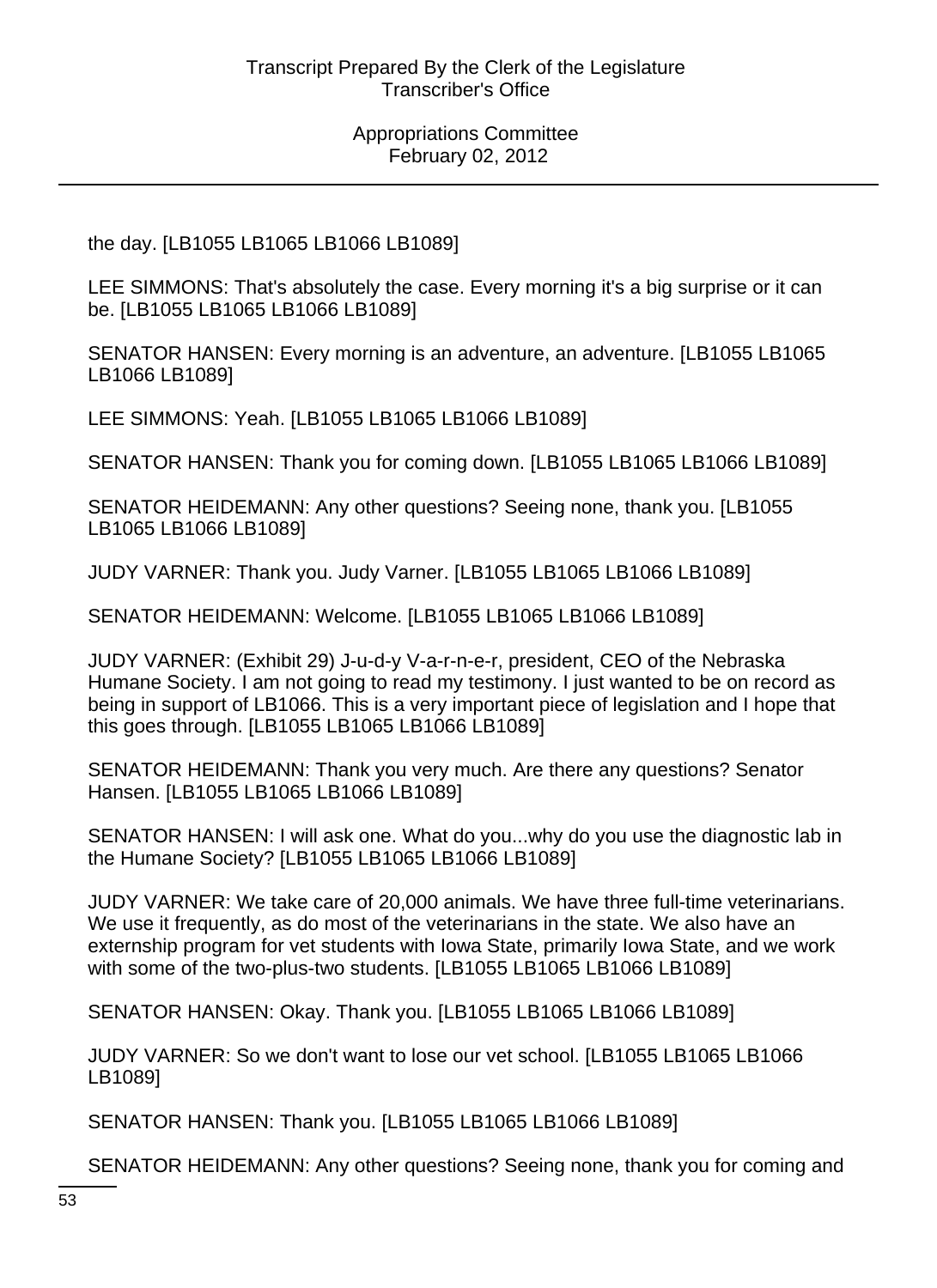testifying today. [LB1055 LB1065 LB1066 LB1089]

JUDY VARNER: Thank you. [LB1055 LB1065 LB1066 LB1089]

SENATOR HEIDEMANN: Welcome. [LB1055 LB1065 LB1066 LB1089]

TANYA STORER: Hello, Senator Heidemann and members of the Appropriations Committee. I'm not used to being in this small room. They give you guys far less space than the Education Committee, which is where I find myself often. My name is Tanya Storer, that's T-a-n-y-a S-t-o-r-e-r. My husband Eric and I are Farm Bureau members in Cherry County where we own and operate a cow-calf operation, where we ranch. I currently serve on the Nebraska Farm Bureau board of directors and I'm here today on behalf of Nebraska Farm Bureau in support of LB1066. Farm Bureau policy, of course we're a policy-driven organization, and our policy supports the construction of new facilities for the Vet Diagnostic Center for many of the same reasons that you have already heard here from previous testifiers. Perhaps most importantly our members believe a new facility is needed to continue to assist the Department of Agriculture in its disease surveillance responsibilities in regards to the early detection and curtailment of livestock disease in Nebraska. Nationally, most of you are aware that Nebraska ranks high in several measurements of livestock production. We're number one in commercial red meat production, cattle slaughter, cattle on feed, cash receipts from all livestock end products, and hogs and pigs on farms I believe we rank ninth. If our livestock industry were to experience a disease outbreak and a rapid response was hampered because of the lack of understanding of the disease, it could be devastating to the state and, therefore, to the agricultural economy. The Vet Diagnostic Center continues to help safeguard Nebraska's economy and the nation as a whole, and we would like to see that very important function continue. Thank you for the opportunity to present my comments and I would certainly be happy to answer any questions that you might have. [LB1055 LB1065 LB1066 LB1089]

SENATOR HEIDEMANN: Any questions? Senator Hansen. [LB1055 LB1065 LB1066 LB1089]

SENATOR HANSEN: Thank you, Tanya, for being here. Heard any weather? [LB1055 LB1065 LB1066 LB1089]

TANYA STORER: I'm anxious to get home. [LB1055 LB1065 LB1066 LB1089]

SENATOR HANSEN: Yes, I'll bet you are. [LB1055 LB1065 LB1066 LB1089]

TANYA STORER: Yeah. [LB1055 LB1065 LB1066 LB1089]

SENATOR HANSEN: Thank you very much for coming down, the farm representing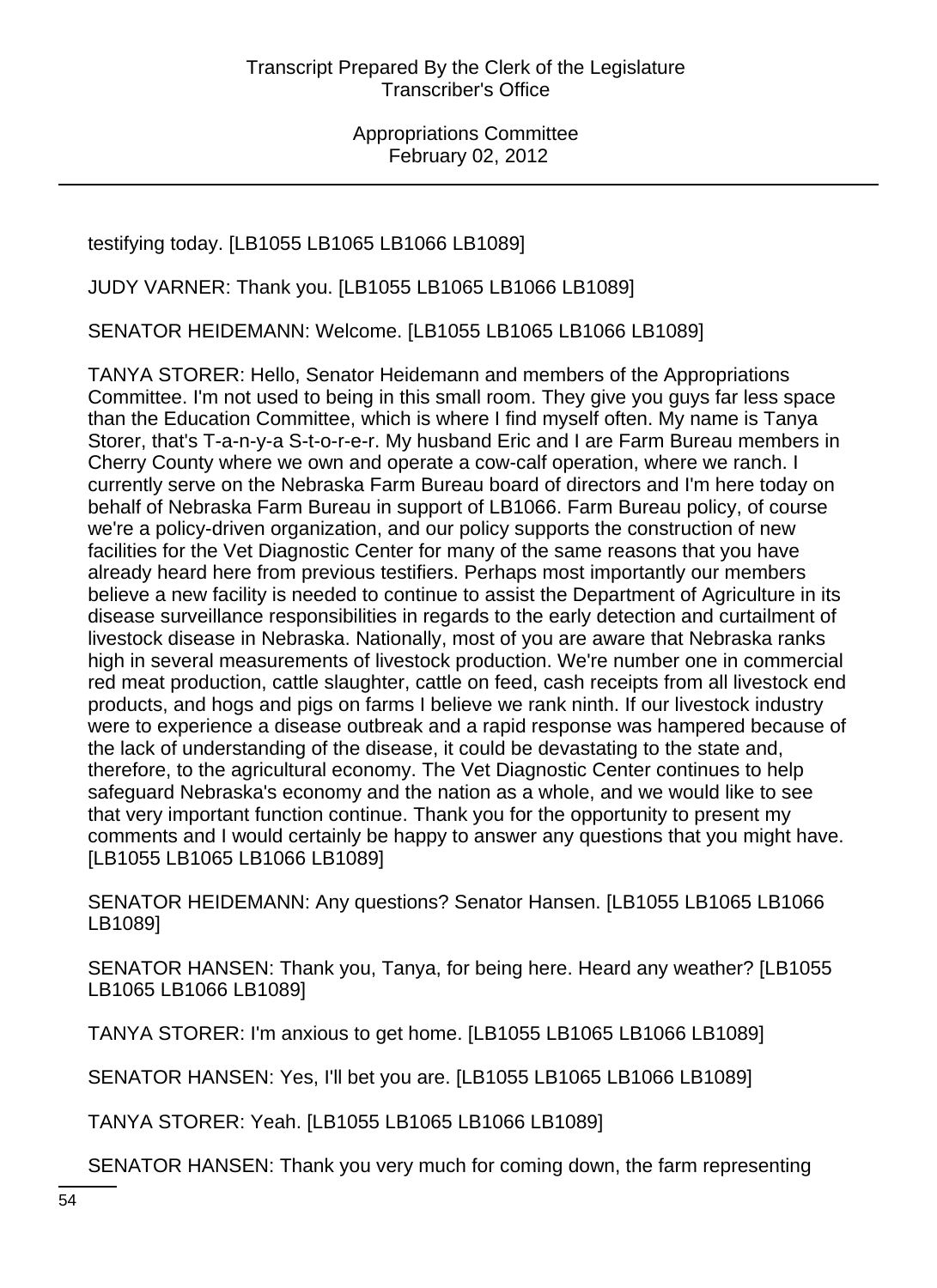Farm Bureau. [LB1055 LB1065 LB1066 LB1089]

TANYA STORER: I appreciate the opportunity. [LB1055 LB1065 LB1066 LB1089]

SENATOR HEIDEMANN: Any other questions? Seeing none, thank you. [LB1055 LB1065 LB1066 LB1089]

TANYA STORER: Thankfully, we're not calving yet, however, Senator Hansen, so I don't envy you. [LB1055 LB1065 LB1066 LB1089]

SENATOR FULTON: Hansen is always calving. [LB1055 LB1065 LB1066 LB1089]

SENATOR HEIDEMANN: Welcome. [LB1055 LB1065 LB1066 LB1089]

KRISTEN EGGERLING: (Exhibits 30 and 31) Hello. I am entering some written testimony on behalf of the Nebraska State Dairy Association and then written testimony from the Nebraska Cattlemen as well. I am Kristen Eggerling and I'm currently on the board of directors of the Nebraska Cattlemen. I'm the education committee chair and am here today excited to support the entire UNL capital construction package. We know that healthy animals produce safe and wholesome and nutritious food and we see a big connection between all portions of this package. I am speaking, however, specifically to LB1066, as that is what our membership has their focus on. First of all, I'd just like to say that as a Cattlemen member, as a farmer-rancher from Martell, I myself have a great deal of pride in producing products for people to eat, for consumers to eat that are safe and wholesome and nutritious, and so do others of us who are engaged in food production. I think that's a very important reason why I'm here today. I also want to share that the Nebraska Cattlemen as an organization has a lot of pride in our relationship with the University of Nebraska-Lincoln and we are very supportive of their efforts to maintain their strength in all areas of programming. One thing that has not been mentioned, some things in my testimony obviously already have, but one thing that we have not talked about today is that many animal products are exported from Nebraska to other countries. This is extremely important to LB1066 in that regulatory testing for these exports is done at Veterinary Diagnostic Center on the university campus. If this were to disappear, if the accreditation were gone from that facility, what would happen to those exports? We know they are a very important part of the economy of our state. We know our Governor himself has worked hard to increase exports for our state of these agricultural products. So that's a question that certainly would need to be answered and much revenue is at stake for both producers in the state as well as Nebraska in general. The other thing I will share with you is a personal example of something that happened on my ranch. In 2002 we were in the middle of calving season and all of a sudden had two calves, three calves that were stillborn. They were from healthy mothers, full-term pregnancy. The calves appeared to be normal other than their legs were curled up towards their bodies. We, after seeing three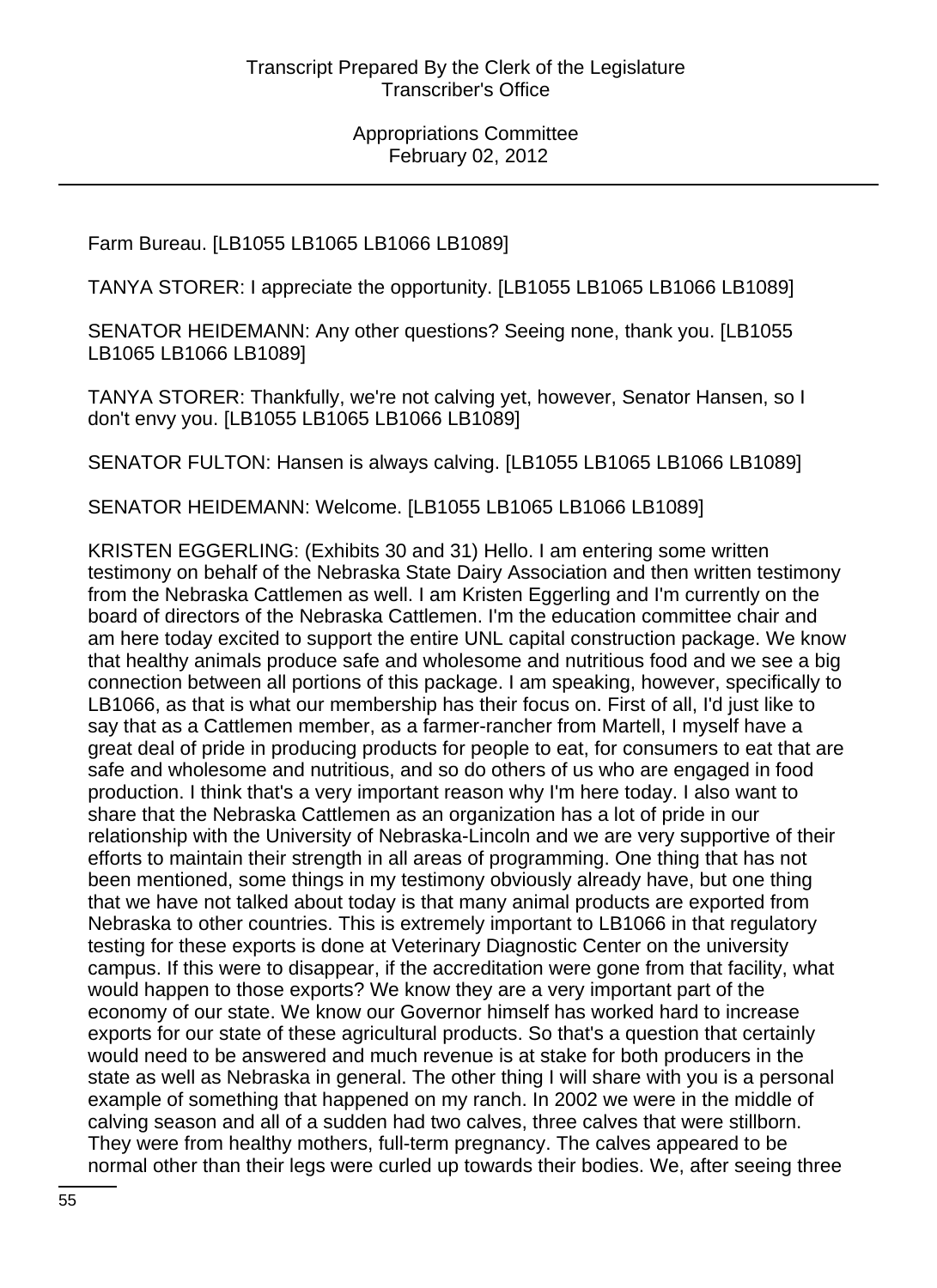of these such incidences, decided that we wanted to find out what was going on. If it was something we were doing, obviously, we needed to get it handled because, as you know, that's our income for the year. That's our livelihood. Every calf we have is what pays our bills for that year. So we brought the animals into the Veterinary Diagnostic Center here in Lincoln and Dr. Steffen began a process of researching what was happening to these calves. Through his research, through his testing it was discovered that it was a genetic disease called Curly Calf Syndrome. That's from the common term for it. It's a big fancy scientific term as well. But okay, I don't...okay. [LB1055 LB1065 LB1066 LB1089]

SENATOR HEIDEMANN: No, you're good. [LB1055 LB1065 LB1066 LB1089]

KRISTEN EGGERLING: Like, whoa, it's going to blow up. [LB1055 LB1065 LB1066 LB1089]

SENATOR HEIDEMANN: You're good. [LB1055 LB1065 LB1066 LB1089]

KRISTEN EGGERLING: Anyway, that was in 2002 and by 2008 enough research and testing and tracking of bloodlines have been done to show that what we were experiencing was in fact related to certain genetics within our Angus cattle in our herd, and the reason this is so important is two reasons. One reason is it allows us to mitigate our losses, because by preventing certain matings you can prevent this from happening at all. You can prevent the loss of animals from Curly Calf. The second most important thing that happened from this is that Dr. Steffen is now recognized as a national and nationally and world, on the world scene as being someone who is an expert in genetics. That's the kind of person that we have working for us at the Veterinary Diagnostic Center. If it were to lose accreditation there would probably be some big questions as to whether or not that would in fact continue to happen. And in conclusion, in my opinion and in the opinion of the membership of the Nebraska Cattlemen, the failure by the state to provide the services that the Veterinary Diagnostic Center provides would compromise the integrity of the livestock industry. Any questions? [LB1055 LB1065 LB1066 LB1089]

SENATOR HEIDEMANN: Thank you for coming in and testifying today. Senator Wightman. [LB1055 LB1065 LB1066 LB1089]

SENATOR WIGHTMAN: Thank you, Chairman Heidemann. Thank you for being here today. [LB1055 LB1065 LB1066 LB1089]

KRISTEN EGGERLING: Uh-huh. [LB1055 LB1065 LB1066 LB1089]

SENATOR WIGHTMAN: Did you find out how common this is, is it something, this Curling Calf disease, to Nebraska or... [LB1055 LB1065 LB1066 LB1089]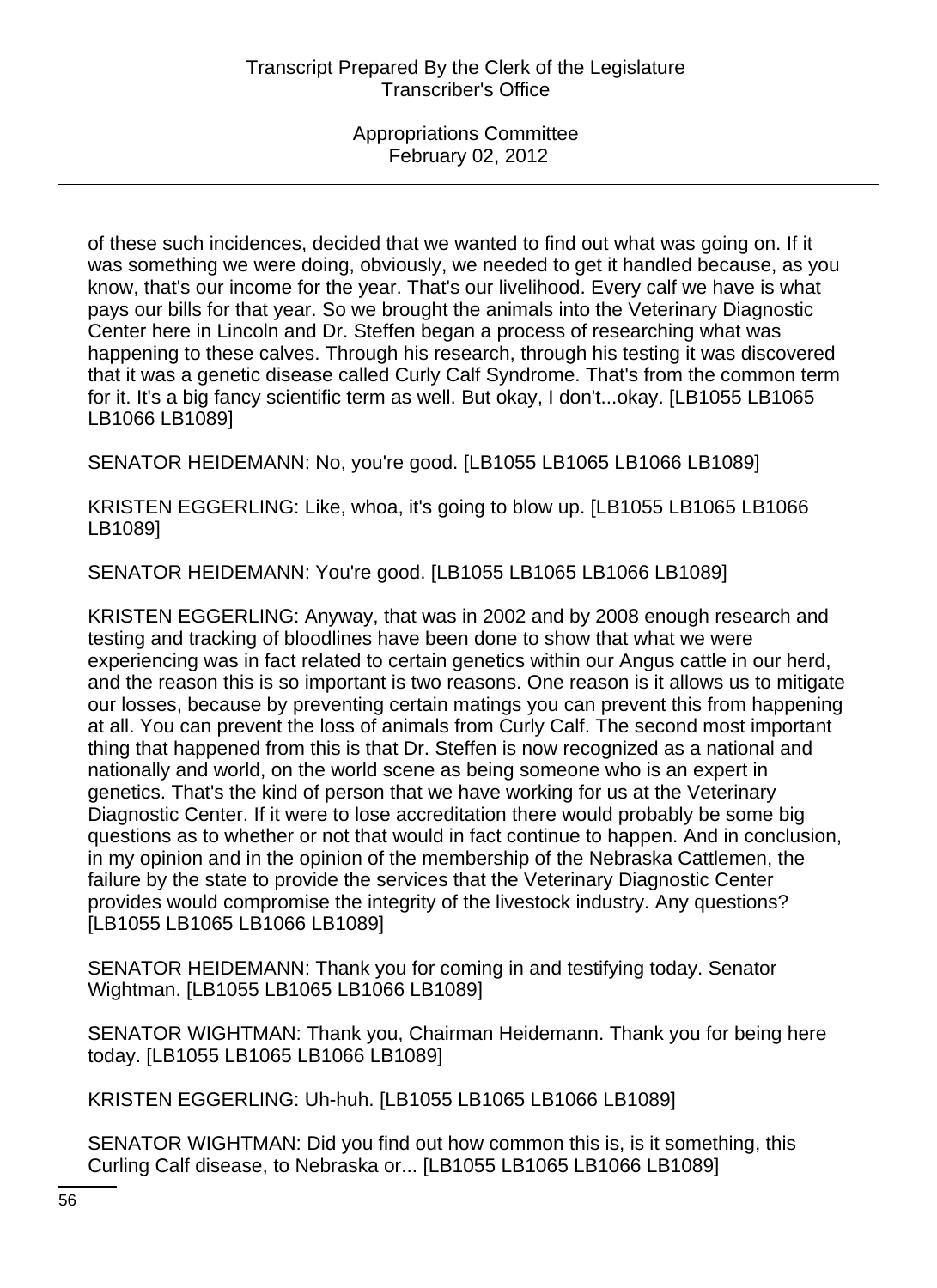KRISTEN EGGERLING: Well, it's traced back to a certain bloodline in genetics of the Angus breed. Many breeds have certain sorts of genetic abnormalities that would show up, but this in fact...this particular Curly Calf Syndrome could result in death in 25 percent of the cases of the animals that would carry the disease. [LB1055 LB1065 LB1066 LB1089]

SENATOR WIGHTMAN: And that was my next question, that approximately 25 percent of those probably would die? [LB1055 LB1065 LB1066 LB1089]

KRISTEN EGGERLING: Yes. If you had every mating in your herd mated and they were both carriers of the disease, you could potentially lose one-fourth of your calf crop, which is a huge loss. [LB1055 LB1065 LB1066 LB1089]

SENATOR WIGHTMAN: But those that did come down with this syndrome that that was exhibited in, how many of those...did they all die or...? [LB1055 LB1065 LB1066 LB1089]

KRISTEN EGGERLING: Oh yes. Yes. [LB1055 LB1065 LB1066 LB1089]

SENATOR WIGHTMAN: They did. Okay. [LB1055 LB1065 LB1066 LB1089]

KRISTEN EGGERLING: If you can...there can be carriers of the disease and they, you know, like the mother cow was a carrier, the bull was a carrier. If you mate two carriers then you get a dead calf, you get a stillborn calf. [LB1055 LB1065 LB1066 LB1089]

SENATOR WIGHTMAN: Thank you. [LB1055 LB1065 LB1066 LB1089]

KRISTEN EGGERLING: Uh-huh. [LB1055 LB1065 LB1066 LB1089]

SENATOR HEIDEMANN: Any other questions? Thank you for your interesting testimony. [LB1055 LB1065 LB1066 LB1089]

KRISTEN EGGERLING: You guys are too easy. Thank you. [LB1055 LB1065 LB1066 LB1089]

BILL BEVANS: (Exhibit 32) My name is Bill Bevans, B-i-l-l B-e-v-a-n-s, and I'm here representing the Nebraska Poultry Industries and the Nebraska Turkey Federation. I'm here to speak in support of LB1066. What I just provided you was a resolution adopted by the Nebraska Poultry Industries simply stating its support for the construction of new Veterinary Diagnostic Center facilities, and you will note when you look at it that it's dated February of 2009. So the recognition of the need for facilities at that center is not new. I guess the one thing I wanted to drive home is the importance of the Veterinary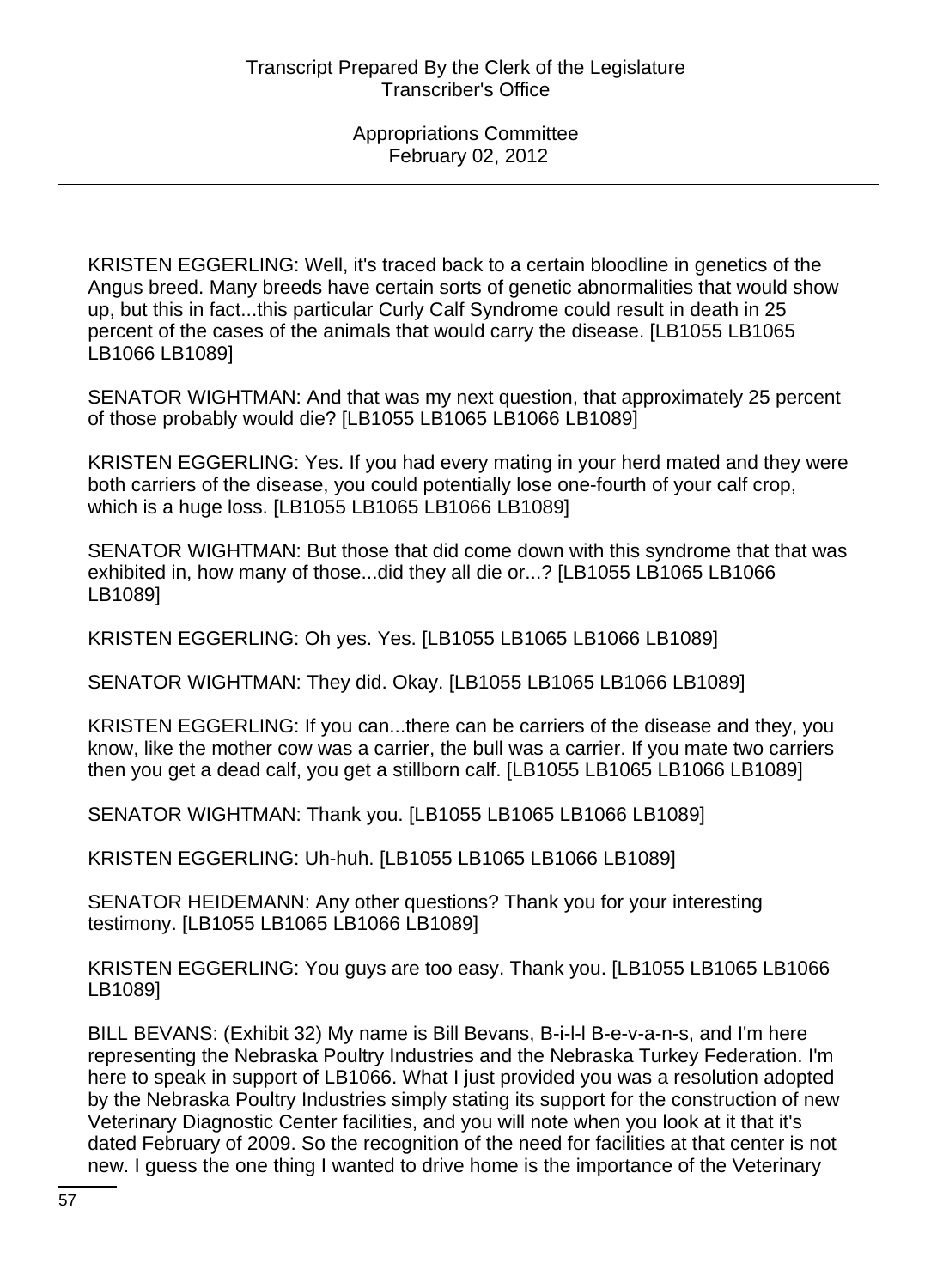Appropriations Committee February 02, 2012

Diagnostic Center in monitoring. You know, it's our front-line monitoring mechanism for avian influenza. It's part of the system that interacts with the USDA and APHIS in putting a lid on any outbreak of avian influenza. We have had an avian influenza break in the state. I believe, and I didn't check the date, but it was somewhere around 2007, so it can happen. And the unfortunate part about that avian influenza is not so much the devastating effect it might have on the birds, because oftentimes they don't even display any symptoms, but it's we have two large egg processing companies in the state and when we have avian influenza creep out in the state, exports are cut off, and exports are incredibly important to their business. And so it had a devastating effect on their business and it could happen again. Then I'd just like to share with you my personal experience with the diagnostic lab. I'm a turkey producer out by Waverly, and while the large animal people will tell you that they are concerned about getting veterinarians to work with their animals in the large animal arena, I can tell you that there are no poultry veterinarians practicing in the state other than those that are directly employed by the egg industry and working for those companies. So we have to do our own veterinary work, so to speak, and I rely heavily on the diagnostic lab. There probably isn't a month goes by when I don't take birds or specimens or samples into the diagnostic lab for culture and diagnostic work. And just for an example, this summer I've been raising turkeys for over 40 years and I had a large flock of tom turkeys that absolutely was the...I saw the most devastating effect on those birds that I've ever seen in my experience raising turkeys, and it was not a usual situation. And even though we don't have a poultry specialist at the diagnostic lab, we have a very talented and able group of veterinarians working there, and through the good work of several of those people, and in particular Dr. Brodersen, we were able to track down the source of the problem in these birds who were...quite simply, they were having skeletal problems and they were...their immune system was affected and susceptible to all kinds of viral infections. And it turned out that it was a nutritional problem, something that, you know, I never would have suspected had we not had the ability to work with the diagnostic lab. So it's very important to me and the poultry industry, and I urge you to support LB1066. Are there any questions? [LB1055 LB1065 LB1066 LB1089]

SENATOR HEIDEMANN: Are there any questions? Did they ever get the packing plant in Gibbon back going again? [LB1055 LB1065 LB1066 LB1089]

BILL BEVANS: There is a new owner at Gibbon and they are processing some turkeys on a limited basis, but most of the turkeys in the state are being processed out of state, either in Minnesota or Iowa. [LB1055 LB1065 LB1066 LB1089]

SENATOR HEIDEMANN: Has that hurt the industry? [LB1055 LB1065 LB1066 LB1089]

BILL BEVANS: Yes, the Nebraska industry certainly has been hurt. [LB1055 LB1065 LB1066 LB1089]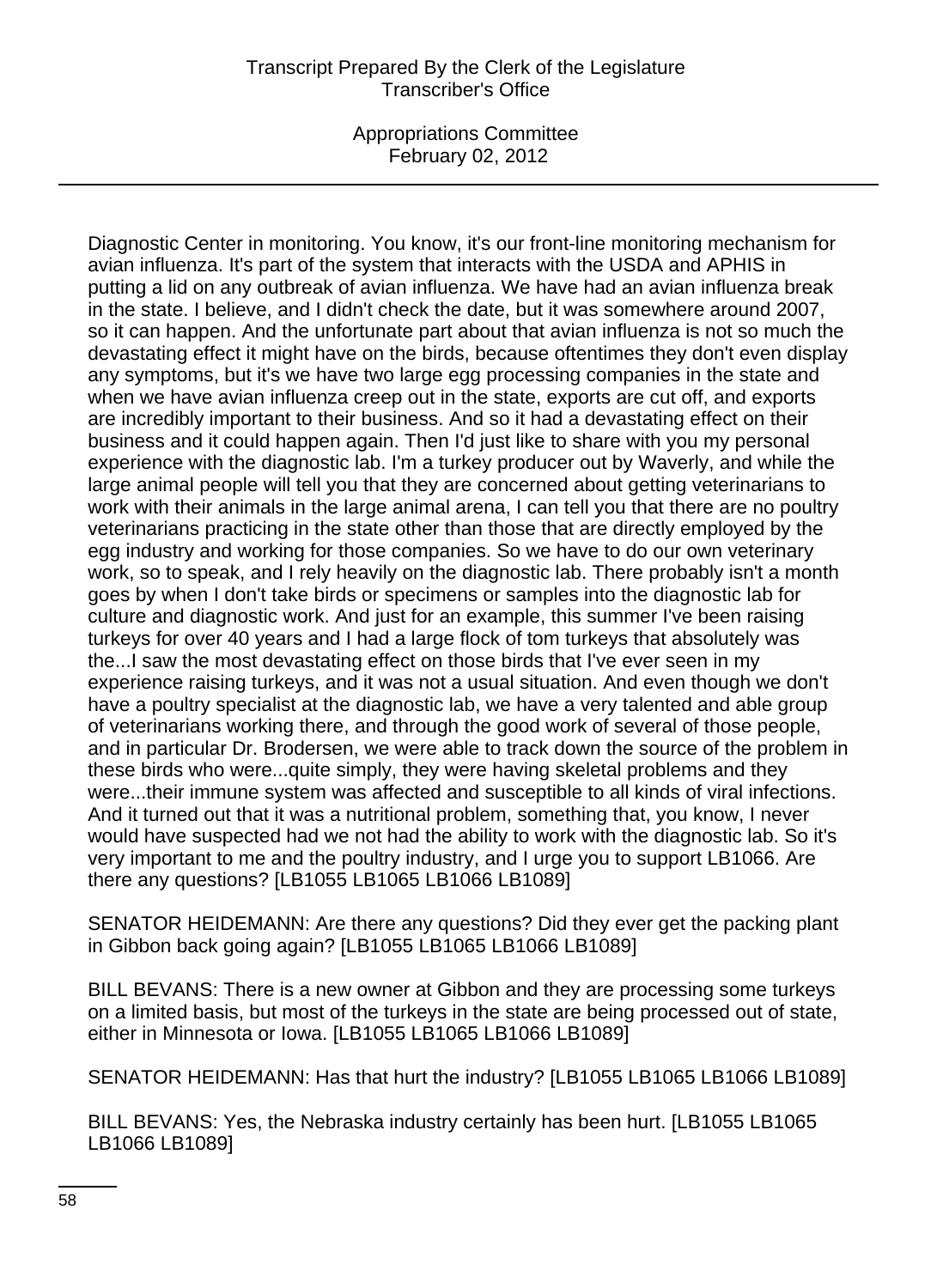SENATOR HEIDEMANN: Are there any other questions? Seeing none, thank you. [LB1055 LB1065 LB1066 LB1089]

BILL BEVANS: Thank you. [LB1055 LB1065 LB1066 LB1089]

SENATOR HEIDEMANN: Does anybody else wish to testify in support of LB1055, LB1065, LB1066, or LB1089? (See also Exhibits 33-38) Does anybody else wish to testify in support of? If there's anybody in the overflow room, you'll have to make your way down this way if you want to testify. Seeing no one wishing to testify in support, is there anyone who wishes to testify in opposition on LB1055, LB1065, LB1066, or LB1089? Seeing no one, is anyone wishing to testify in the neutral position on LB1055, LB1065, LB1066, or LB1089? Welcome. [LB1055 LB1065 LB1066 LB1089]

SCOTT TAYLOR: (Exhibit 39) Thank you. Good afternoon, Mr. Chairman, members of the committee. My name is Scott Taylor, S-c-o-t-t T-a-y-l-o-r. I'm an assistant division administrator with the Nebraska Game and Parks Commission, and the commission is testifying in a neutral position on LB1066 but we didn't want to let an opportunity go by to tell you how important the vet diagnostic lab is to our operations with regard to our wildlife disease surveillance operations. Often, these operations involve both ag interests as well as wildlife interests, and it's very important to work at a state team to coordinate those surveillance efforts and those response efforts. And the vet diagnostic lab has been a very important and integral part of our state team in dealing with those issues. And the written testimony that we've prepared goes into a little more detail on the level of cooperation we've had with the vet diagnostic lab and I invite you to take a look at that. And with that, I again appreciate the opportunity to testify. [LB1055 LB1065 LB1066 LB1089]

SENATOR HEIDEMANN: Just out of curiosity, I just scanned over this. This is the most positive neutral testimony I've ever seen. (Laughter) [LB1055 LB1065 LB1066 LB1089]

SCOTT TAYLOR: Yes. We typically don't take a position on appropriations bills that don't directly affect our agency, but in this case we have a very strong, indirect link to this particular appropriation, so... [LB1055 LB1065 LB1066 LB1089]

SENATOR HEIDEMANN: Thank you for testifying. Senator Hansen. [LB1055 LB1065 LB1066 LB1089]

SENATOR HANSEN: I think I found it in the last paragraph. That's pretty...is that a comprehensive list of what Game and Parks would be looking for (inaudible)? [LB1055 LB1065 LB1066 LB1089]

SCOTT TAYLOR: That's just a partial list... [LB1055 LB1065 LB1066 LB1089]